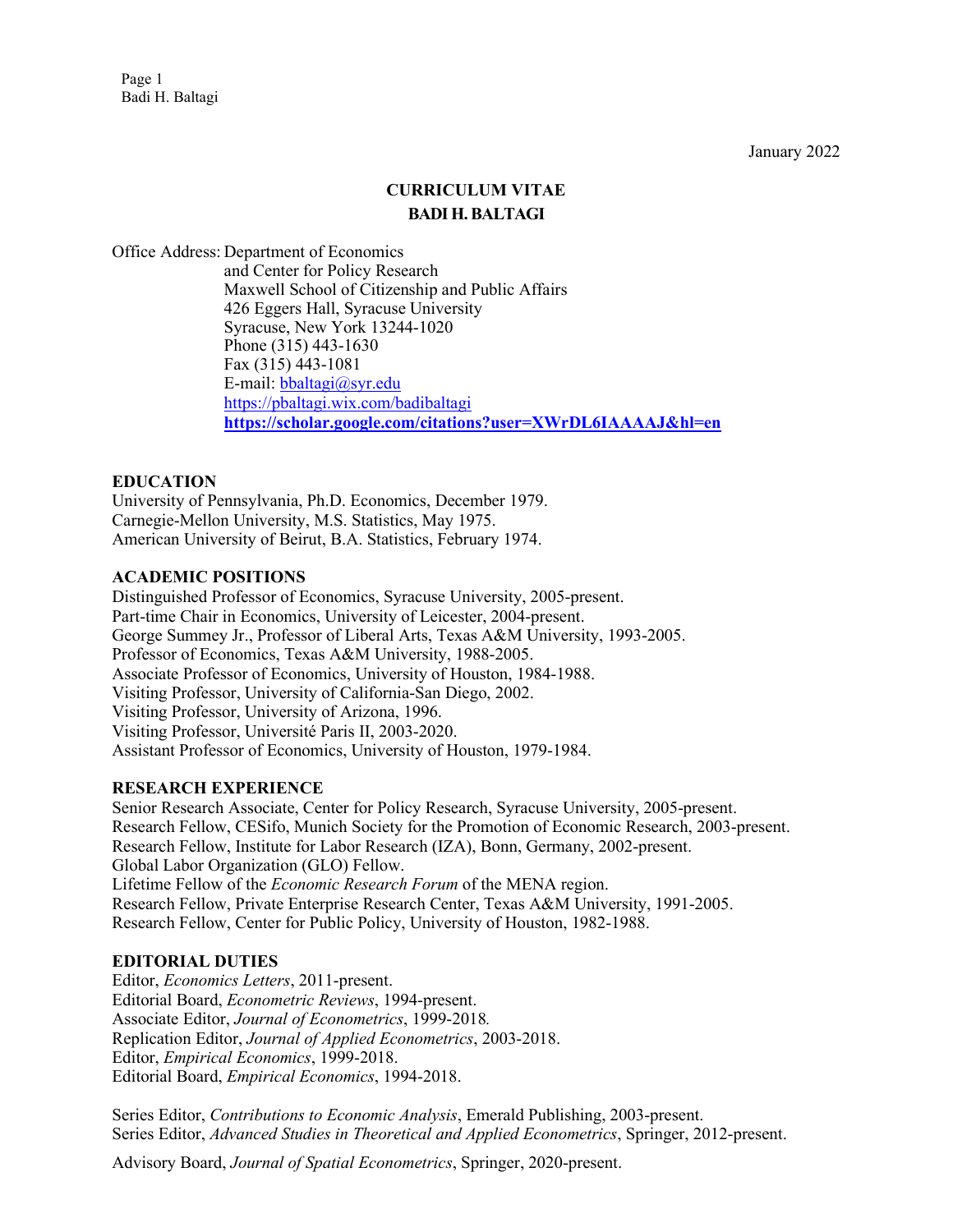Page 2 Badi H. Baltagi

#### **HONORS and AWARDS**

Fellow of the *Journal of Econometrics*, 1995. *Econometric Theory* Multa Scripsit Award, 1998. *Econometric Theory* Plura Scripsit Award, 2004. *Journal of Applied Econometrics* Distinguished Authors Award*,* 2008*.* Fellow of the *Advances in Econometrics,* 2012. Fellow of *Econometric Reviews, 2018. Distinguished Achievement Award in Research*, The Association of Former Students, Texas A&M University, 2002. Founding fellow and member of the Board of Directors of the *Spatial Econometrics Association,* 2006. <https://www.spatialeconometricsassociation.org/the-association/> Fellow of the *International Association for Applied Econometrics,* 2017. <https://www.appliedeconometrics.org/about/fellows> Director and Founding Member of the *International Association for Applied Econometrics*: 2012-2014. <https://www.appliedeconometrics.org/directors-founding-members> Lifetime Fellow of the *Economic Research Forum* of the MENA region. <https://erf.org.eg/affiliates/badi-baltagi/> Elected fellow (2016) of the *Society for Economic Measurement (SEM)* [http://sem.society.cmu.edu/SEM\\_Fellows.asp.](http://sem.society.cmu.edu/SEM_Fellows.asp) *Kuwait Prize 2018 for Economics and Social Sciences.*  Ranked 27 among all **economics** authors in the state of **New York** by REPEC as of December 2021. <https://ideas.repec.org/top/top.usa-ny.html#authors> Ranked 36 among all **econometrics** authors in **the world** by REPEC as of December 2021. <https://ideas.repec.org/top/top.ecm.html#authors> There are **47,894 citations** for my published work by **Google Scholar,** as of January 2022. <https://scholar.google.com/citations?user=XWrDL6IAAAAJ&hl=en> Ranked among the top 20 most prolific authors in the *Journal of Econometrics* from 1973-2012 (see Table 1 of Andrikopoulos, Samitas and Kostaris (2016), 'Four decades of the *Journal of Econometrics*: Coauthorship patterns and networks,' *Journal of Econometrics* 195 (2016) 23-32. A special issue of *Empirical Economics* in my honor, see Li, Q., Sarafidis, V. & Westerlund, J. "Essays in honor of Professor Badi H Baltagi," *Empirical Economics* **60,** 1–11 (2021).

<https://doi.org/10.1007/s00181-020-02005-z>

## **PROFESSIONAL MEMBERSHIP**

Past member of the *Econometric Society, American Statistical Association, and International Statistical Institute.*

Secretary/Treasurer, Business and Economics Sections, *American Statistical Association*, 2000.

Chair-Elect, Business and Economics Sections, *American Statistical Association*, 2005.

Member of the *Scientific Committee* for the *International Conferences on Panel Data.*

Member of the *Scientific Committee* for the *International Conferences on Spatial Econometrics and Statistics.*

Member of the *Scientific Committee* for the following *International Association for Applied Econometrics* conferences: Queen Mary, London (2014), Thessaloniki, Greece (2015).

## **PUBLICATIONS**

- 1. "On Seemingly Unrelated Regressions with Error Components," *Econometrica*, Vol. 48, Issue 6 (September, 1980), 1547-1551. (184 citations by Google Scholar). <http://www.jstor.org/stable/1912824>
- 2. "Pooling: An Experimental Study of Alternative Testing and Estimation Procedures in a Two-Way Error Components Model," *Journal of Econometrics*, Vol. 17, Issue 1 (September, 1981), 21-49.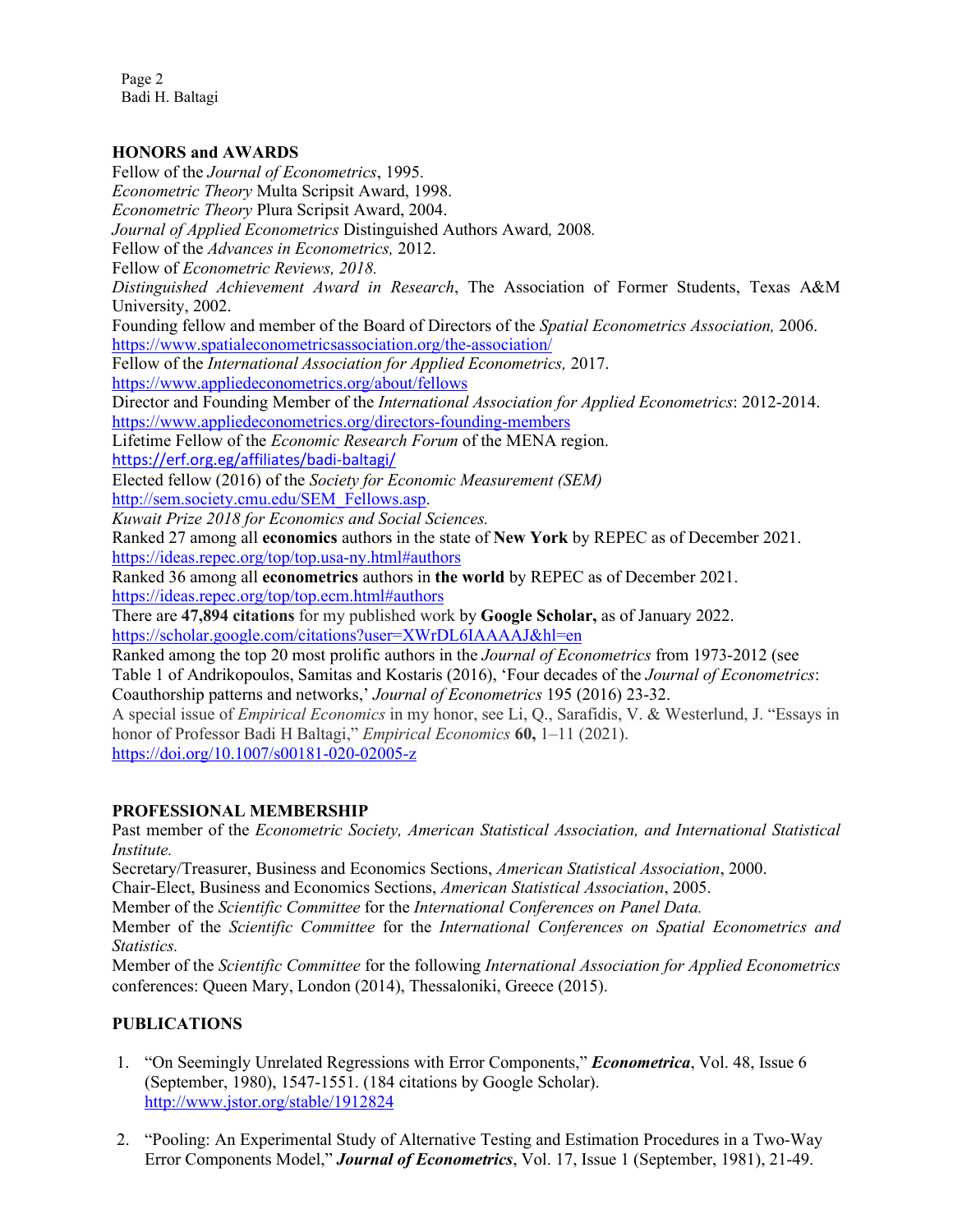(127 citations by Google Scholar). [https://doi.org/10.1016/0304-4076\(81\)90057-9](https://doi.org/10.1016/0304-4076(81)90057-9)

- 3. "Simultaneous Equations with Error Components," *Journal of Econometrics***,** Vol. 17, Issue 2 (November, 1981), 189-200. (369 citations by Google Scholar). [https://doi.org/10.1016/0304-](https://doi.org/10.1016/0304-4076(81)90026-9) [4076\(81\)90026-9](https://doi.org/10.1016/0304-4076(81)90026-9)
- 4. "Gasoline Demand in the OECD: An Application of Pooling and Testing Procedures," with James Griffin, *European Economic Review*, Vol. 22, Issue 2 (July, 1983), 117-137. (279 citations by Google Scholar). [https://doi.org/10.1016/0014-2921\(83\)90077-6](https://doi.org/10.1016/0014-2921(83)90077-6)
- 5. "U.S. Gasoline Demand: What Next?" with James M. Griffin, *The Energy Journal*, Vol. 5 (January,1984), 129- 140. (18 citations by Google Scholar). <http://www.jstor.org/stable/41321642>
- 6. "A Monte Carlo Study for Pooling Time Series of Cross-Section Data in the Simultaneous Equations Model," *International Economic Review*, Vol. 25 (October 1984), 603-624. (52 citations by Google Scholar). <http://www.jstor.org/stable/2526221>
- 7. "Short and Long Run Effects in Pooled Models," with James M. Griffin, *International Economic Review*, Vol. 25 (October 1984), 631-645. (231 citations by Google Scholar). <http://www.jstor.org/stable/2526223>
- 8. "Small Sample Results on Schmidt's Truncated Remainder to the Gamma Distributed Lag," with Jay R. Ferry, *Statistical Papers*, Vol. 26 (June 1985), 87-95. <https://doi.org/10.1007/BF02932523>
- 9. "The Bias of the Estimated Variances of Least Squares Estimators in an Error Components Model," *Statistical Papers*, Vol. 26 (June 1985), 147-155.
- 10. "Pooling Cross-Sections with Unequal Time-Series Lengths," *Economics Letters*, Vol. 18, Issues 2-3 (1985), 133-136. (129 citations by Google Scholar). [https://doi.org/10.1016/0165-1765\(85\)90167-3](https://doi.org/10.1016/0165-1765(85)90167-3)
- 11. "Estimating Dynamic Demand for Cigarettes Using Panel Data: The Effects of Bootlegging, Taxation and Advertising, Reconsidered," with Dan Levin, *The Review of Economics and Statistics*, Vol. 68, Issue 1 (February 1986), 148-155. (534 citations by Google Scholar). DOI: 10.2307/1924938, <https://www.jstor.org/stable/1924938>
- 12. "Pooling Under Misspecification: Some Monte Carlo Evidence on the Kmenta and the Error Components Techniques," *Econometric Theory*, Vol. 2 (December 1986), 429-440. (39 citations by Google Scholar). <http://www.jstor.org/stable/3532320>
- 13. "To Pool or Not to Pool: The Quality Bank Case," *The American Statistician*, Vol. 41 (May 1987), 150-152. <http://www.jstor.org/stable/2684234>
- 14. "On Estimating from a More General Time-Series Cum Cross-Section Data Structure," *The American Economist*, Vol. 31 (Fall, 1987), 69-71. (13 citations by Google Scholar). <https://www.jstor.org/stable/25603737>
- 15. "Quasi-Experimental Price Elasticities of Cigarette Demand and the Bootlegging Effect," with Rajeev K. Goel, *American Journal of Agricultural Economics*, Vol. 69 (November 1987), 750-754. (66 citations by Google Scholar). <http://www.jstor.org/stable/1242184>
- 16. "A General Index of Technical Change," with James M. Griffin, *Journal of Political Economy*, Vol. 96, Issue 1 (February 1988), 20-41. (446 citations by Google Scholar). <http://www.jstor.org/stable/1830708>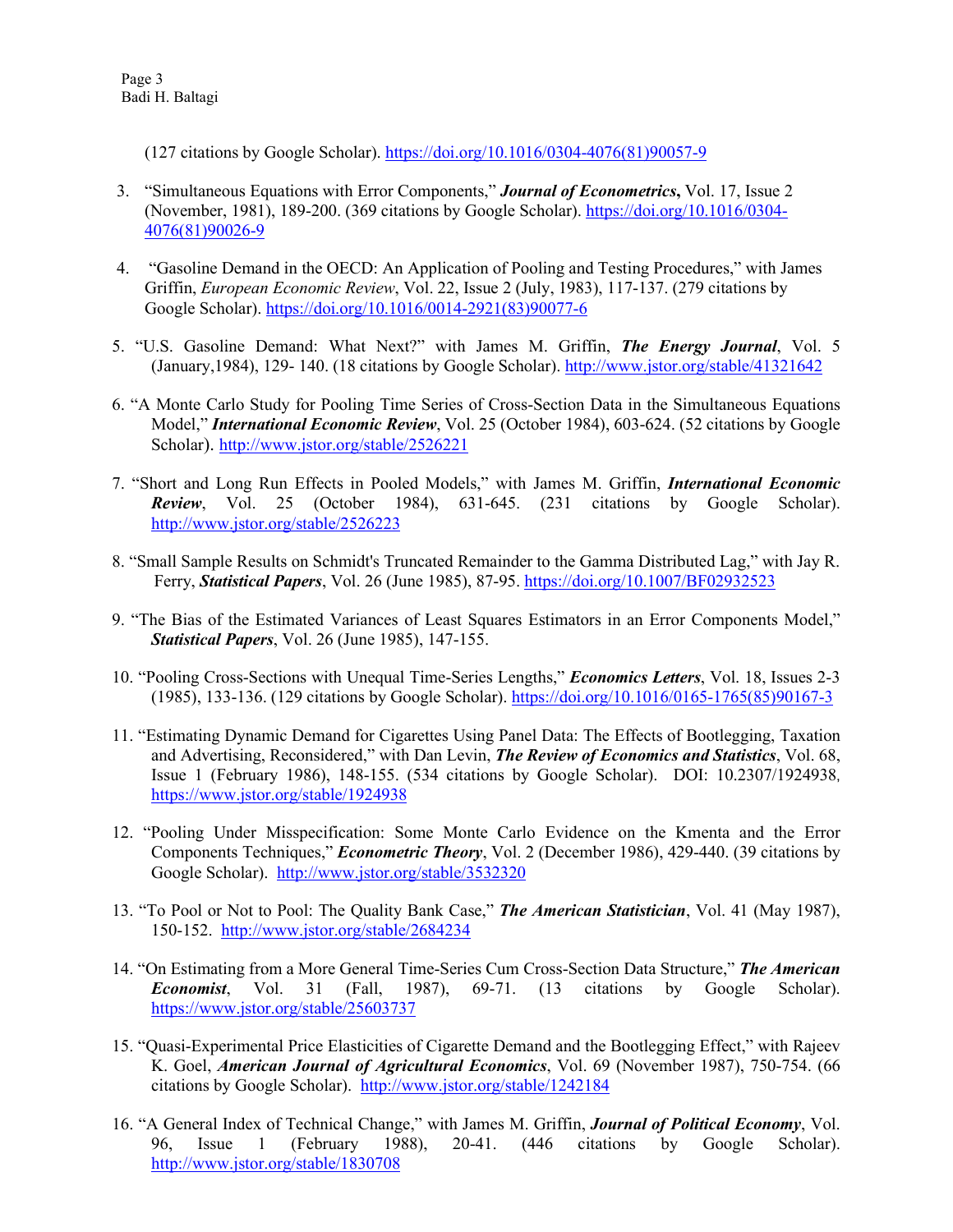- 17. "A Generalized Error Component Model with Heteroscedastic Disturbances," with James M. Griffin, *International Economic Review*, Vol. 29, Issue 4 (November 1988), 745-753. (123 citations by Google Scholar). <http://www.jstor.org/stable/2526831>
- 18. "On the Efficiency of Two-Stage and Three-Stage Least Squares Estimators," *Econometric Reviews*, Vol. 7, Issue 2 (1988-1989), 165-169. <https://doi.org/10.1080/07474938808800150>
- 19. "Further Monte Carlo Evidence on Seemingly Unrelated Regressions with Unequal Number of Observations," with Susan Garvin and Steven Kerman, *Annales D'Économie et de Statistique*, Vol. 14 (April-June 1989), 103-115. (21 citations by Google Scholar). <http://www.jstor.org/stable/20075741>
- 20. "Applications of a Necessary and Sufficient Condition for OLS to be BLUE," *Statistics and Probability Letters*, Vol. 8, Issue 5 (October 1989), 457-461. (25 citations by Google Scholar). [https://doi.org/10.1016/0167-7152\(89\)90027-8](https://doi.org/10.1016/0167-7152(89)90027-8)
- 21. "Alternative Models of Managerial Behavior: Empirical Tests for the Petroleum Industry," with James M. Griffin, *The Review of Economics and Statistics*, Vol. 71, Issue 4 (November 1989), 579-585. (15 citations by Google Scholar). <http://www.jstor.org/stable/1928099>
- 22. "A Lagrange Multiplier Test for the Error Components Model with Incomplete Panels," with Qi Li, *Econometric Reviews*, Vol. 9, Issue 1 (January 1990), 103-107. (170 citations by Google Scholar). <https://doi.org/10.1080/07474939008800180>
- 23. "The Error Components Regression Model: Conditional Relative Efficiency Comparisons," *Statistical Papers*, Vol. 31 (February 1990), 1-13. <https://doi.org/10.1007/BF02924669>
- 24. "Quasi-Experimental Price Elasticity of Liquor Demand in the United States: 1960-1983," with Rajeev Goel, *American Journal of Agricultural Economics*, Vol. 2, Issue 2 (May 1990), 451-454. (34 citations by Google Scholar). <http://www.jstor.org/stable/1242348>
- 25. "Recovering Precision from Seemingly Redundant Rounded Data," with Irwin L. Collier, Jr., *Journal of Forecasting*, Vol. 9, Issue 5 (October-December 1990), 457-465. <https://doi.org/10.1002/for.3980090505>
- 26. "On Efficient Estimation with Panel Data: An Empirical Comparison of Instrumental Variables Estimators," with Sophon Khanti-Akom, *Journal of Applied Econometrics*, Vol. 5, Issue 4 (September-December 1990), 401-406. (108 citations by Google Scholar). <http://www.jstor.org/stable/2096482>
- 27. "Intercountry Evidence on the Performance of the Simple Error Correction Mechanism Model of Consumption," with Manouchehr Mokhtari, *Empirical Economics*, Vol. 15 (December 1990), 303- 314. <https://doi.org/10.1007/BF02307285>
- 28. "A Joint Test for Serial Correlation and Random Individual Effects," with Qi Li, *Statistics and Probability Letters*, Vol. 11, Issue 3 (March 1991), 277-280. (151 citations by Google Scholar). [https://doi.org/10.1016/0167-7152\(91\)90156-L](https://doi.org/10.1016/0167-7152(91)90156-L)
- 29. "A Transformation That Will Circumvent the Problem of Autocorrelation in an Error Component Model," with Qi Li, *Journal of Econometrics*, Vol. 48, Issue 3 (June 1991), 385-393. (155 citations by Google Scholar). [https://doi.org/10.1016/0304-4076\(91\)90070-T](https://doi.org/10.1016/0304-4076(91)90070-T)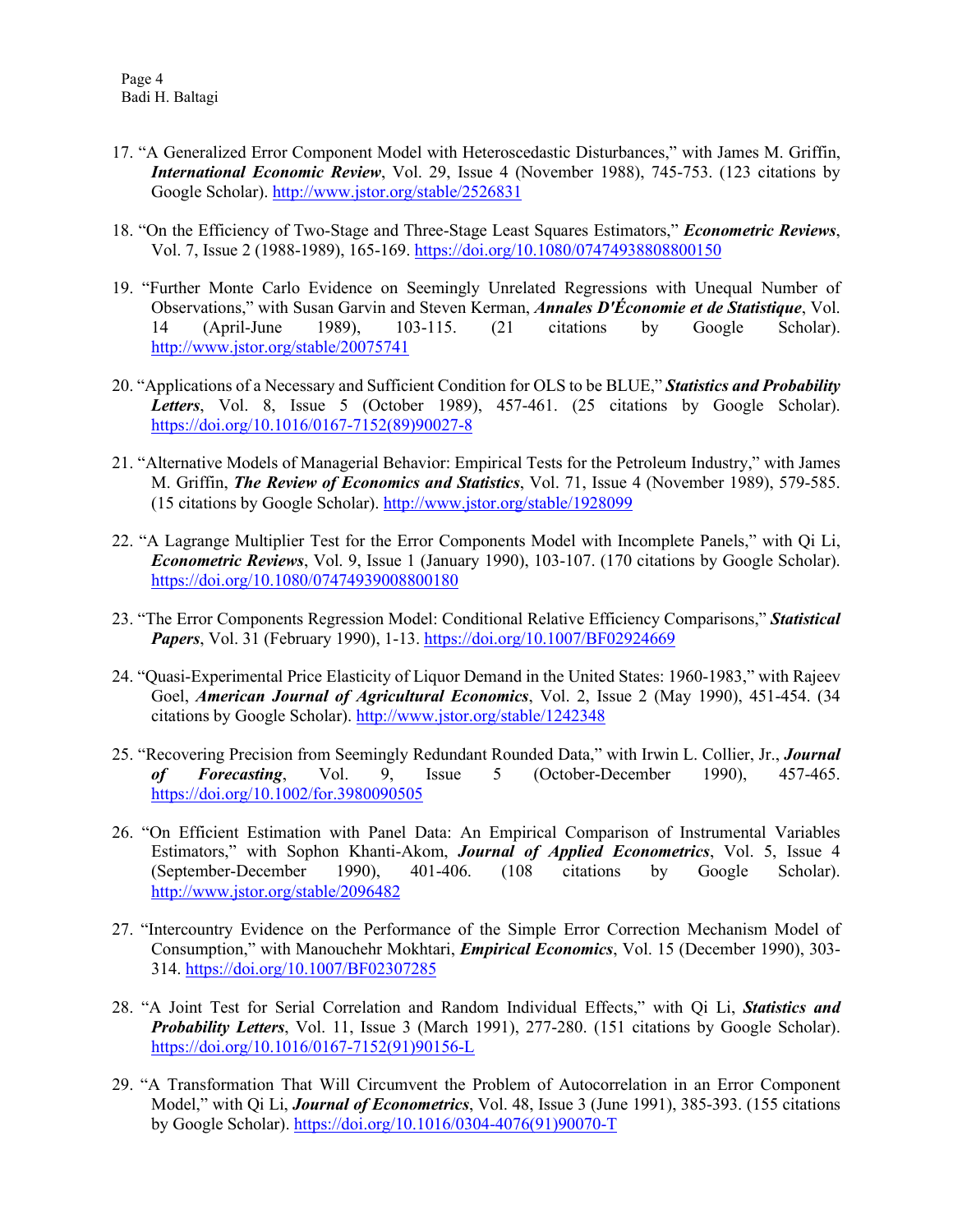- 30. "Editors' Introduction and Overview: Panel Data Analysis," with Baldev Raj, *Empirical Economics*, Vol. 17 (March 1992), 1-8. (13 citations by Google Scholar). [https://doi.org/10.1007/978-3-642-](https://doi.org/10.1007/978-3-642-50127-2) [50127-2](https://doi.org/10.1007/978-3-642-50127-2)
- 31. "A Survey of Recent Theoretical Developments in the Econometrics of Panel Data," with Baldev Raj, *Empirical Economics*, Vol. 17 (March 1992), 85-109. (81 citations by Google Scholar). <https://doi.org/10.1007/BF01192477>
- 32. "A Note on the Estimation of Simultaneous Equations with Error Components," with Qi Li, *Econometric Theory*, Vol. 8 (March 1992), 113-119. (74 citations by Google Scholar). <https://doi.org/10.1017/S0266466600010768>
- 33. "Monte Carlo Evidence on Panel Data Regressions with AR (1) Disturbances and an Arbitrary Variance on the Initial Observations," with Young-Jae Chang and Qi Li, *Journal of Econometrics,* Vol. 52, Issue 3 (June 1992), 371-380. (21 citations by Google Scholar). [https://doi.org/10.1016/0304-](https://doi.org/10.1016/0304-4076(92)90017-L) [4076\(92\)90017-L](https://doi.org/10.1016/0304-4076(92)90017-L)
- 34. "A Monotonic Property for Iterative GLS in the Two-Way Random Effects Model," with Qi Li, *Journal of Econometrics*, Vol. 53, Issues 1-3 (July-September 1992), 45-51. (21 citations by Google Scholar). [https://doi.org/10.1016/0304-4076\(92\)90079-7](https://doi.org/10.1016/0304-4076(92)90079-7)
- **35**. "Prediction in a One-Way Error Component Model with Serial Correlation," with Qi Li, *Journal of Forecasting*, Vol. 11 (September 1992), 561-567. (48 citations by Google Scholar). <https://doi.org/10.1002/for.3980110605>
- 36. "Monte Carlo Results on Several New and Existing Tests for the Error Component Model," with Young-Jae Chang and Qi Li, *Journal of Econometrics*, Vol. 54, Issues 1-3 (October-December 1992), 95-120. (94 citations by Google Scholar). [https://doi.org/10.1016/0304-4076\(92\)90101-V](https://doi.org/10.1016/0304-4076(92)90101-V)
- 37. "Cigarette Taxation: Raising Revenues and Reducing Consumption," with Dan Levin, *Structural Change and Economic Dynamics*, Vol. 3, Issue 2 (December 1992), 321-335. (168 citations by Google Scholar). [https://doi.org/10.1016/0954-349X\(92\)90010-4](https://doi.org/10.1016/0954-349X(92)90010-4)
- 38. "Useful Matrix Transformations for Panel Data Analysis: A Survey," *Statistical Papers*, Vol. 34 (November 1993), 281-301. (9 citations by Google Scholar). <https://doi.org/10.1007/BF02925550>
- 39. "A Simple Recursive Estimation Method for Regression Models with AR(p) Disturbances," with Qi Li, *Statistical Papers*, Vol.35 (May 1994), 93-100. <https://doi.org/10.1007/BF02926403>
- 40. "Incomplete Panels: A Comparative Study of Alternative Estimators for the Unbalanced One-Way Error Component Regression Model," with Young-Jae Chang, *Journal of Econometrics*, Vol. 62, Issue 2 (June 1994), 67-89. (294 citations by Google Scholar). [https://doi.org/10.1016/0304-4076\(94\)90017-](https://doi.org/10.1016/0304-4076(94)90017-5) [5](https://doi.org/10.1016/0304-4076(94)90017-5)
- 41. "Estimating Error Component Models with General MA(q) Disturbances," with Qi Li, *Econometric Theory*, Vol. 10 (June 1994), 396-408. (26 citations by Google Scholar). <https://doi.org/10.1017/S026646660000846X>
- 42. "Consistency, Asymptotic Unbiasedness and Bounds on the Bias of  $s<sup>2</sup>$  in the Linear Regression Model with Error Component Disturbances," with Walter Krämer, *Statistical Papers*, Vol. 35 (November 1994), 323-328. (16 citations by Google Scholar). <https://doi.org/10.1007/BF02926424>
- 43. "Airline Deregulation: The Cost Pieces of the Puzzle," with James M. Griffin and Daniel Rich, *International Economic Review*, Vol. 36, Issue 1 (February 1995), 245-258. (190 citations by Google Scholar). <http://www.jstor.org/stable/2527435>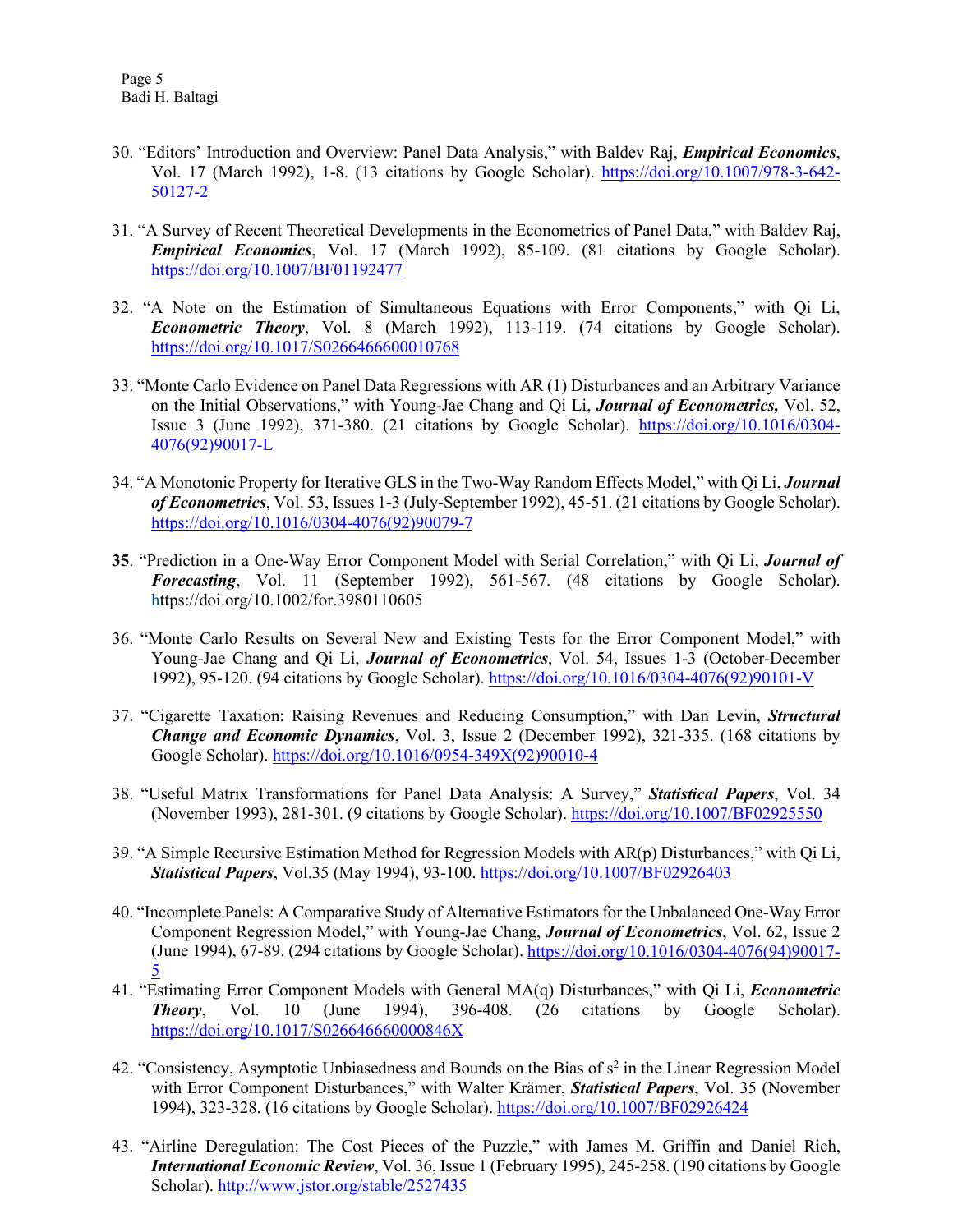- 44. "Editor's Introduction: Panel Data," *Journal of Econometrics*, Vol. 68, Issue 1 (July 1995), 1-4. (52 citations by Google Scholar). [https://doi.org/10.1016/0304-4076\(95\)90009-8](https://doi.org/10.1016/0304-4076(95)90009-8)
- 45. "Testing AR(1) Against MA(1) Disturbances in an Error Component Model," with Qi Li, *Journal of Econometrics*, Vol. 68, Issue 1 (July 1995), 133-151. (295 citations by Google Scholar). [https://doi.org/10.1016/0304-4076\(94\)01646-H](https://doi.org/10.1016/0304-4076(94)01646-H)
- 46. "Public Capital Stock and State Productivity Growth: Further Evidence from an Error Components Model," with Nat Pinnoi, *Empirical Economics*, Vol. 20 (June 1995), 351-359. (229 citations by Google Scholar). <https://doi.org/10.1007/BF01205444>
- 47. "A Dynamic Demand Model for Liquor: The Case for Pooling," with James M. Griffin, *The Review of Economics and Statistics*, Vol. 77, Issue 3 (August 1995), 545-554. (102 citations by Google Scholar). <http://www.jstor.org/stable/2109914>
- 48. "The Measurement of Firm-Specific Indexes of Technical Change," with James M. Griffin and Daniel Rich, *The Review of Economics and Statistics*, Vol. 77, Issue 4 (November 1995), 654-663. (49 citations by Google Scholar). <http://www.jstor.org/stable/2109813>
- 49. "A General Condition for an Optimal Limiting Efficiency of OLS in the General Linear Regression Model," with Walter Krämer, *Economics Letters*, Vol. 50, Issue 1 (January 1996), 13-17. [https://doi.org/10.1016/0165-1765\(95\)00716-4](https://doi.org/10.1016/0165-1765(95)00716-4)
- 50. "Testing for Random Individual Effects Using Recursive Residuals," with Young-Jae Chang, *Econometric Reviews*, Vol. 15, Issue 3 (January 1996), 331-338. <https://doi.org/10.1080/07474939608800358>
- 51. "Testing for Random Individual and Time Effects Using a Gauss-Newton Regression," *Economics Letters*, Vol. 50, Issue 2 (February 1996), 189-192. (22 citations by Google Scholar). [https://doi.org/10.1016/0165-1765\(95\)00754-7](https://doi.org/10.1016/0165-1765(95)00754-7)
- 52. "A Nonparametric Test for Poolability Using Panel Data," with Javier Hidalgo and Qi Li, *Journal of Econometrics*, Vol. 75, Issue 2 (December 1996), 345-367. (101 citations by Google Scholar). [https://doi.org/10.1016/0304-4076\(95\)01779-8](https://doi.org/10.1016/0304-4076(95)01779-8)
- 53. "Pooled Estimators vs. Their Heterogeneous Counterparts in the Context of Dynamic Demand for Gasoline," with James M. Griffin, *Journal of Econometrics*, Vol. 77, Issue 2 (April 1997), 303-327. (405 citations by Google Scholar). [https://doi.org/10.1016/S0304-4076\(96\)01802-7](https://doi.org/10.1016/S0304-4076(96)01802-7)
- 54. "Testing for Linear and Loglinear Error Component Regression Against Box-Cox Alternatives," *Statistics and Probability Letters*, Vol. 33, Issue 1 (April 1997), 63-68. (11 citations by Google Scholar). [https://doi.org/10.1016/S0167-7152\(96\)00110-1](https://doi.org/10.1016/S0167-7152(96)00110-1)
- 55. "Monte Carlo Results on Pure and Pretest Estimators of An Error Component Model with Autocorrelated Disturbances," with Qi Li, *Annales D'Économie et de Statistique*, Vol. 48 (October-December 1997), 69-82. (15 citations by Google Scholar). <http://www.jstor.org/stable/20076097>
- 56. "Worldwide Institutional Rankings in Econometrics: 1989-1995," *Econometric Theory*, Vol. 14 (February 1998), 1-43. (28 citations by Google Scholar). <https://doi.org/10.1017/S0266466698141014>
- 57. "The German Wage Curve: Evidence from the IAB Employment Sample," with Uwe Blien, *Economics Letters*, Vol. 61, Issue 2 (November 1998), 135-142. (171 citations by Google Scholar). [https://doi.org/10.1016/S0165-1765\(98\)00166-9](https://doi.org/10.1016/S0165-1765(98)00166-9)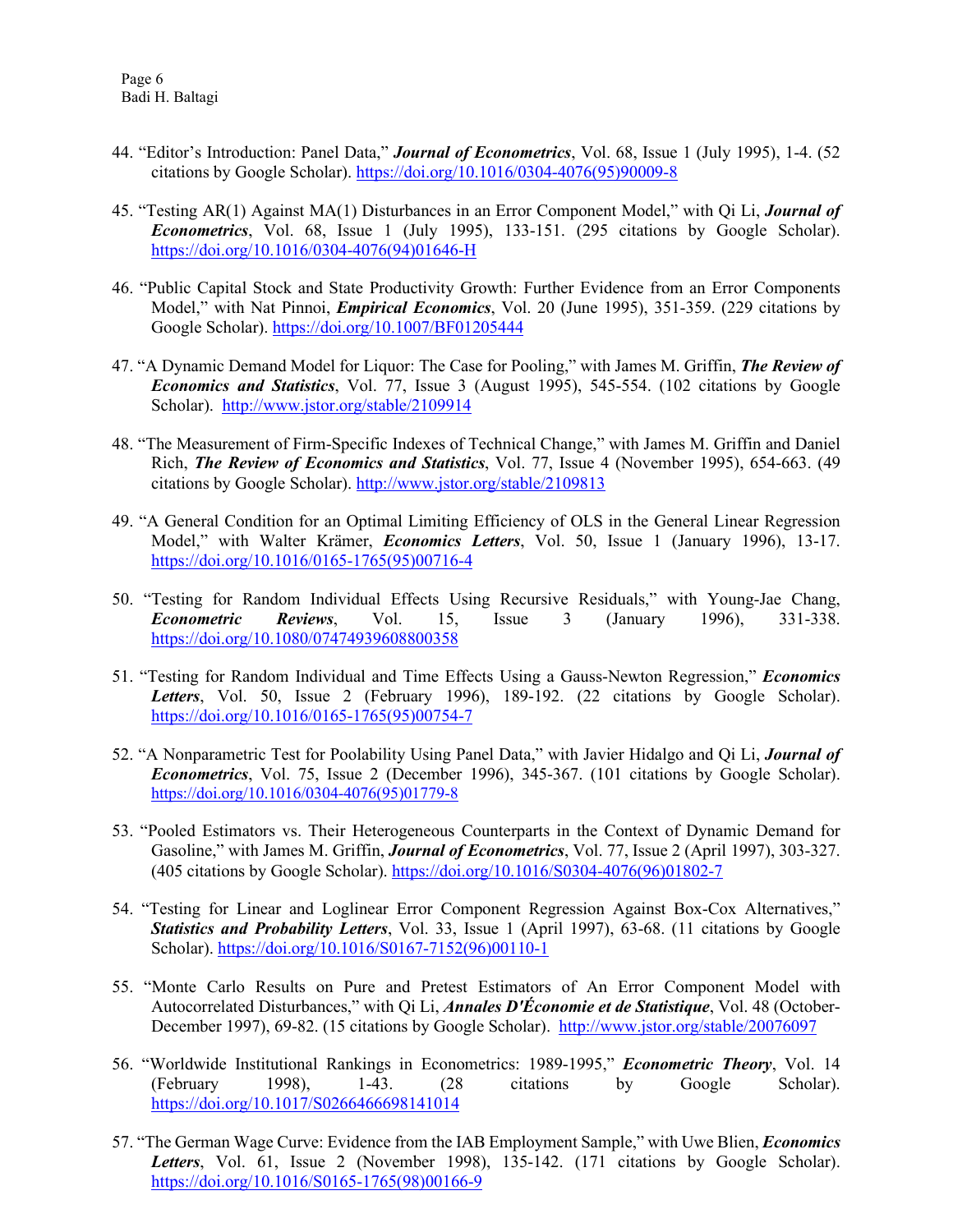- 58. "Testing for Random Individual and Time Effects Using Unbalanced Panel Data," with Young-Jae Chang and Qi Li, *Advances in Econometrics*, Vol. 13 (1998), 1-20. (14 citations by Google Scholar). [https://doi.org/10.1108/S0731-9053\(1999\)0000013003](https://doi.org/10.1108/S0731-9053(1999)0000013003)
- 59. "Excess Capacity: A Permanent Characteristic of U.S. Airlines," with James M. Griffin and Sharada Vadali, *Journal of Applied Econometrics*, Vol. 13, Issue 6 (December 1998), 645-657. (35 citations by Google Scholar). <http://www.jstor.org/stable/223240>
- 60. "Double Length Regressions for Linear and Log-Linear Regressions With AR(1) Disturbances," *Statistical Papers*, Vol. 40 (April 1999), 199-209. (7 citations by Google Scholar). <https://doi.org/10.1007/BF02925518>
- 61. "Applied Econometrics Rankings: 1989-1995," *Journal of Applied Econometrics*, Vol. 14, Issue 4 (July-August 1999), 423-441. (38 citations by Google Scholar). **[https://doi.org/10.1002/\(SICI\)1099-](https://doi.org/10.1002/(SICI)1099-1255(199907/08)14:4%3C423::AID-JAE536%3E3.0.CO;2-K) [1255\(199907/08\)14:4<423::AID-JAE536>3.0.CO;2-K](https://doi.org/10.1002/(SICI)1099-1255(199907/08)14:4%3C423::AID-JAE536%3E3.0.CO;2-K)**
- 62. "Unequally Spaced Panel Data Regressions with AR(1) Disturbances," with Ping X. Wu, *Econometric Theory*, Vol. 15 (December 1999), 814-823. (1066 citations by Google Scholar). <https://doi.org/10.1017/S0266466699156020>
- 63. "Specification Tests in Panel Data Models Using Artificial Regressions," *Annales D'Économie et de Statistique*, Vol. 55-56 (September-December 1999), 277-297. (25 citations by Google Scholar). <http://www.jstor.org/stable/20076199>
- 64. "To Pool or Not to Pool: Homogeneous versus Heterogeneous Estimators Applied to Cigarette Demand," with James M. Griffin and Weiwen Xiong, *The Review of Economics and Statistics*, Vol. 82 (February 2000), 117-126. (406 citations by Google Scholar). <http://www.jstor.org/stable/2646677>
- **65.** "A Consistent Test for the Parametric Distribution of Regression Disturbances," with Qi Li, *Advances in Econometrics*, Vol. 14 (2000), 3-24.
- 66. "Simultaneous Equations with Incomplete Panels," with Young-Jae Chang, *Econometric Theory*, Vol. 16 (April 2000), 269-279. (96 citations by Google Scholar). <https://doi.org/10.1017/S0266466600162073>
- 67. "Nonstationary Panels, Cointegration in Panels and Dynamic Panels: A Survey," with Chihwa Kao, *Advances in Econometrics*, Vol. 15 (2000), 7-51. (881 citations by Google Scholar). [http://dx.doi.org/10.1016/S0731-9053\(00\)15002-9](http://dx.doi.org/10.1016/S0731-9053(00)15002-9)
- 68. "Editors Introduction: Nonstationary Panels, Cointegration in Panels and Dynamic Panels," with Thomas B. Fomby and R. Carter Hill, *Advances in Econometrics*, Vol. 15 (2000), 1-5. [http://dx.doi.org/10.1016/S0731-9053\(00\)15001-7](http://dx.doi.org/10.1016/S0731-9053(00)15001-7)
- 69. "Double-Length Regressions for the Box-Cox Difference Model with Heteroskedasticity or Autocorrelation," with Dong Li, *Economics Letters*, Vol. 69, Issue 1 (October 2000), 9-14. (7 citations by Google Scholar). [https://doi.org/10.1016/S0165-1765\(00\)00284-6](https://doi.org/10.1016/S0165-1765(00)00284-6)
- 70. "The East German Wage Curve: 1993-1998," with Uwe Blien and Katja Wolf, *Economics Letters*, Vol. 69, Issue 1 (October 2000), 25-31. (90 citations by Google Scholar). [https://doi.org/10.1016/S0165-](https://doi.org/10.1016/S0165-1765(00)00288-3) [1765\(00\)00288-3](https://doi.org/10.1016/S0165-1765(00)00288-3)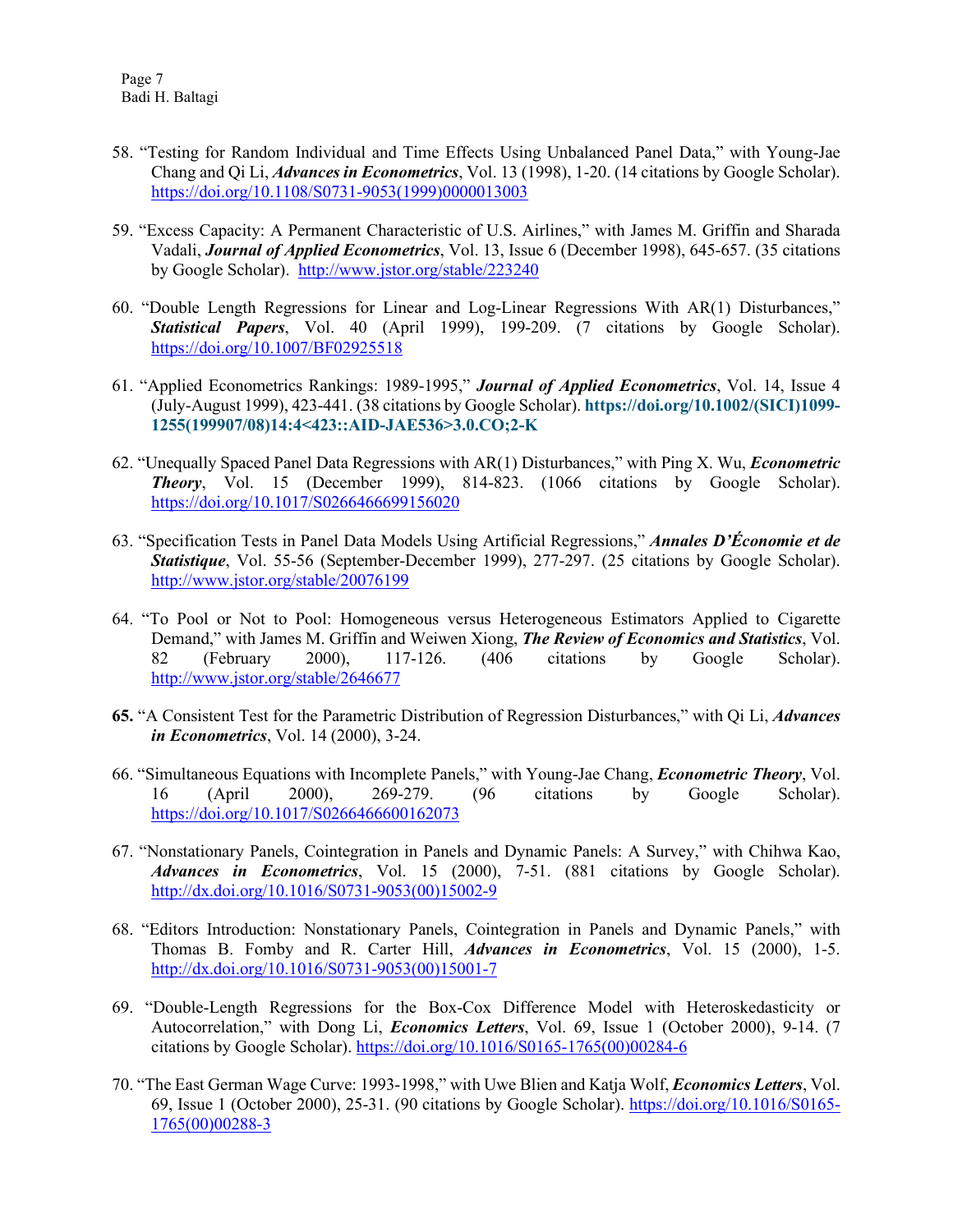- 71. "The Unbalanced Nested Error Component Regression Model," with Seuck Heun Song and Byoung Cheol Jung, *Journal of Econometrics*, Vol. 101, Issue 2 (April 2001), 357-381. (159 citations by Google Scholar). [https://doi.org/10.1016/S0304-4076\(00\)00089-0](https://doi.org/10.1016/S0304-4076(00)00089-0)
- 72. "LM Tests for Functional Form and Spatial Error Correlation," with Dong Li, *International Regional Science Review*, Vol. 24, (April 2001), 194-225. (96 citations by Google Scholar).
- 73. "Double Length Artificial Regressions for Testing Spatial Dependence," with Dong Li, *Econometric Reviews*, Vol. 20, Issue 1 (February 2001), 31-40. (52 citations by Google Scholar). <https://doi.org/10.1081/ETC-100104078>
- 74. "The Econometrics of Rational Addiction: The Case of Cigarettes," with James M. Griffin, *Journal of Business and Economic Statistics*, Vol. 19, (October 2001), 449-454. (130 citations by Google Scholar). <http://www.jstor.org/stable/1392279>
- 75. "Estimation of Econometric Models with Nonparametrically Specified Risk Terms," with Qi Li, *Econometric Reviews*, Vol. 20, Issue 4 (October 2001), 445-460. [https://doi.org/10.1081/ETC-](https://doi.org/10.1081/ETC-100106999)[100106999](https://doi.org/10.1081/ETC-100106999)
- 76. "Simple LM Tests for the Unbalanced Nested Error Component Regression Model," with Seuck Heun Song and Byoung Cheol Jung, *Econometric Reviews*, Vol. 21, Issue 2 (January 2002), 167-187. (39 citations by Google Scholar). <https://doi.org/10.1081/ETC-120014347>
- 77. "LM Tests for the Unbalanced Nested Panel Data Regression Model with Serially Correlated Errors," with Seuck Heun Song and Byoung Cheol Jung, *Annales d'Économie et de Statistique*, Vol. 65 (January-March 2002), 219-268. (13 citations by Google Scholar). <http://www.jstor.org/stable/20076322>
- 78. "Series Estimation of Partially Linear Panel Data Models with Fixed Effects," with Dong Li, *Annals of Economics and Finance*, Vol. 3 (May 2002), 103-116. (248 citations by Google Scholar).
- 79. "On Instrumental Variable Estimation of Semiparametric Dynamic Panel Data Models," with Qi Li, *Economics Letters*, Vol. 76, Issue 1 (June 2002), 1-9. (53 citations by Google Scholar). [https://doi.org/10.1016/S0165-1765\(02\)00025-3](https://doi.org/10.1016/S0165-1765(02)00025-3)
- 80. "Comparison of Forecast Performance for Homogeneous, Heterogeneous and Shrinkage Estimators. Some Empirical Evidence from US Electricity and Natural-Gas Consumption," with Georges Bresson and Alain Pirotte, *Economics Letters*, Vol. 76, Issue 3 (August 2002), 375-382. (120 citations by Google Scholar). [https://doi.org/10.1016/S0165-1765\(02\)00065-4](https://doi.org/10.1016/S0165-1765(02)00065-4)
- 81. "Rational Addiction to Alcohol: Panel Data Analysis of Liquor Consumption," with James M. Griffin, *Health Economics*, Vol. 11, Issue 6 (September 2002), 485-491. (104 citations by Google Scholar). <https://doi.org/10.1002/hec.748>
- 82. "A Comparative Study of Alternative Estimators for the Unbalanced Two-Way Error Component Regression Model," with Seuck Heun Song and Byoung Cheol Jung, *Econometrics Journal*, Vol. 5, Issue 2 (December 2002), 480-493. (34 citations by Google Scholar). [https://doi.org/10.1111/1368-](https://doi.org/10.1111/1368-423X.t01-1-00094) [423X.t01-1-00094](https://doi.org/10.1111/1368-423X.t01-1-00094)
- 83. "Worldwide Institutional and Individual Rankings in Econometrics Over the Period 1989-1999: An Update," *Econometric Theory*, Vol. 19 (February 2003), 165-224. (18 citations by Google Scholar). <https://doi.org/10.1017/S0266466603191074>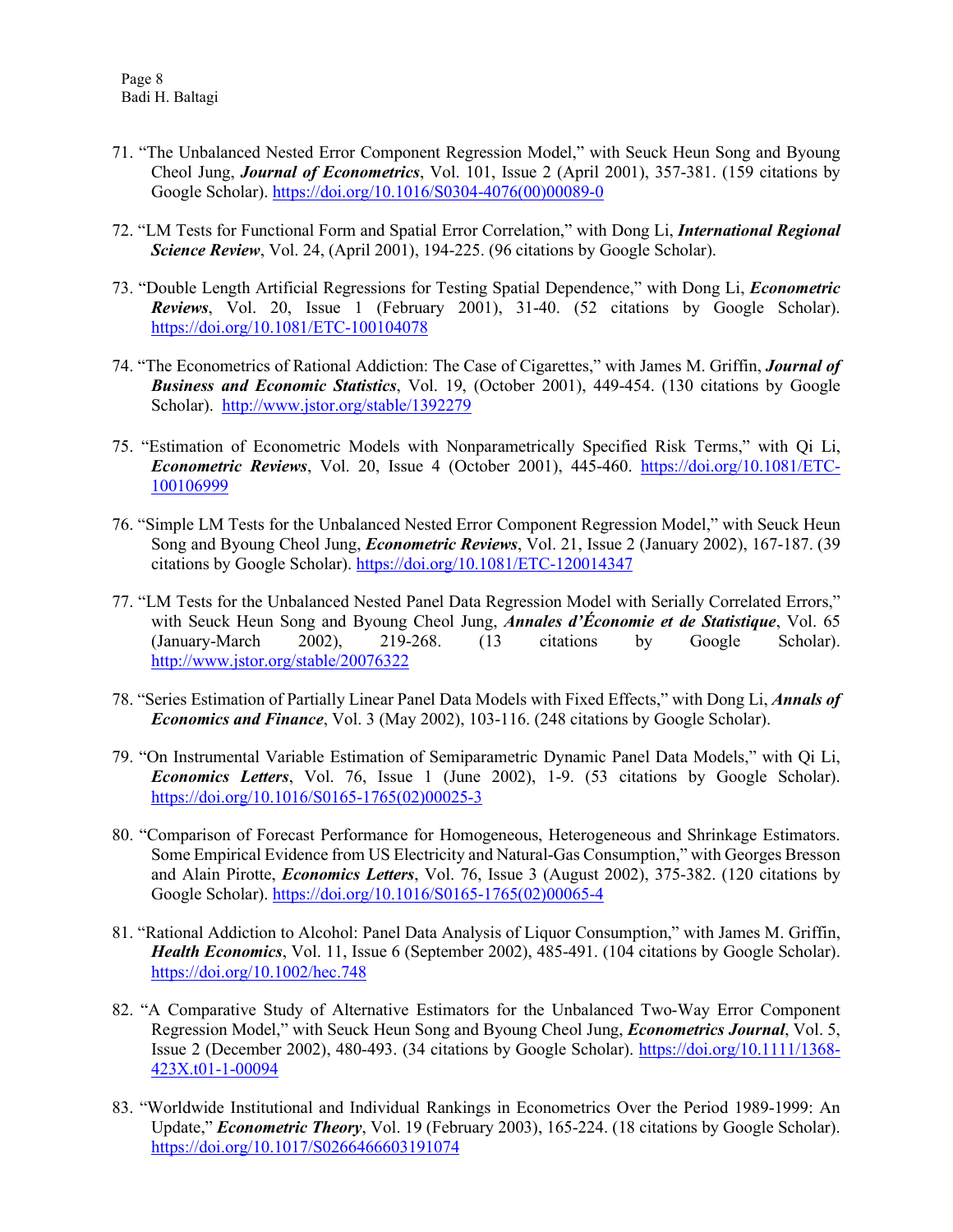- 84. "Fixed Effects, Random Effects or Hausman-Taylor? A Pretest Estimator," with Georges Bresson and Alain Pirotte, *Economics Letters*, Vol. 79, Issue 3 (June 2003), 361-369. (461 citations by Google Scholar). [https://doi.org/10.1016/S0165-1765\(03\)00007-7](https://doi.org/10.1016/S0165-1765(03)00007-7)
- 85. "Wage Policy in the Health Care Sector: A Panel Data Analysis of Nurses' Labour Supply," with Jan Erik Askildsen and Tor Helge Holmas, *Health Economics*, Vol. 12, Issue 9 (September 2003), 705- 719. (74 citations by Google Scholar). <https://doi.org/10.1002/hec.836>
- 86. "A Generalized Design of Bilateral Trade Flow Models," with Peter Egger and Michael Pfaffermayr, *Economics Letters*, Vol. 80, Issue 3 (September 2003), 391-397. (509 citations by Google Scholar). [https://doi.org/10.1016/S0165-1765\(03\)00115-0](https://doi.org/10.1016/S0165-1765(03)00115-0)
- 87. "Homogeneous, Heterogeneous or Shrinkage Estimators? Some Empirical Evidence from French Regional Gasoline Consumption," with James M. Griffin, Georges Bresson and Alain Pirotte, *Empirical Economics*, Vol. 28, (November 2003), 795-811. (116 citations by Google Scholar). <https://doi.org/10.1007/s00181-003-0161-9>
- 88. "Testing Panel Data Regression Models with Spatial Error Correlation," with Seuck Heun Song and Won Koh, *Journal of Econometrics*, Vol. 117, Issue 1 (November 2003), 123-150. (631 citations by Google Scholar). [https://doi.org/10.1016/S0304-4076\(03\)00120-9](https://doi.org/10.1016/S0304-4076(03)00120-9)
- 89. "A Comparative Study of Pure and Pretest Estimators for A Possibly Misspecified Two-Way Error Component Model," with Georges Bresson and Alain Pirotte, *Advances in Econometrics*, Vol. 17 (2003), 1-27. [http://dx.doi.org/10.1016/S0731-9053\(03\)17001-6](http://dx.doi.org/10.1016/S0731-9053(03)17001-6)
- 90. "Editor's Introduction: Panel Data, Theory and Application," *Empirical Economics*, Vol. 29 (January 2004), 1-4. <https://doi.org/10.1007/s00181-003-0196-y>
- 91. "Tobin q: Forecast Performance for Hierarchical Bayes, Shrinkage, Heterogeneous and Homogeneous Panel Data Estimators," with Georges Bresson and Alain Pirotte, *Empirical Economics*, Vol. 29 (January 2004), 107-113. (45 citations by Google Scholar). [https://doi.org/10.1007/s00181-003-0195](https://doi.org/10.1007/s00181-003-0195-z) [z](https://doi.org/10.1007/s00181-003-0195-z)
- 92. "Comment on Modeling Regional Interdependencies Using a Global Error-Correcting Macroeconometric Model," *Journal of Business and Economic Statistics*, Vol. 22, (April 2004), 163-164. <https://doi.org/10.1198/073500104000000028>
- 93. "Testing for Linear and Log-Linear Models Against Box-Cox Alternatives with Spatial Lag Dependence," with Dong Li, *Advances in Econometrics*, Vol. 18 (2004), 35-74. (20 citations by Google Scholar). [http://dx.doi.org/10.1016/S0731-9053\(04\)18001-8](http://dx.doi.org/10.1016/S0731-9053(04)18001-8)
- 94. "State Tax Changes and Quasi-Experimental Price Elasticities of U.S. Cigarette Demand: An Update," with Rajeev Goel, *Journal of Economics and Finance*, Vol. 28 (Fall, 2004), 422-429. (8 citations by Google Scholar). <https://doi.org/10.1007/BF02751744>
- 95. "Adaptive Estimation of Heteroskedastic Error Component Models," with Georges Bresson and Alain Pirotte, *Econometric Reviews*, Vol. 24, Issue 1 (March 2005), 39-58. (22 citations by Google Scholar). <https://doi.org/10.1081/ETC-200049131>
- 96. "Skilled-Biased Technical Change in U.S. Manufacturing: A General Index Approach," with Daniel Rich, *Journal of Econometrics*, Vol. 126, Issue 2 (June 2005), 549-570. (51 citations by Google Scholar). <https://doi.org/10.1016/j.jeconom.2004.05.013>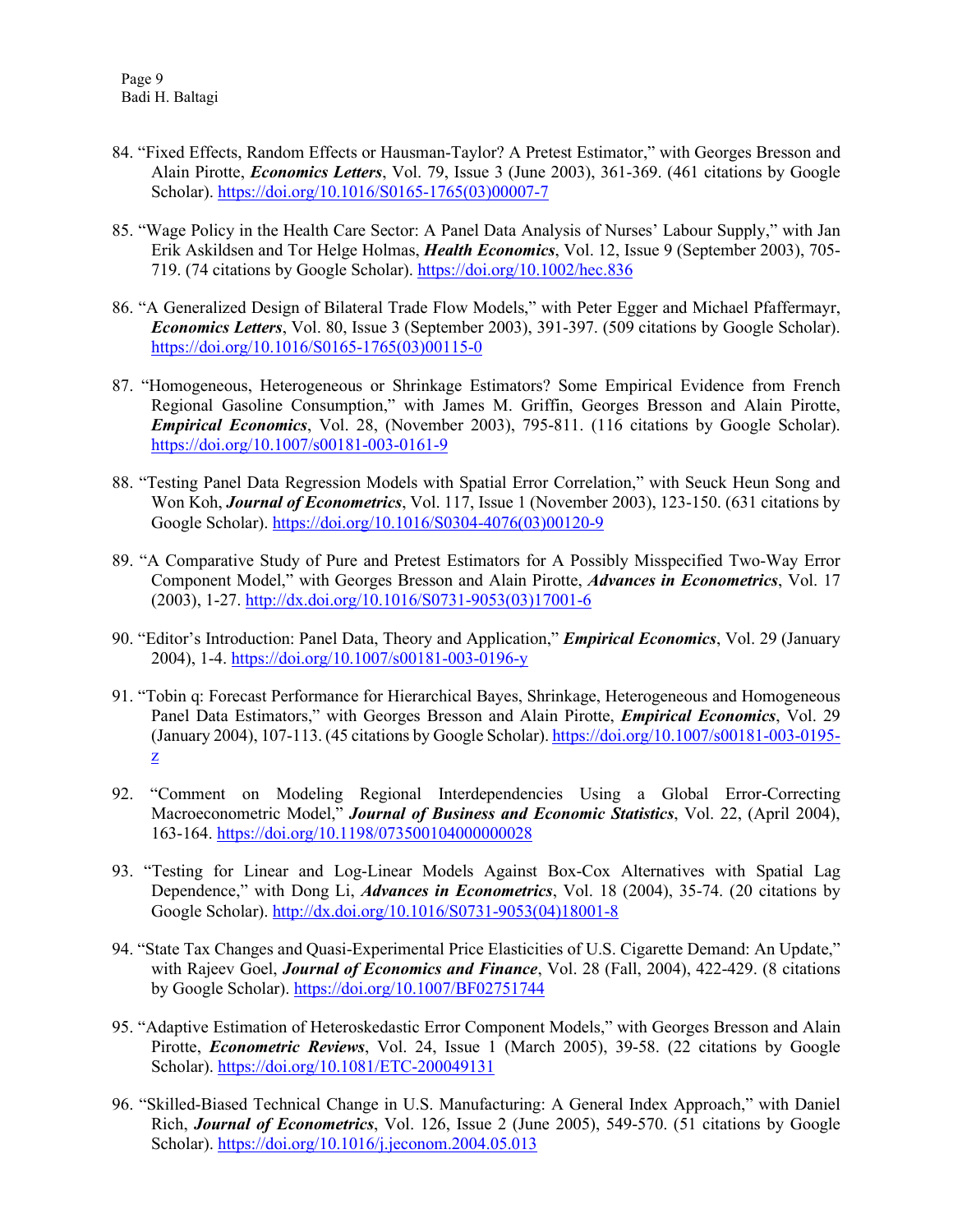- 97. "A Panel Data Study of Physician's Labor Supply: The Case of Norway," with Espen Bratberg and Tor Helge Holmas, *Health Economics*, Vol. 14, Issue 10 (October 2005), 1035-1045. (224 citations by Google Scholar). <https://doi.org/10.1002/hec.991>
- 98. "Estimating an Economic Model of Crime Using Panel Data from North Carolina," *Journal of Applied Econometrics*, Vol. 21, Issue 4 (May-June 2006), 543-547. (113 citations by Google Scholar). <https://doi.org/10.1002/jae.861>
- 99. "Transaction Tax and Stock Market Behavior: Evidence from an Emerging Market," with Qi Li and Dong Li, *Empirical Economics*, Vol. 31 (June 2006), 393-408. (174 citations by Google Scholar). <https://doi.org/10.1007/s00181-005-0022-9>
- 100. "Rational Alcohol Addiction: Evidence from the Russian Longitudinal Monitoring Survey," with Ingo Geishecker, *Health Economics*, Vol. 15, Issue 9 (September 2006), 893-914. (70 citations by Google Scholar). <https://doi.org/10.1002/hec.1131>
- 101. "Unbalanced Panel Data: A Survey," with Seuck Heun Song, *Statistical Papers*, Vol. 47 (October 2006), 493-523. (144 citations by Google Scholar). <https://doi.org/10.1007/s00362-006-0304-0>
- 102. "Random Effects and Spatial Autocorrelation with Equal Weights," *Econometric Theory*, Vol. 22 (October 2006), 973-984. (26 citations by Google Scholar). <https://doi.org/10.1017/S0266466606060464>
- 103. "Joint LM Test for Heteroskedasticity in a One-Way Error Component Model," with Georges Bresson and Alain Pirotte, *Journal of Econometrics*, Vol. 134, Issue 2 (October 2006), 401-417. (72 citations by Google Scholar). <https://doi.org/10.1016/j.jeconom.2005.06.029>
- 104. "Prediction in the Panel Data Model with Spatial Correlation: The Case of Liquor," with Dong Li, *Spatial Economic Analysis*, Vol. 1 (November 2006), 175-185. (158 citations by Google Scholar). <http://dx.doi.org/10.1080/17421770601009817>
- 105. "An Alternative Derivation of Mundlak's Fixed Effects Results Using System Estimation," *Econometric Theory*, Vol. 22 (December 2006), 1191-1194. (20 citations by Google Scholar). <https://doi.org/10.1017/S0266466606060567>
- 106. "On the Use of Panel Data Methods to Estimate Rational Addiction Models," *Scottish Journal of Political Economy*, Vol. 54, Issue 1 (February 2007), 1-18. (26 citations by Google Scholar). <https://doi.org/10.1111/j.1467-9485.2007.00402.x>
- 107. "Heterogeneity and Cross Section Dependence in Panel Data Models: Theory and Applications Introduction," with M. Hashem Pesaran, *Journal of Applied Econometrics,* Vol. 22, Issue 2 (March 2007), 229-232. (163 citations by Google Scholar). <https://doi.org/10.1002/jae.955>
- 108. "Panel Unit Root Tests and Spatial Dependence," with Georges Bresson and Alain Pirotte, *Journal of Applied Econometrics,* Vol. 22, Issue 2 (March 2007), 339-360. (218 citations by Google Scholar). <https://doi.org/10.1002/jae.950>
- 109. "Comments on: Panel Data Analysis Advantages and Challenges by Cheng Hsiao," **TEST**, **Journal of the Sociedad Española de Estadística e Investigación Operativa**, Vol. 16 (May 2007), 28-31. <https://doi.org/10.1007/s11749-007-0048-8>
- 110. "Testing for Cointegrating Rank via Model Selection: Evidence from 165 Data Sets," with Zijun Wang, *Empirical Economics*, Vol. 33 (July 2007), 41-49. (22 citations by Google Scholar). <https://doi.org/10.1007/s00181-006-0082-5>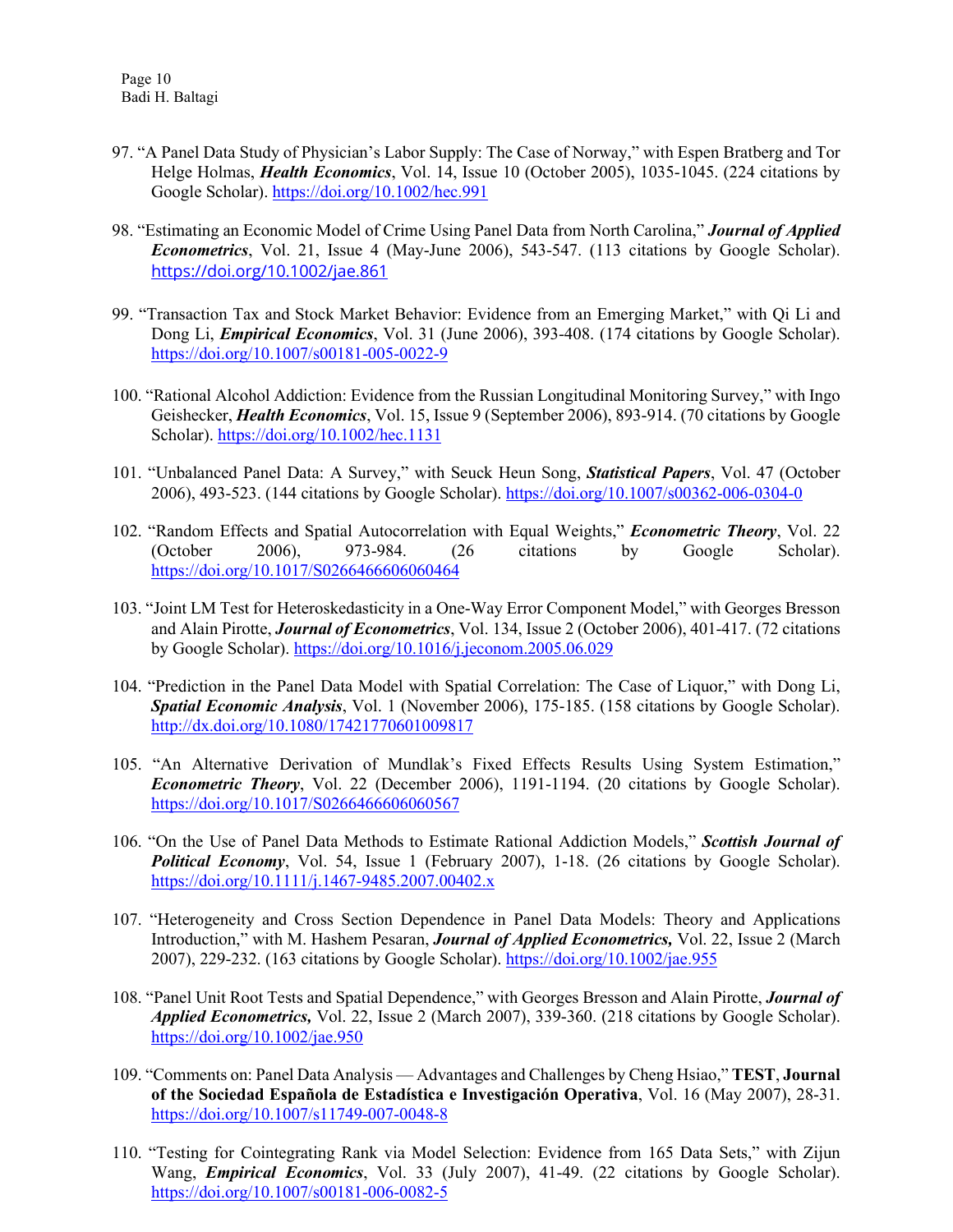- 111. "Alternative Ways of Obtaining Hausman's Test Using Artificial Regressions," with Long Liu, *Statistics and Probability Letters*, Vol. 77, Issue 13 (July 2007), 1413-1417. (11 citations by Google Scholar). <https://doi.org/10.1016/j.spl.2007.02.003>
- 112. "Analysis of Spatially Dependent Data," with Harry Kelejian and Ingmar Prucha, *Journal of Econometrics*, Vol. 140, Issue 1 (September 2007), 1-4. (30 citations by Google Scholar). <https://doi.org/10.1016/j.jeconom.2006.11.001>
- 113. "Testing for Serial Correlation, Spatial Autocorrelation and Random Effects Using Panel Data," with Seuck Heun Song, Byoung Cheol Jung and Won Koh, *Journal of Econometrics*, Vol. 140, Issue 1 (September 2007), 5-51. (411 citations by Google Scholar). <https://doi.org/10.1016/j.jeconom.2006.09.001>
- 114. "Estimating Models of Complex FDI: Are there Third Country Effects?" with Peter Egger and Michael Pfaffermayr, *Journal of Econometrics*, Vol. 140, Issue 1 (September 2007), 260-281. (669 citations by Google Scholar). <https://doi.org/10.1016/j.jeconom.2006.09.009>
- 115. "Worldwide Econometrics Rankings: 1989-2005," *Econometric Theory*, Vol. 23 (October 2007), 952- 1012. (77 citations by Google Scholar). <https://doi.org/10.1017/S026646660707051X>
- **116.** "Intra- and Extra-Euro Area Import Demand for Manufactures," with Robert Anderton, Frauke Skudelny and Nuno Sousa, *Applied Economics Quarterly*, Vol. 53 (Number 3, 2007), 221-241. (16 citations by Google Scholar).
- 117. "Editors' Introduction: Spatial Econometrics**,**" with Giuseppe Arbia, *Empirical Economics*, Vol. 34 (February 2008), 1-4. <https://doi.org/10.1007/s00181-007-0170-1>
- 118. "Forecasting with Panel Data," *Journal of Forecasting*, Vol. 27, Issue 2 (March 2008), 153-173. (375 citations by Google Scholar). <https://doi.org/10.1002/for.1047>
- 119. "Estimating Regional Trade Agreement Effects on FDI in an Interdependent World," with Peter Egger and Michael Pfaffermayr, *Journal of Econometrics,* Vol. 145, Issues 1-2 (July 2008), 194-208. (275 citations by Google Scholar). <https://doi.org/10.1016/j.jeconom.2008.05.017>
- 120. "Asymptotic Properties of Estimators for the Linear Panel Regression Model with Individual effects and Serially Correlated Errors: The Case of Stationary and Non-Stationary Regressors and Residuals," with Chihwa Kao and Long Liu, *Econometrics Journal,* Vol. 11, Issue 3 (November 2008), 554-572. (32 citations by Google Scholar). <https://doi.org/10.1111/j.1368-423X.2008.00254.x>
- 121. "Testing for Random Effects and Spatial Lag Dependence in Panel Data Models," with Long Liu, *Statistics and Probability Letters,* Vol. 78, Issue 18 (December 2008), 3304-3306. (88 citations by Google Scholar). <https://doi.org/10.1016/j.spl.2008.06.014>
- 122. "A Monte Carlo Study for Pure and Pretest Estimators of a Panel Data Model with Spatially Autocorrelated Disturbances," with Peter Egger and Michael Pfaffermayr, *Annales d'Économie et de Statistique,* Vol. 87/88 (2008), 11-38. (20 citations by Google Scholar). <http://www.jstor.org/stable/27650040>
- 123. "New Evidence on the Dynamic Wage Curve for Western Germany: 1980-2004," with Uwe Blien and Katja Wolf, *Labour Economics*, Vol. 16, Issue 1 (January 2009), 47-51. (51 citations by Google Scholar). <https://doi.org/10.1016/j.labeco.2008.03.002>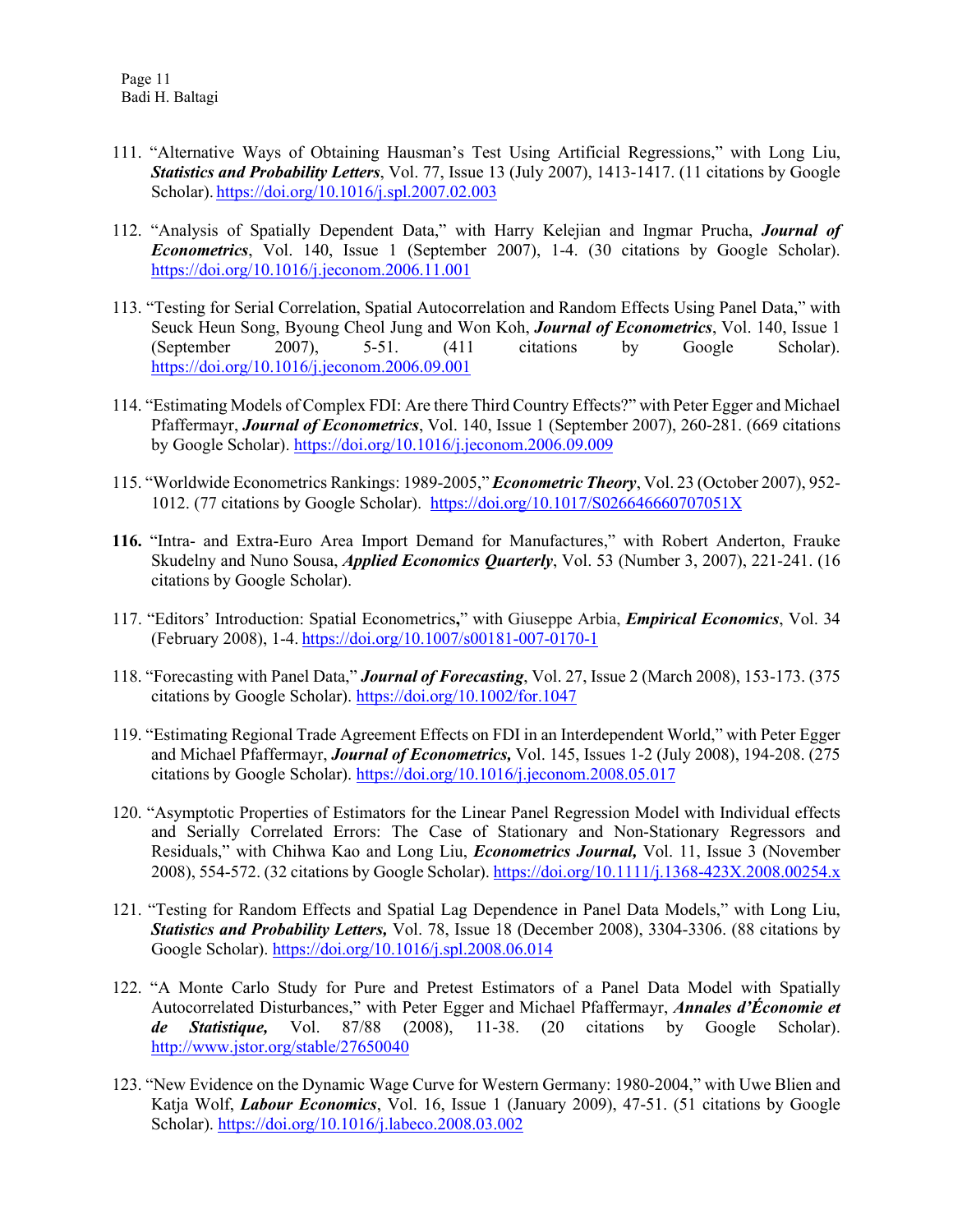- 124. "Testing the fixed effects restrictions? A Monte Carlo study of Chamberlain's Minimum Chi-Squared test," with Georges Bresson and Alain Pirotte, *Statistics and Probability Letters,* Vol. 79, Issue 10 (May 2009), 1358-1362. <https://doi.org/10.1016/j.spl.2009.03.012>
- 125. "Testing for Heteroskedasticity and Spatial Correlation in a Random Effects Panel Data Model," with Seuck Heun Song, and Jae Hyeok Kwon, *Computational Statistics and Data Analysis*, Vol. 53, Issue 8 (June 2009), 2897-2922. (37 citations by Google Scholar). <https://doi.org/10.1016/j.csda.2008.06.009>
- 126. "Financial Development and Openness: Evidence from Panel Data," with Panicos Demetriades and Siong Hook Law, *Journal of Development Economics*, Vol. 89, Issue 2 (July 2009), 285-296. (1035 citations by Google Scholar). <https://doi.org/10.1016/j.jdeveco.2008.06.006>
- 127. "Spatial Lag Test with Equal Weights," with Long Liu, *Economics Letters*, Vol. 104, Issue 2 (August 2009), 81-82. (10 citations by Google Scholar). <https://doi.org/10.1016/j.econlet.2009.04.008>
- 128. "A Note on the Application of EC2SLS and EC3SLS Estimators in Panel Data Models," with Long Liu, *Statistics and Probability Letters,* Vol. 79, Issue 20 (October 2009), 2189-2192. (41 citations by Google Scholar). <https://doi.org/10.1016/j.spl.2009.07.014>
- 129. "Testing for Heteroskedasticity and Serial Correlation in a Random Effects Panel Data Model," with Seuck Heun Song and Byoung Cheol Jung, *Journal of Econometrics*, Vol. 154, Issue 2 (February 2010), 122-124. (103 citations by Google Scholar). <https://doi.org/10.1016/j.jeconom.2009.04.009>
- 130. "Narrow Replication of Serlenga and Shin (2007) Gravity models of intra-EU trade: Application of the CCEP-HT estimation in heterogeneous panels with unobserved common time-specific factors," *Journal of Applied Econometrics*, Vol. 25, Issue 3 (April-May 2010), 505-506. <https://doi.org/10.1002/jae.1169>
- 131. "Health Care Expenditure and Income in the OECD Reconsidered: Evidence from Panel Data," with Francesco Moscone, *Economic Modelling*, Vol. 27, Issue 4 (July 2010), 804-811. (520 citations by Google Scholar). <https://doi.org/10.1016/j.econmod.2009.12.001>
- 132. "Spurious Spatial Regression with Equal Weights," with Long Liu, *Statistics and Probability Letters*, Vol. 80, Issues 21-22 (November 2010), 1640-1642. <https://doi.org/10.1016/j.spl.2010.07.003>
- 133. "Panel Data Inference Under Spatial Dependence," with Alain Pirotte, *Economic Modelling*, Vol. 27, Issue 6 (November 2010), 1368–1381. (54 citations by Google Scholar). <https://doi.org/10.1016/j.econmod.2010.07.004>
- 134. "Maximum Likelihood Estimation and Lagrange Multiplier Tests for Panel Seemingly Unrelated Regressions with Spatial Lag and Spatial Errors: An Application to Hedonic Housing Prices in Paris," with Georges Bresson, *Journal of Urban Economics*, Vol. 69, Issue 1 (January 2011), 24–42. (86 citations by Google Scholar). <https://doi.org/10.1016/j.jue.2010.08.007>
- 135. "Editors' Introduction: Panel Data Econometrics**,**" with Joerg Breitung, *Empirical Economics*, Vol. 40 (February 2011), 1-4. <https://doi.org/10.1007/s00181-010-0425-0>
- 136. "Seemingly Unrelated Regressions with Spatial Error Components," with Alain Pirotte, *Empirical Economics*, Vol. 40 (February 2011), 5-49. (45 citations by Google Scholar). <https://doi.org/10.1007/s00181-010-0373-8>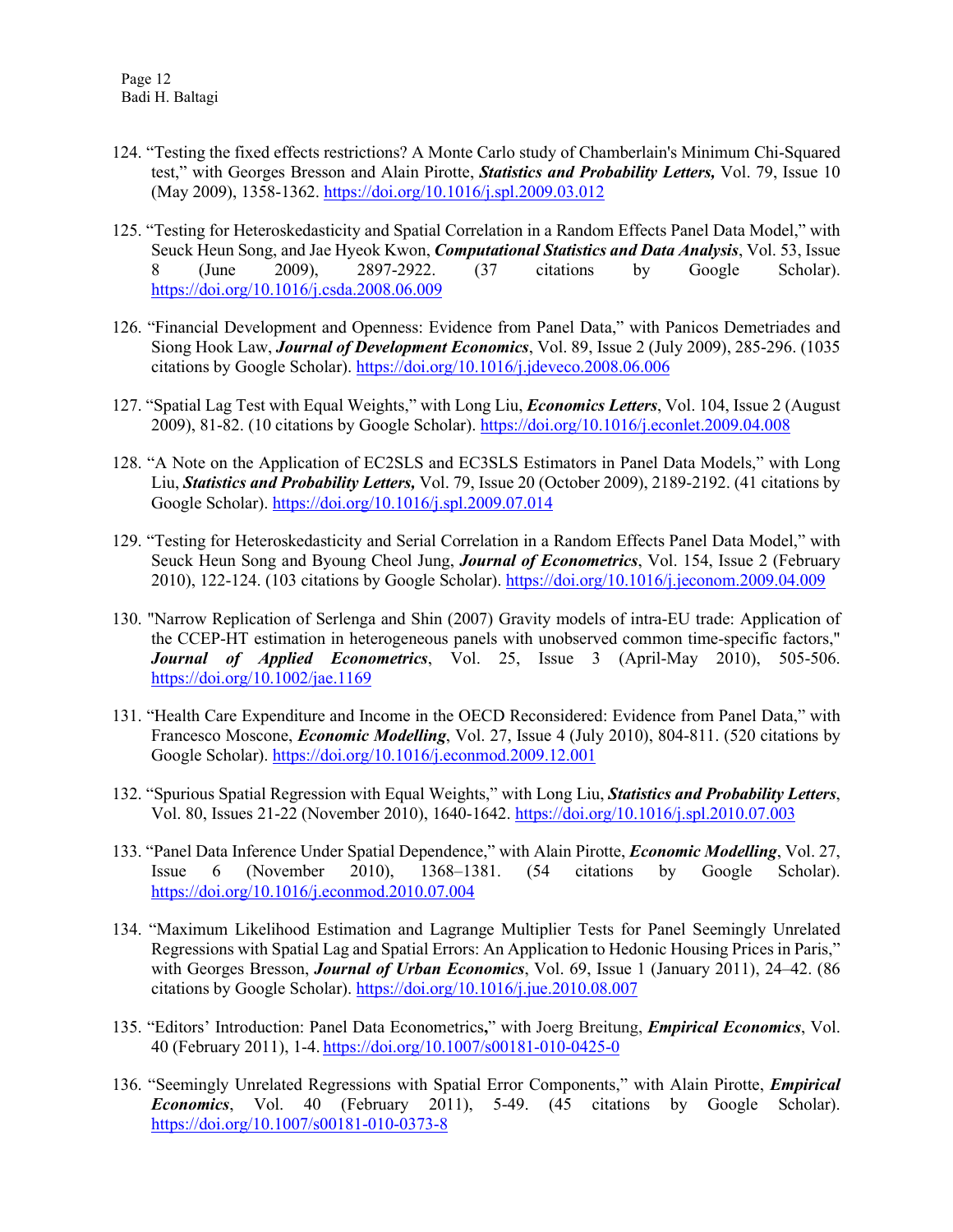- 137. "Testing for Sphericity in a Fixed Effects Panel Data Model," with Qu Feng and Chihwa Kao, *Econometrics Journal*, Vol. 14, Issue 1 (February 2011), 25–47. (43 citations by Google Scholar). <https://doi.org/10.1111/j.1368-423X.2010.00331.x>
- 138. "Instrumental Variable Estimation of a Spatial Autoregressive Panel Model with Random Effects," With Long Liu, *Economics Letters*, Vol.111, Issue 2 (May 2011), 135-137. (67 citations by Google Scholar). <https://doi.org/10.1016/j.econlet.2011.01.016>
- 139. "Editors' Introduction: New Perspectives on Finance and Development," with Panicos Demetriades, *Empirical Economics*, Vol. 41 (August 2011), 1-5. <https://doi.org/10.1007/s00181-011-0466-z>
- 140. "An Improved Generalized Moments Estimator for a Spatial Moving Average Error Model," with Long Liu, *Economics Letters*, Vol.113, Issue 3 (December 2011), 282-284*.* (17 citations by Google Scholar). <https://doi.org/10.1016/j.econlet.2011.08.015>
- 141. "Test of Hypotheses in Panel Data Models When the Regressor and Disturbances are Possibly Non-Stationary," with Chihwa Kao and Sanggon Na, *Advances in Statistical Analysis*, Vol.95 (December 2011), 329-350*.* (10 citations by Google Scholar). <https://doi.org/10.1007/s10182-011-0170-5>
- 142. "The Turkish Wage Curve: Evidence from the Household Labor Force Survey," with Yusuf Soner Baskaya and Timur Hulagu, *Economics Letters*, Vol.114, Issue 1 (January 2012), 128-131. (21 citations by Google Scholar). <https://doi.org/10.1016/j.econlet.2011.09.033>
- 143. "A Dynamic Spatial Panel Data Approach to the German Wage Curve," with Uwe Blien and Katja Wolf, *Economic Modelling*, Volume 29, Issue 1 (January 2012), 12-21. (58 citations by Google Scholar). <https://doi.org/10.1016/j.econmod.2010.08.019>
- 144. "Special issue on health econometrics: editors' introduction," with Andrew M. Jones, Francesco Moscone and John Mullahy, *Empirical Economics*, Vol. 42 (April 2012), 365-368. <https://doi.org/10.1007/s00181-012-0546-8>
- 145. "Medical Technology and the Production of Health Care," with Francesco Moscone and Elisa Tosetti, *Empirical Economics*, Vol. 42 (April 2012), 395-412. (49 citations by Google Scholar). <https://doi.org/10.1007/s00181-011-0472-1>
- 146. "The Hausman-Taylor Panel Data Model with Serial Correlation," with Long Liu, *Statistics and Probability Letters,* Vol. 82, Issue 7 (July 2012), 1401–1406. (21 citations by Google Scholar). <https://doi.org/10.1016/j.spl.2012.03.016>
- 147. "A Lagrange Multiplier Test for Cross-sectional Dependence in a Fixed Effects Panel Data Model," with Qu Feng and Chihwa Kao, *Journal of Econometrics*, Vol. 170, Issue 1 (September 2012), 164- 177. (384 citations by Google Scholar). <https://doi.org/10.1016/j.jeconom.2012.04.004>
- 148. "Forecasting with Spatial Panel Data," with Georges Bresson and Alain Pirotte, *Computational Statistics and Data Analysis,* Vol. 56, Issue 11 (November 2012), 3381–3397. (87 citations by Google Scholar). <https://doi.org/10.1016/j.csda.2010.08.006>
- 149. "A Robust Hausman-Taylor Estimator," with Georges Bresson, *Advances in Econometrics*, Vol. 29, 2012, 175–214. (22 citations by Google Scholar). [10.1108/S0731-9053\(2012\)0000029012](http://dx.doi.org/10.1108/S0731-9053(2012)0000029012)
- 150. "Small Sample Properties and Pretest Estimation of a Spatial Hausman-Taylor Model," with Peter Egger and Michaela Kesina, *Advances in Econometrics*, Vol. 29, 2012, 215-236. [10.1108/S0731-](http://dx.doi.org/10.1108/S0731-9053(2012)0000029013) [9053\(2012\)0000029013](http://dx.doi.org/10.1108/S0731-9053(2012)0000029013)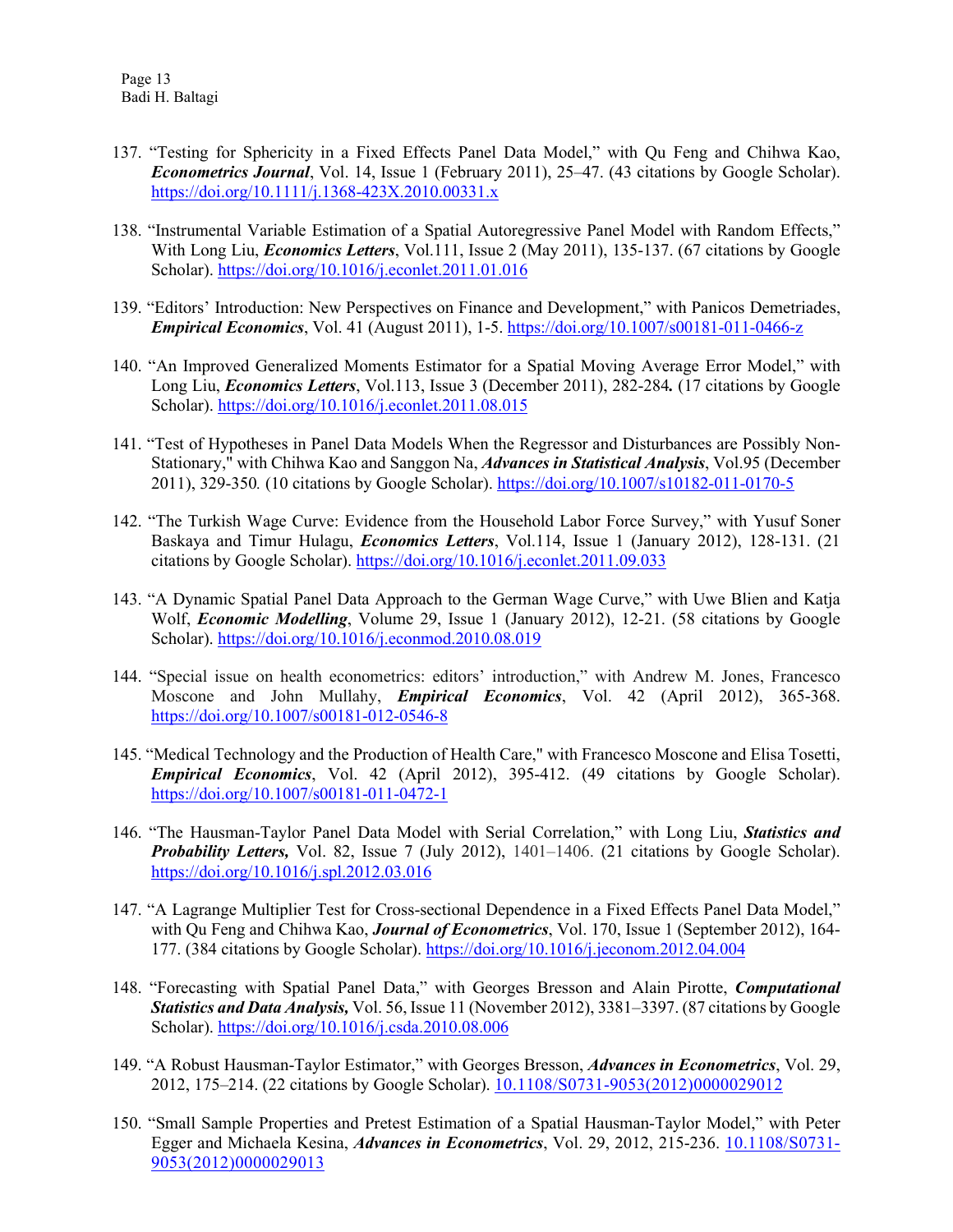- 151. "On the Estimation and Testing of Fixed Effects Panel Data Models with Weak Instruments," with Chihwa Kao and Long Liu, *Advances in Econometrics*, Vol. 30, 2012, 199–235. (9 citations by Google Scholar). [10.1108/S0731-9053\(2012\)0000030012](http://dx.doi.org/10.1108/S0731-9053(2012)0000030012)
- 152. "Estimation and Prediction in the Random Effects Model with AR(p) Remainder Disturbances," with Long Liu, *International Journal of Forecasting*, Vol. 29, Issue 1 (January-March 2013), 100–107*.* <https://doi.org/10.1016/j.ijforecast.2012.07.001>
- 153. "Standardized LM Tests for Spatial Error Dependence in Linear or Panel Regressions," with Zhenlin Yang, *Econometrics Journal*, Vol. 16, Issue 1 (February 2013), 103-134*.* (61 citations by Google Scholar). <https://doi.org/10.1111/j.1368-423X.2012.00385.x>
- 154. "An Overview of Dependence in Cross-section, Time-series and Panel Data," with Esfandiar Maasoumi, *Econometric Reviews,* Vol. 32, Issue 5-6, (May 2013), 543-546. <https://doi.org/10.1080/07474938.2012.740957>
- 155. "A Generalized Spatial Panel Data Model with Random Effects," with Peter Egger and Michael Pfaffermayr, *Econometric Reviews,* Vol. 32, Issue 5-6, (May 2013), 650-685. (186 citations by Google Scholar). <https://doi.org/10.1080/07474938.2012.742342>
- 156. "How Different are the Wage Curves for Formal and Informal Workers? Evidence from Turkey," with Yusuf Soner Baskaya and Timur Hulagu, *Papers in Regional Science*, Vol. 92, Issue 2 (June 2013), 271-283. (30 citations by Google Scholar). <https://doi.org/10.1111/j.1435-5957.2012.00478.x>
- 157. "Prediction in the Random Effects Model with MA(q) Remainder Disturbances," with Long Liu, *Journal of Forecasting*, Vol. 32, Issue 4 (July 2013), 333-338. <https://doi.org/10.1002/for.1271>
- 158. "Heteroskedasticity and Non-normality Robust LM Tests for Spatial Dependence," with Zhenlin Yang, *Regional Science and Urban Economics***,** [Vol. 43,](http://www.sciencedirect.com/science/journal/01660462/43/5) Issue 5 (September, 2013), 725–739. (39 citations by Google Scholar). <https://doi.org/10.1016/j.regsciurbeco.2013.05.001>
- 159. "The Estimation and Testing of a Linear Regression with Near Unit Root in the Spatial Autoregressive Error Term," with Chihwa Kao and Long Liu, *Spatial Economic Analysis***,** [Vol. 8](http://www.sciencedirect.com/science/journal/01660462/43/5) (September, 2013), 241-270. <https://doi.org/10.1080/17421772.2012.760133>
- 160. "Testing for Cross-Sectional Dependence in a Panel Factor Model Using the Wild Bootstrap F-test," with Chihwa Kao and Sanggon Na, *Statistical Papers*, Vol. 54 (November 2013), 1067-1094. <https://doi.org/10.1007/s00362-013-0499-9>
- 161. "Prediction in an Unbalanced Nested Error Component Panel Data Model," with Alain Pirotte, *Journal of Forecasting*, Vol. 32, Issue 8 (December 2013), 755-768. <https://doi.org/10.1002/for.2272>
- 162. "Lawrence R. Klein," *Empirical Economics*, Vol. 45, Issue 3 (December 2013), 1383-1384.
- 163. "Estimating and Forecasting with a Dynamic Spatial Panel Data Model," with Bernard Fingleton and Alain Pirotte, *Oxford Bulletin of Economics and Statistics*, Volume 76, Issue 1 (February 2014), 112-138. (138 citations by Google Scholar). <https://doi.org/10.1111/obes.12011>
- 164. "Spatial Lag Models with Nested Random Effects: An Instrumental Variable Procedure with an Application to English House Prices," with Bernard Fingleton and Alain Pirotte, *Journal of Urban Economics,* Vol. 80 (March 2014), 76–86. (51 citations by Google Scholar). <https://doi.org/10.1016/j.jue.2013.10.006>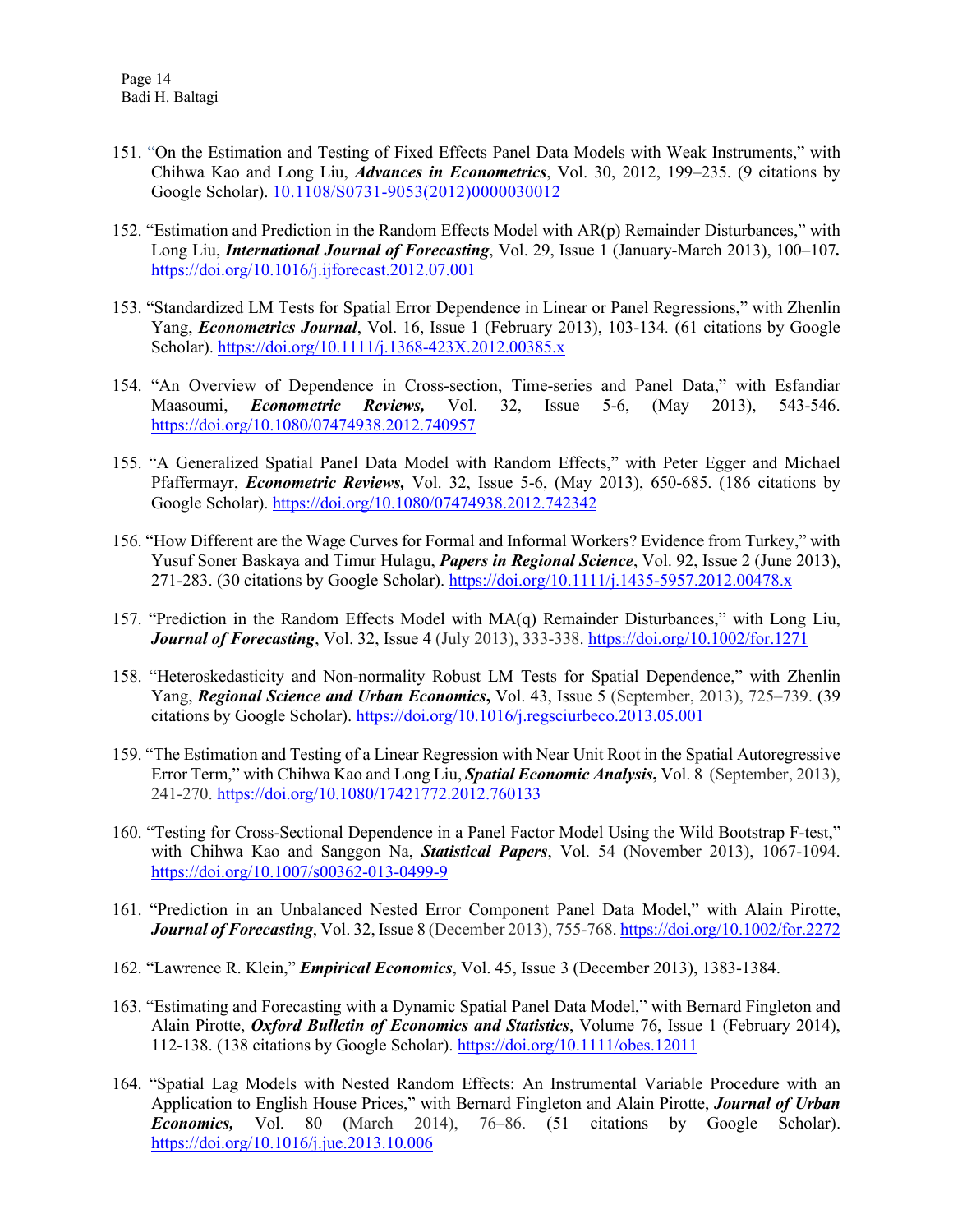- 165. **"**Further Evidence on the Spatio-Temporal Model of House Prices in the United States" with Jing Li, *Journal of Applied Econometrics,* Vol. 29, Issue 3 (April/May 2014), 515–522. (26 citations by Google Scholar). <https://doi.org/10.1002/jae.2372>
- 166. "Testing for Spatial Lag and Spatial Error Dependence Using Double Length Artificial Regressions," with Long Liu, *Statistical Papers*, Vol. 55, Issue 2 (May 2014), 477-486. <https://doi.org/10.1007/s00362-012-0492-8>
- 167. "Prediction in a Spatial Nested Error Components Panel Data Model," with Alain Pirotte, *International Journal of Forecasting*, Vol. 30, Issue 3 (July–September 2014), 407–414. <https://doi.org/10.1016/j.ijforecast.2013.11.006>
- 168. "The Spatial Polish Wage Curve with Gender Effects: Evidence from the Polish Labor Survey," with Bartlomiej Rokicki, *Regional Science and Urban Economics*, Vol. 49 (November 2014), 36–47. (20 citations by Google Scholar). <https://doi.org/10.1016/j.regsciurbeco.2014.08.001>
- 169. "Hospital Treatment Rates and Spillover Effects: Does Ownership Matter?" with Yin-Fang Yen, *Regional Science and Urban Economics*, Vol. 49 (November 2014), 193-202. (19 citations by Google Scholar). <https://doi.org/10.1016/j.regsciurbeco.2014.01.005>
- 170. "Test of Hypotheses in a Time Trend Panel Data Model with Serially Correlated Error Component Disturbances," with Chihwa Kao and Long Liu, *Advances in Econometrics*, Vol. 33, 2014, 347 – 394. [10.1108/S0731-905320140000033011](http://dx.doi.org/10.1108/S0731-905320140000033011)
- 171. "Multilevel and Spillover Effects estimated for Spatial Panel Data, with Application to English House Prices," with Bernard Fingleton and Alain Pirotte, *Region et Development*, Vol. 40, 2014, 25 – 36.
- 172. "On testing for sphericity with non-normality in a fixed effects panel data model," with Chihwa Kao and Bin Peng, *Statistics and Probability Letters*. Vol. 98 (March 2015), 123-130. <http://dx.doi.org/10.1016/j.spl.2014.12.017>
- 173. "Hedonic Housing Prices in Paris: An Unbalanced Spatial Lag Pseudo-Panel Model with Nested Random Effects," with Georges Bresson and Jean-Michel Etienne, *Journal of Applied Econometrics,* Volume 30, Issue 3 (April/May 2015), 509–528. (34 citations by Google Scholar). <https://doi.org/10.1002/jae.2377>
- 174. "EC3SLS Estimator for a Simultaneous System of Spatial Autoregressive Equations with Random Effects," with Ying Deng, *Econometric Reviews*, Vol. 34, Issue 6-10 (May 2015), 659-694. (49 citations by Google Scholar). <https://doi.org/10.1080/07474938.2014.956030>
- 175. "Why Do African Banks Lend So Little?" with Svetlana Andrianova, Panicos O. Demetriades, and David Fielding, *Oxford Bulletin of Economics and Statistics*. Volume 77, Issue 3 (June 2015), 339– 359. (42 citations by Google Scholar).<https://doi.org/10.1111/obes.12067>
- 176. "Sources of Productivity Spillovers: Panel Data Evidence from China," with Peter H. Egger and Michaela Kesina, *Journal of Productivity Analysis*. Vol. 43, Issue 3 (June 2015), 389-402. (20 citations by Google Scholar). <https://doi.org/10.1007/s11123-014-0393-z>
- 177. "Cointegration of Matched Home Purchases and Rental Price Indexes Evidence from Singapore," with Jing Li, *Regional Science and Urban Economics*, Vol. 55 (November 2015), 80-88. (14 citations by Google Scholar). <https://doi.org/10.1016/j.regsciurbeco.2015.10.001>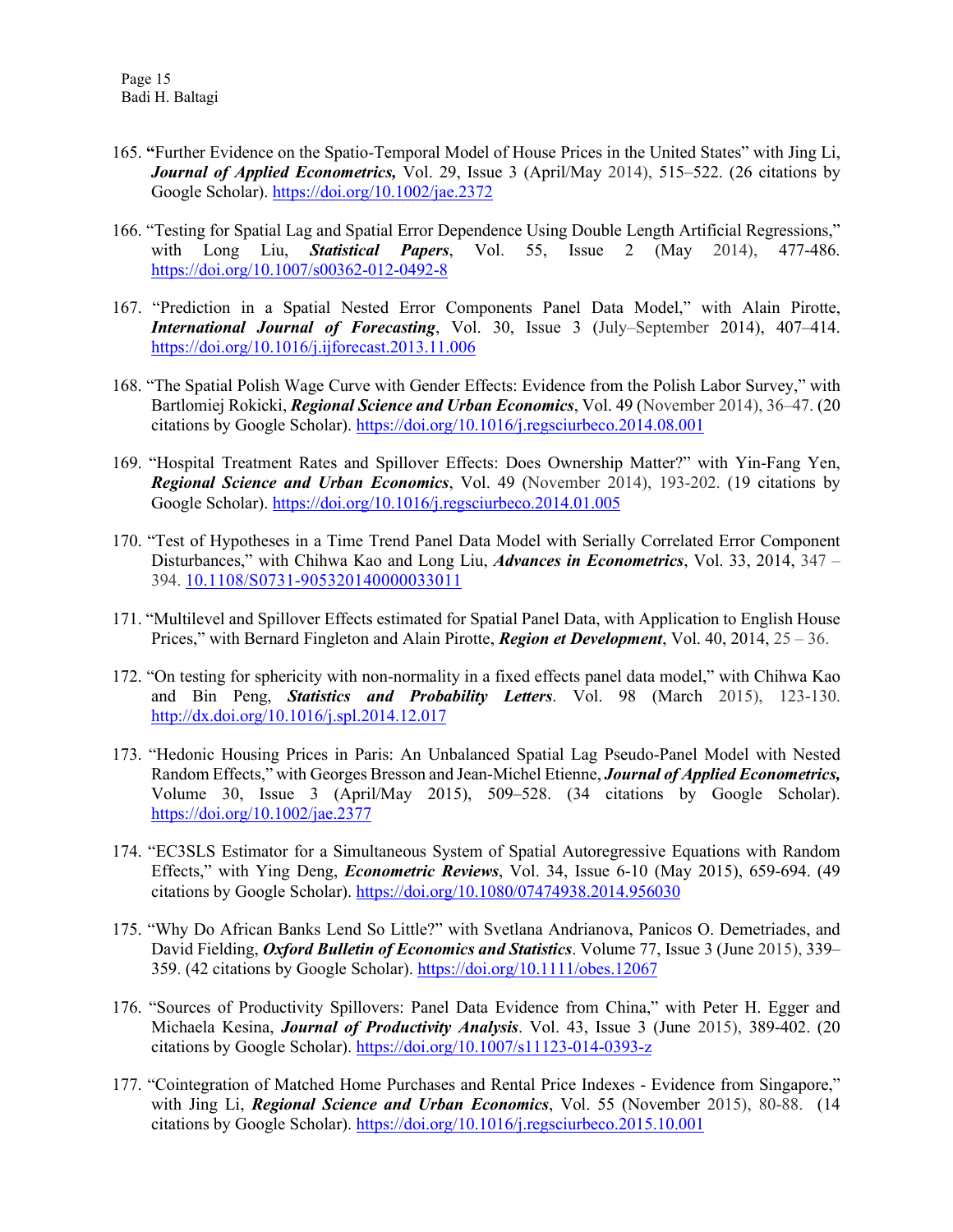- 178**.** "Cross-sectional Dependence in Panel Data Models: A Special Issue," with Jushan Bai and M. Hashem Pesaran, editors, *Journal of Applied Econometrics*, Vol. 31, Issue 1, (January/February 2016), 1-3. <https://doi.org/10.1002/jae.2507>
- 179. "Firm-level Productivity Spillovers in China's Chemical Industry: A Spatial Hausman-Taylor Approach," with Peter H. Egger and Michaela Kesina, *Journal of Applied Econometrics*, Vol. 31, Issue 1, (January/February 2016), 214-248. (68 citations by Google Scholar). <https://doi.org/10.1002/jae.2460>
- 180. "Special Issue on the Estimation of Gravity Models of Bilateral Trade: Editors' Introduction," with Peter H. Egger and Michael Pfaffermayr, *Empirical Economics*, Vol. 50 (February 2016), 1-4. <https://doi.org/10.1007/s00181-015-1010-3>
- 181. "Estimation of Structural Gravity Quantile Regression Models," with Peter H. Egger, *Empirical Economics*, Vol. 50 (February 2016), 5-15. (17 citations by Google Scholar). <https://doi.org/10.1007/s00181-015-0956-5>
- 182. "Estimation of Heterogeneous Panels with Structural Breaks," with Qu Feng and Chihwa Kao, *Journal of Econometrics*, Vol. 191, Issue 1, (March 2016), 176-195. (83 citations by Google Scholar). [https://doi.org/10.1016/j.jeconom.2015.03.048.](https://doi.org/10.1016/j.jeconom.2015.03.048)
- 183. "Welfare Reform and Children's Health," with Yin-Fang Yen, *Health Economics,* Vol. 25, Issue 3, (March 2016), 277-291. <https://doi.org/10.1002/hec.3139>
- 184. "Random Effects, Fixed Effects and Hausman's Test for the Generalized Mixed Regressive Spatial Autoregressive Panel Data Model," with Long Liu, *Econometric Reviews*, Vol. 35, Issue 4, (April 2016), 638-658. <https://doi.org/10.1080/07474938.2014.998148>
- 185. "Prediction in a Generalized Spatial Panel Data Model with Serial Correlation," with Long Liu, *Journal of Forecasting,* Vol. 35, Issue 7, November 2016, Pages: 573–591. <https://doi.org/10.1002/for.2410>
- 186. "Testing for Spatial Lag and Spatial Error Dependence in a Fixed Effects Panel Data Model Using Double Length Artificial Regressions," with Long Liu, *Advances in Econometrics***,** Volume 36, 2016, 67–84. <https://doi.org/10.1108/S0731-905320160000036012>
- 187. "Testing Cross-sectional Dependence in Large Panel Data Models with Serial Correlation," with Chihwa Kao and Bin Peng, *Econometrics* 2016, 4(4), 44 (25 citations by Google Scholar). <https://doi.org/10.3390/econometrics4040044>
- 188. "Replication of Unconditional Quantile Regressions by Firpo, Fortin and Lemieux (2009)," with Pallab Kumar Ghosh, *Journal of Applied Econometrics***,** Volume 32, Issue 1, (January/February 2017), 218-223.<https://doi.org/10.1002/jae.2477>
- 189. "Progress in Spatial Modeling of Discrete and Continuous Dependent Variables," with James LeSage and Kelley Pace, *Advances in Econometrics*, Vol. 37, 2017, xiii-xvi. [10.1108/s0731-](http://dx.doi.org/10.1108/s0731-905320160000037007) [905320160000037007](http://dx.doi.org/10.1108/s0731-905320160000037007)
- 190. "Bayesian Spatial Bivariate Panel Probit Estimation," with Peter H. Egger and Michaela Kesina, *Advances in Econometrics***,** Volume 37, 2017, 119-144. [10.1108/S0731-905320160000037011](http://dx.doi.org/10.1108/S0731-905320160000037011)
- 191. "Estimation and Identification of Change Points in Panel Models with Nonstationary or Stationary Regressors and Error Term," with Chihwa Kao and Long Liu, *Econometric Reviews*, Volume 36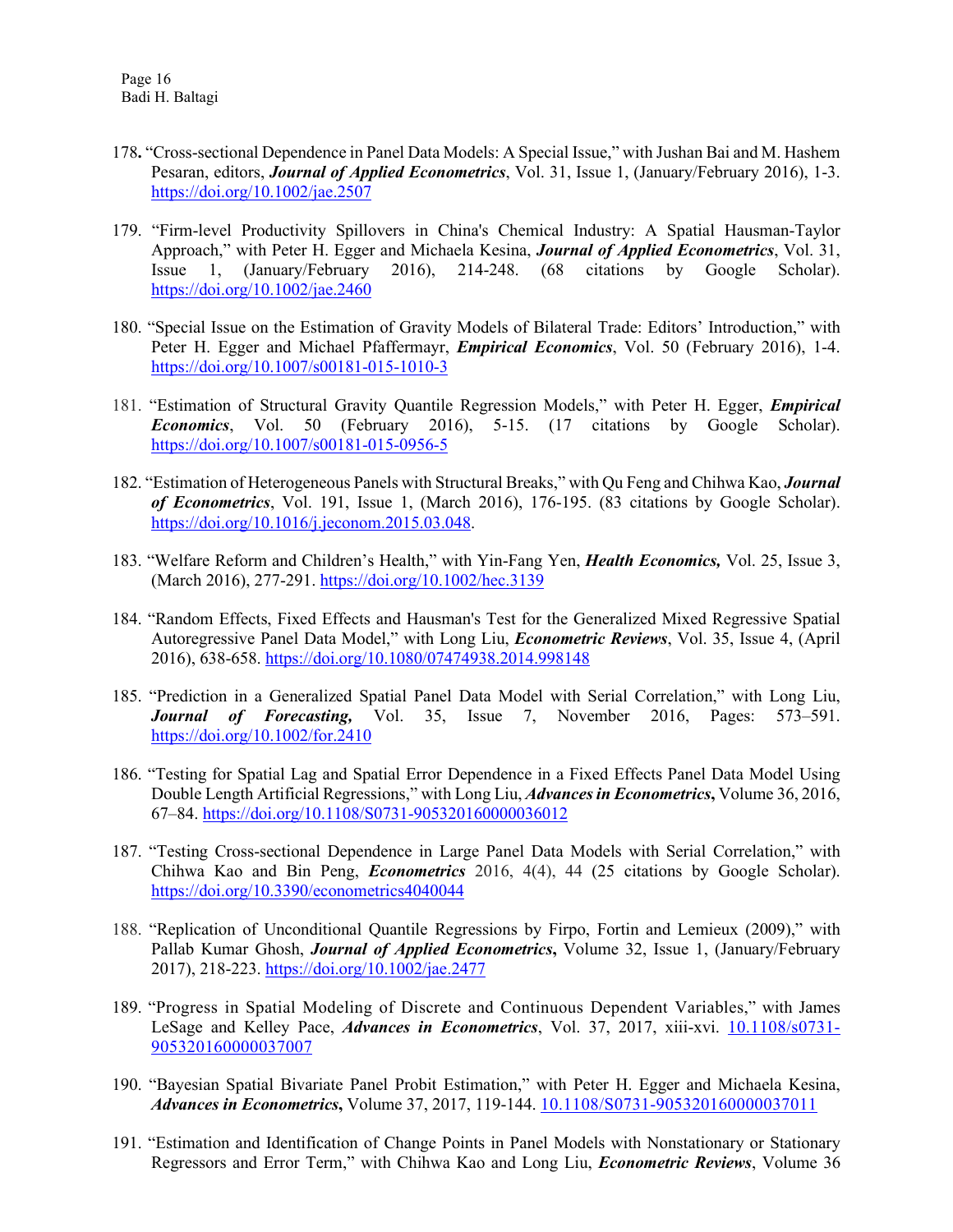(2017), Issues 1-3, 85-102. (35 citations by Google Scholar). <https://doi.org/10.1080/07474938.2015.1114262>

- 192. "Identification and estimation of a large factor model with structural instability," with Chihwa Kao and Fa Wang, *Journal of Econometrics*, Vol. 197, Issue 1, (March 2017), 87-100. (35 citations by Google Scholar). <https://doi.org/10.1016/j.jeconom.2016.10.007>
- 193. "Asymptotic Power of the Sphericity Test Under Weak and Strong Factors in a Fixed Effects Panel Data Model," with Chihwa Kai and Fa Wang, *Econometric Reviews,* Vol. 36, Issue 6-9, (2017), 853- 882. [http://dx.doi.org/10.1080/07474938.2017.1307580.](http://dx.doi.org/10.1080/07474938.2017.1307580)
- 194. "Health Care Expenditure and Income: A Global Perspective," with Raffaele Lagravinese, Francesco Moscone and Elisa Tosetti, *Health Economics*, Volume 26, Issue 7, (July 2017), 863-874. (86 citations by Google Scholar). <https://doi.org/10.1002/hec.3424>
- 195. "The Brazilian Wage Curve: New Evidence from the National Household Survey," with Bartlomiej Rokicki and Kênia Barreiro de Souza, *Empirical Economics*, Volume 53, Issue 1, (August 2017), 267–286. <https://doi.org/10.1007/s00181-016-1105-5>
- 196. "Special Issue on forecasting, use of survey data on expectations, and panel data applications: Editor's Introduction," *Empirical Economics*, Volume 53, Issue 1, (August 2017), 1-6. <https://doi.org/10.1007/s00181-017-1252-3>
- 197. "Ethnic Fractionalization, Governance and Loan Defaults in Africa," with Svetlana Andrianova, Panicos O. Demetriades, and David Fielding, *Oxford Bulletin of Economics and Statistics*, Vol. 15, No. 4: (August 2017), 435-462. <https://doi.org/10.1111/obes.12152>
- 198. "Determinants of Firm-level Domestic Sales, Exports, and Foreign-firm Presence with Spillovers: Evidence from China," with Peter H. Egger and Michaela Kesina, *Journal of Econometrics,* Volume 199, Issue 2, (August 2017), Pages 184-201.<https://doi.org/10.1016/j.jeconom.2017.05.009>
- 199. "Robust linear static panel data models using ε-contamination," with Georges Bresson, Anoop Chaturvedi and Guy Lacroix, *Journal of Econometrics.* Volume 202, Issue 1 (January 2018), Pages 108–123. <http://dx.doi.org/10.1016/j.jeconom.2017.07.002>
- 200. "Special Issue on spatial econometrics in honor of Ingmar Prucha: Editor's Introduction," *Empirical Economics*, Vol. 55, Issue 1, (August 2018), 1-5.<https://doi.org/10.1007/s00181-018-1456-1>
- 201. "Network Effects on Labor Contracts of Internal Migrants in China A Spatial Autoregressive Model," with Ying Deng and Xiangjun Ma, *Empirical Economics*, Vol. 55, Issue 1, (August 2018), 265-296. <https://doi.org/10.1007/s00181-017-1333-3>
- 202. "Generalized Spatial Autocorrelation in a Panel-Probit Model with An Application to Exporting in China," with Peter H. Egger and Michaela Kesina, *Empirical Economics*, Vol. 55, Issue 1, (August 2018), 193-211. <https://doi.org/10.1007/s00181-017-1409-0>
- 203. "A Time-Space Dynamic Spatial Panel Data Model with Spatial Moving Average Errors," with Bernard Fingleton and Alain Pirotte, *Regional Science and Urban Economics*, Vol. 76, (May 2019), 13-31*.* (23 citations by Google Scholar). <https://doi.org/10.1016/j.regsciurbeco.2018.04.013>
- 204. "Contagious Exporting and Foreign Ownership: Evidence from Firms in Shanghai using a Bayesian Spatial Bivariate Probit Model," with Peter H. Egger and Michaela Kesina, *Regional Science and Urban Economics*, Vol. 76, (May 2019), 125-146*.* <https://doi.org/10.1016/j.regsciurbeco.2018.04.003>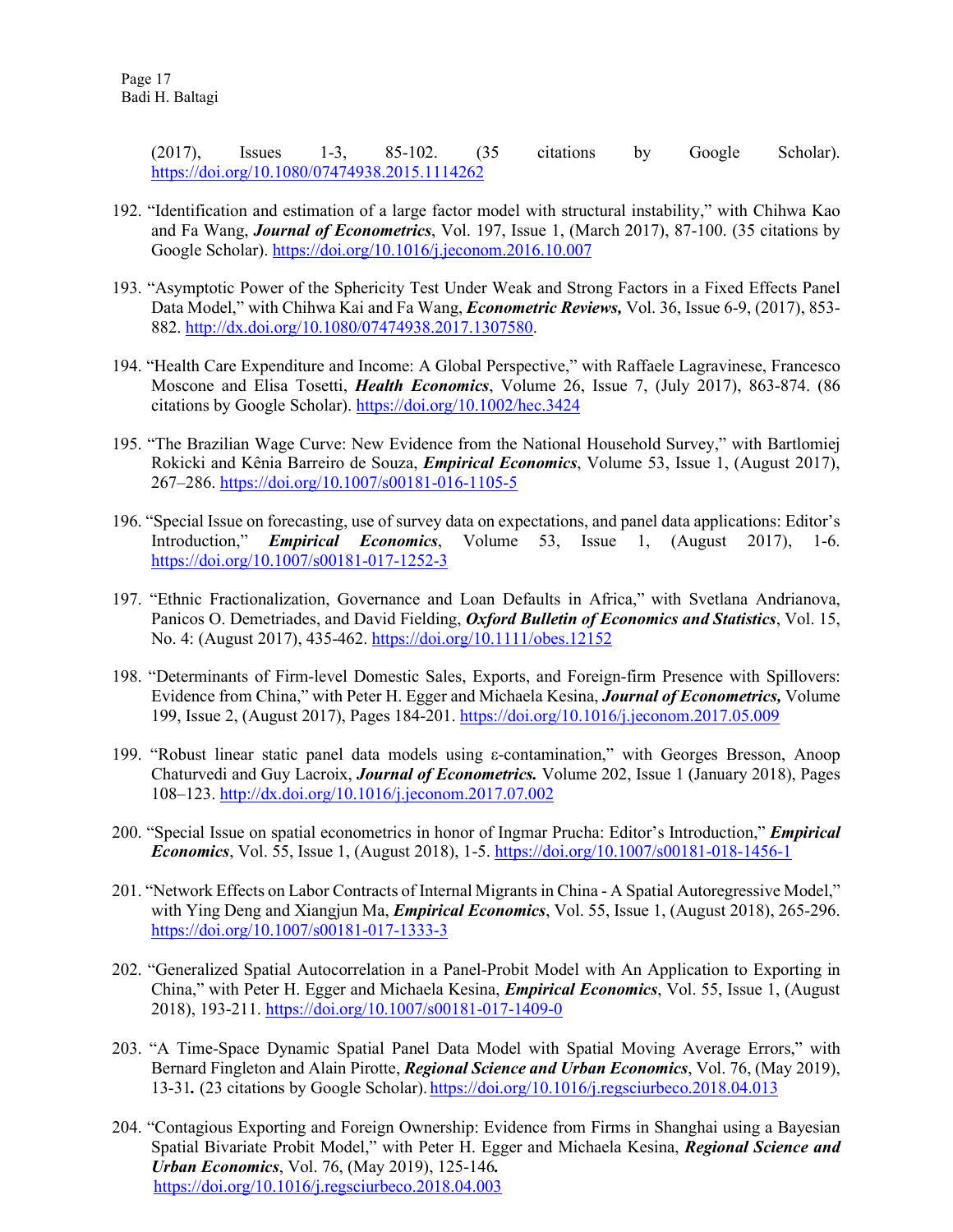- 205. "Carbon Dioxide Emissions and Economic Activities: A Mean Field Variational Bayes Semiparametric Panel Data Model with Random Coefficients," with Georges Bresson and Jean-Michel Etienne, *Annals of Economics and Statistics*, No. 134 (June 2019), pp. 43-78. <https://www.jstor.org/stable/10.15609/annaeconstat2009.134.0043>
- 206. "The Effect of Education on Health: Evidence from the 1997 Compulsory Schooling Reform in Turkey," with Alfonso Flores-Lagunes and Haci M. Karatas, *Regional Science and Urban Economics*, Vol. 77, (July 2019), 205-221. <https://doi.org/10.1016/j.regsciurbeco.2019.05.001>
- 207. "Partial Distributional Policy Effects Under Endogeneity," with Pallab Kumar Ghosh, *Sankhya B*, Volume 81-B, Supplement 1, (September 2019), Pages S123-S145. A special issue in honor of the 125th anniversary of PC Mahalanobis. <https://doi.org/10.1007/s13571-019-00190-1>
- 208. "Structural Changes in Heterogeneous Panels with Endogenous Regressors," with Qu Feng and Chihwa Kao, *Journal of Applied Econometrics*, Vol. 34, Issue 6, (September/October 2019), 883- 892.<https://doi.org/10.1002/jae.2712>
- 209. "Growth empirics: A Bayesian semiparametric model with random coefficients for a panel of OECD countries," with Georges Bresson and Jean-Michel Etienne, *Advances in Econometrics*, Vol. 41, (April 2020), 217-253.<https://doi.org/10.1108/S0731-905320200000041007>
- 210. "Forecasting with Unbalanced Panel Data," with Long Liu, *Journal of Forecasting.* Vol. 39, Issue 5, (August 2020), 709-724[. http://dx.doi.org/10.1002/for.2646](http://dx.doi.org/10.1002/for.2646)
- 211. "Testing for Shifts in a Time Trend Panel Data Model with Serially Correlated Error Component Disturbances," with Chihwa Kao and Long Liu, *Econometric Reviews*, Vol. 39 (2020), Issue 8, 745- 762. <https://doi.org/10.1080/07474938.2020.1772567>
- 212. "Estimating and Testing High Dimensional Factor Models with Multiple Structural Changes," with Chihwa Kao and Fa Wang, *Journal of Econometrics,* Vol. 220, Issue 2, (February 2021), 349-365. <https://doi.org/10.1016/j.jeconom.2020.04.005>
- 213. "Diagnostic Tests for Homoskedasticity in Spatial Cross-Sectional or Panel Models," with Alain Pirotte and Zhenlin Yang, *Journal of Econometrics*, Volume 224, Issue 2 (October 2021), 245-270. <https://doi.org/10.1016/j.jeconom.2020.10.002>
- 214. "Robust dynamic panel data models using ε-contamination," with Georges Bresson, Anoop Chaturvedi and Guy Lacroix, forthcoming in the *Advances in Econometrics*.
- 215. "A Panel Data Model with Generalized Higher-Order Network Effects," with Sophia Ding and Peter H. Egger, forthcoming in the *Advances in Econometrics*.

## **REFEREED PROBLEMS AND SOLUTIONS**

1. "Simple Versus Multiple Regression Coefficients," *Econometric Theory*, Problem 87.1.1, Vol. 3 (April 1987), 159. <https://www.jstor.org/stable/3532519>

2. "Prediction with a Two-Way Error Component Model," *Econometric Theory*, Problem 88.1.1, Vol. 4 (April 1988), 171. <https://www.jstor.org/stable/3532032>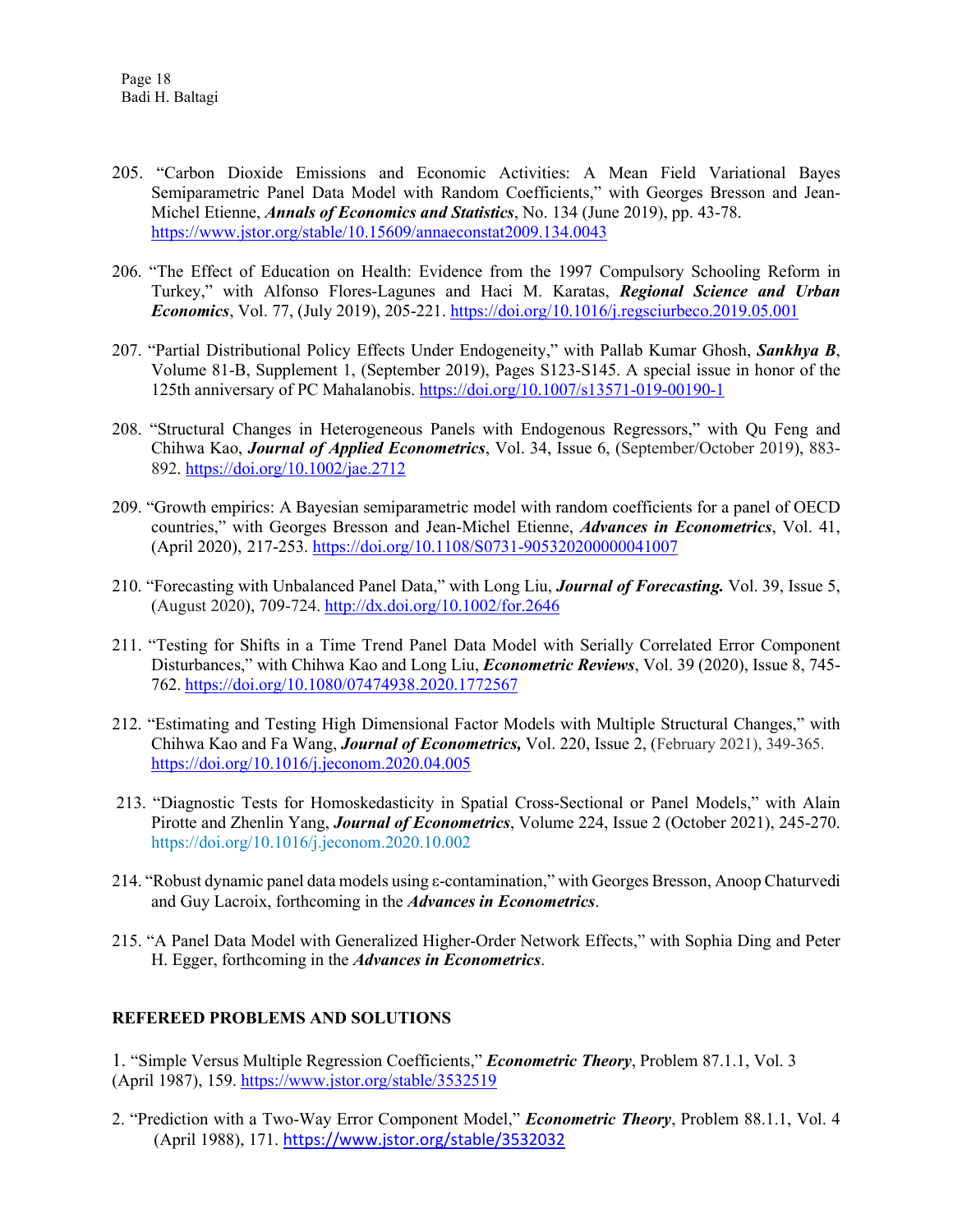- 3. "An Alternative Heteroscedastic Error Component Model," *Econometric Theory*, Problem 88.2.2, Vol. 4 (August 1988), 349-350. (37 citations by Google Scholar). <https://www.jstor.org/stable/3532302>
- 4. "The Efficiency of OLS in a Seemingly Unrelated Regressions Model," *Econometric Theory*, Problem 88.3.4, Vol. 4 (December 1988), 536-537. (14 citations by Google Scholar). <https://www.jstor.org/stable/3532344>
- 5. "A Variance Comparison of OLS and Feasible GLS in an Error Components Model," *Econometric Theory*, Problem 89.1.5, Vol. 5 (April 1989), 175. <https://www.jstor.org/stable/3532180>
- 6. "The Equivalence of the Boothe-MacKinnon and the Hausman Specification Tests in the Context of Panel Data," *Econometric Theory*, Problem 89.3.3, Vol. 5 (December 1989), 454. (9 citations by Google Scholar).
- 7. "The Lower Triangular Matrix Associated with an Autoregressive Process," *Econometric Theory*, Solution 88.3.3, Vol. 5 (December 1989), 461-463. <https://www.jstor.org/stable/3532385>
- 8. "A Hausman Specification Test in a Simultaneous Equations Model," *Econometric Theory*, Solution 88.3.5, Vol. 5 (December 1989), 465-467. <https://www.jstor.org/stable/3532387>
- 9. "A Comparison of Variance Components Estimators Using Balanced Versus Unbalanced Data," with Qi Li, *Econometric Theory*, Problem 90.2.3, Vol. 6 (June 1990), 283-285. (12 citations by Google Scholar). <https://www.jstor.org/stable/3532281>
- 10. "The Heteroskedastic Consequences of an Arbitrary Variance for the Initial Disturbance of an AR(1) Model," with Qi Li, *Econometric Theory*, Problem 90.3.1, Vol. 6 (September, 1990), 405. <https://www.jstor.org/stable/3532203>
- 11. "The Differencing Test in a Regression with Equicorrelated Disturbances," *Econometric Theory*, Problem 90.4.5, Vol. 6 (December 1990), 488. <https://www.jstor.org/stable/3532098>
- 12. "Variance Component Estimation Under Misspecification," with Qi Li, *Econometric Theory*, Problem 91.3.3, Vol. 7 (September 1991), 418-419. <https://www.jstor.org/stable/3531991>
- 13. "The Bias of the Standard Error of OLS for an AR(1) Process With an Arbitrary Variance on the Initial Observations," with Qi Li, *Econometric Theory*, Problem 92.1.4, Vol. 8 (March, 1992), 146.
- 14. "Sampling Distributions and Efficiency Comparisons of OLS and GLS in the Presence of Both Serial Correlation and Heteroscedasticity," *Econometric Theory*, Problem 92.2.3, Vol. 8 (June 1992), 304- 305. <https://www.jstor.org/stable/3532155>
- 15. "Variance Component Estimation Under Misspecification," with Qi Li, *Econometric Theory*, Solution 91.3.3, Vol. 8 (September 1992), 430-433. <https://www.jstor.org/stable/3532367>
- 16. "An Approximate Transformation for the Error Component Model with MA(q) Disturbances," with Qi Li, *Econometric Theory*, Problem 92.4.3, Vol. 8 (December 1992), 582-583.
- 17. "Trace Minimization of Singular Systems with Cross-Equation Restrictions," *Econometric Theory*, Problem 93.2.4, Vol. 9 (June 1993), 314-315. <https://www.jstor.org/stable/3532486>
- 18. "MINQUE Under Heteroskedasticity," *Econometric Theory*, Problem 93.3.1, Vol. 9 (September 1993), 521. <https://www.jstor.org/stable/3532237>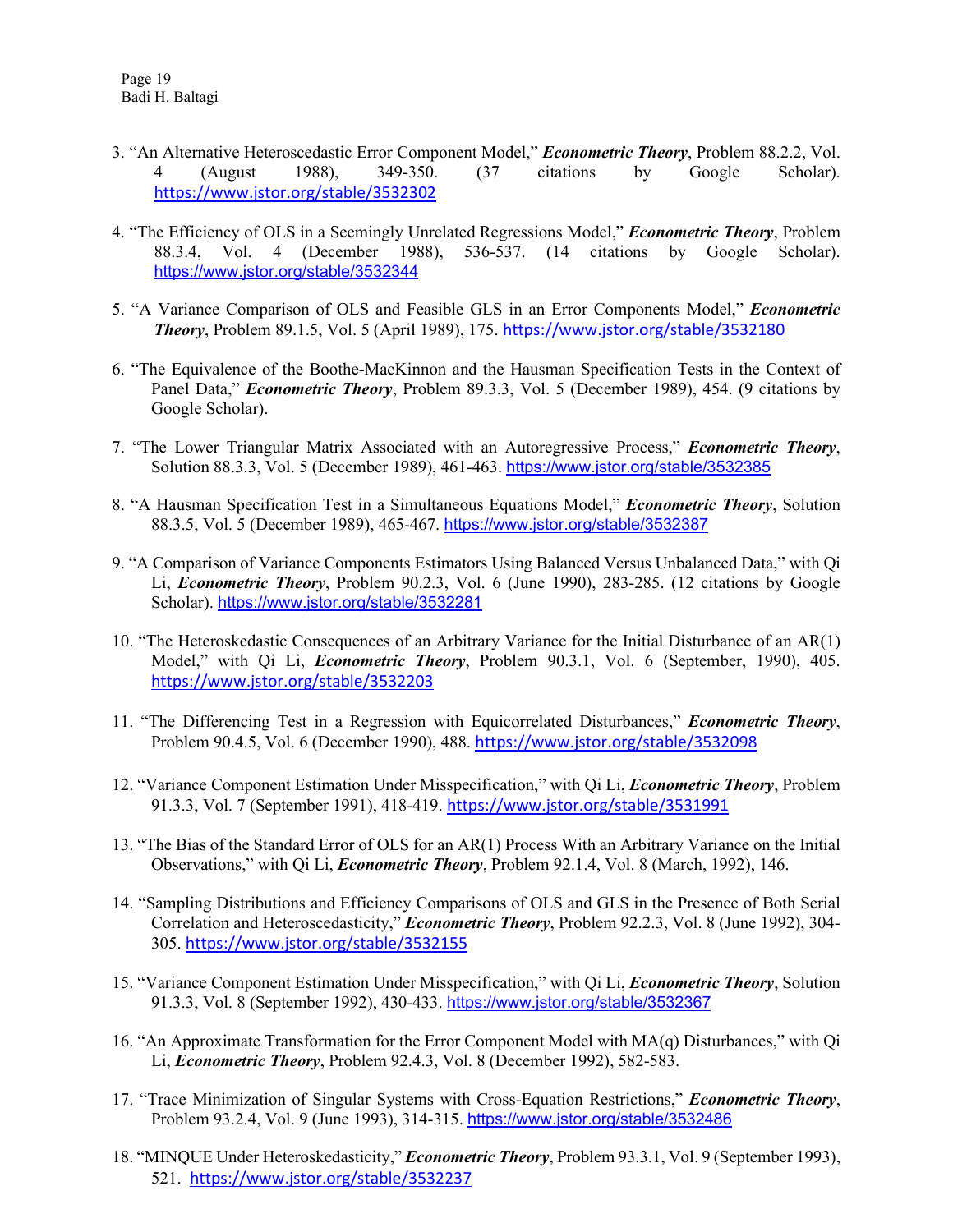- 19. "An Approximate Transformation for the Error Component Model with MA(q) Disturbances," with Qi Li, *Econometric Theory*, Solution 92.4.3, Vol. 9 (December 1993), 692-694. <https://www.jstor.org/stable/3532692>
- 20. "Nested Effects," *Econometric Theory*, Problem 93.4.2, Vol. 9 (December 1993), 687-688. <https://www.jstor.org/stable/3532684>
- 21. "The Wald, LR and LM Inequality," *Econometric Theory*, Problem 94.1.2, Vol. 10 (March 1994), 223- 224. <https://www.jstor.org/stable/3532664>
- 22. "A Mixed Error Component Model," with Walter Krämer, *Econometric Theory*, Problem 95.1.4, Vol. 11 (March 1995), 192-193. <https://www.jstor.org/stable/3532938>
- 23. "Testing for Correlated Effects in Panels," *Econometric Theory*, Problem 95.2.5, Vol. 11 (June 1995), 401-402. <https://www.jstor.org/stable/3532589>
- 24. "Optimal Weighting of Unbiased Estimators," *Econometric Theory*, Problem 95.3.1, Vol. 11 (August 1995), 637. <https://www.jstor.org/stable/3532952>
- 25. "MINQUE Under Heteroskedasticity," *Econometric Theory*, Solution 93.3.1, Vol. 11 (August 1995), 639-641. <https://www.jstor.org/stable/3532957>
- 26. "ML Estimation of Linear Regression Model with AR(1) Errors and Two Observations," with Qi Li, *Econometric Theory*, Solution 93.3.2, Vol. 11 (August, 1995), 641-642. <https://www.jstor.org/stable/3532958>
- 27. "Testing for Random Individual Effects with a Gauss-Newton Regression," *Econometric Theory*, Problem 95.4.1, Vol. 11 (October 1995), 795. <https://www.jstor.org/stable/3532814>
- 28. "The Wald, LR, and LM Inequality," *Econometric Theory*, Solution 94.1.2, Vol. 11 (October 1995), 798-800. <https://www.jstor.org/stable/3532819>
- 29. "Testing for Fixed Effects in Logit and Probit Models Using an Artificial Regression," *Econometric Theory*, Problem 95.5.4, Vol. 11 (December 1995), 1179. <https://www.jstor.org/stable/3532610>
- 30. "Testing for Random Individual Effects with a Gauss-Newton Regression," *Econometric Theory*, Solution 95.4.1, Vol. 12 (October 1996), 745-746. [www.jstor.org/stable/3532801](http://www.jstor.org/stable/3532801)
- 31. "Heteroskedastic Fixed Effects Models," *Econometric Theory*, Problem 96.5.1, Vol. 12 (December 1996), 867. <https://www.jstor.org/stable/3532916>
- 32. "Iterative Estimation in Partitioned Regression Models," *Econometric Theory*, Solution 95.5.1, Vol. 12 (December 1996), 869-870. <https://www.jstor.org/stable/3532921>
- 33. "A Joint Test for Functional Form and Random Individual Effects," *Econometric Theory*, Problem 97.1.3, Vol. 13 (April 1997), 307-308. <https://www.jstor.org/stable/3532729>
- 34. "A Simple Linear Trend Model with Error Components," with Walter Krämer, *Econometric Theory*, Problem 97.2.1, Vol. 13 (June 1997), 463. (15 citations by Google Scholar). <https://www.jstor.org/stable/3532743>
- 35. "Hausman's Specification Test as a Gauss-Newton Regression," *Econometric Theory*, Problem 97.4.1, Vol. 13 (October 1997), 757. <https://www.jstor.org/stable/3532626>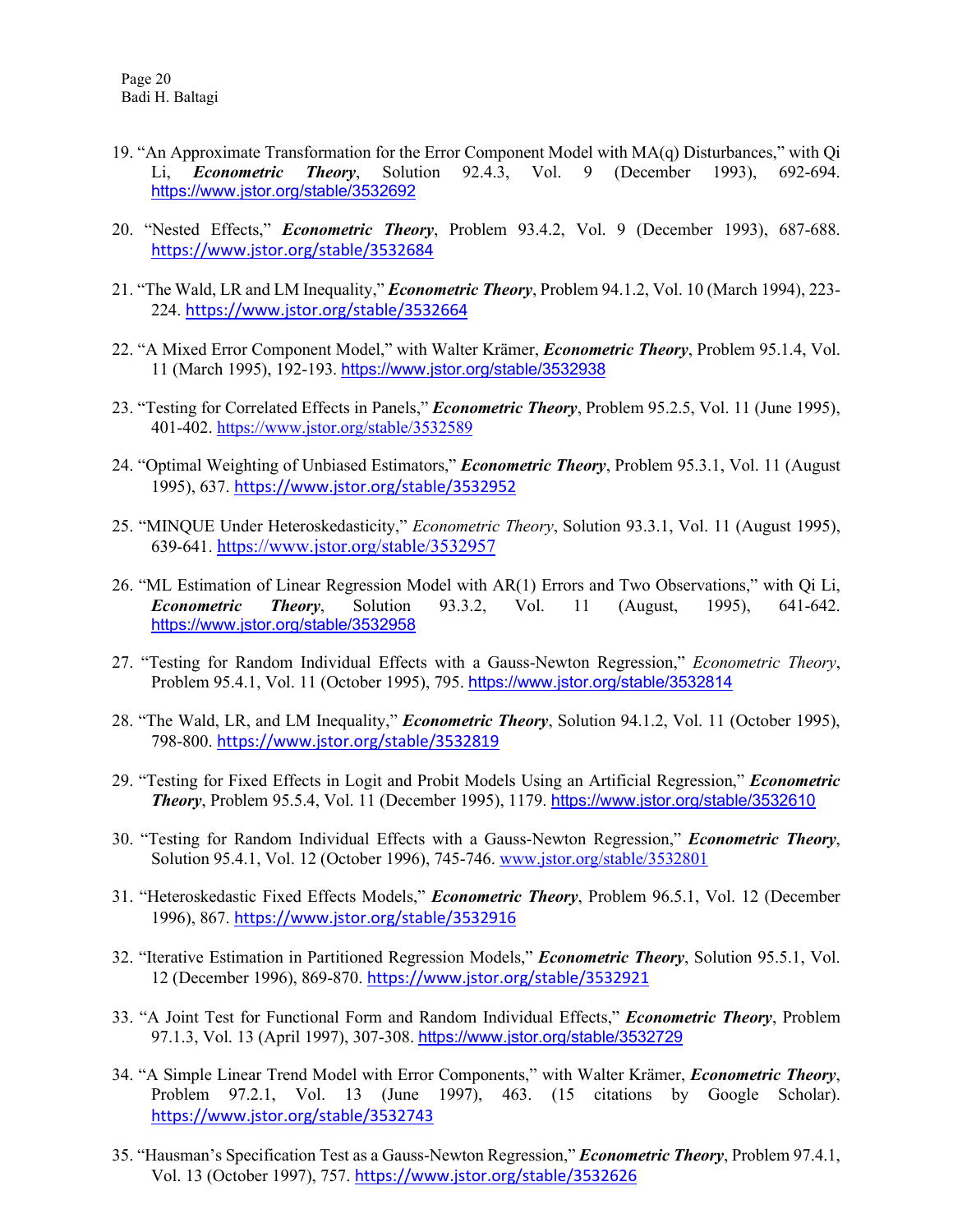- 36. "Estimation of Time-Series Regressions with Autoregressive Disturbances and Missing Observations," with Ping X. Wu, *Econometric Theory*, Problem 97.5.1, Vol. 13 (December 1997), 889. <https://www.jstor.org/stable/3532898>
- 37. "Prediction in the Equi-Correlated Regression Model," *Econometric Theory*, Problem 98.3.3, Vol. 14 (June 1998), 382. <https://www.jstor.org/stable/3532780>
- 38. "Regression Specification Error Test as a Gauss-Newton Regression," *Econometric Theory*, Problem 98.4.3, Vol. 14 (August 1998), 526. <https://www.jstor.org/stable/3533219>
- 39. "Hausman's Specification Test as a Gauss-Newton Regression," *Econometric Theory*, Solution 97.4.1, Vol. 14 (August 1998), 527. <https://www.jstor.org/stable/3533221>
- 40. "Within Two Way is Equivalent to Two Withins One Way," *Econometric Theory*, Problem 98.5.2, Vol. 14 (October 1998), 687. <https://www.jstor.org/stable/3533060>
- 41. "Prediction in the Spatially Autocorrelated Error Component Model," with Dong Li, *Econometric Theory*, Problem 99.2.4, Vol. 15 (April 1999), 259. (8 citations by Google Scholar). <https://www.jstor.org/stable/3533046>
- 42. "The Overdispersion Test in Count Data as a Gauss-Newton Regression," with Dong Li, *Econometric Theory*, Problem 99.3.4, Vol. 15 (June 1999), 428. <https://www.jstor.org/stable/3533345>
- 43. "The Relative Efficiency of the Between Estimator with Respect to the Within Estimator," *Econometric Theory*, Problem 99.4.3, Vol. 15 (August 1999), 630-631. [www.jstor.org/stable/3533104](http://www.jstor.org/stable/3533104)
- 44. "Conflict Among Criteria for Testing Hypotheses: Examples from Non-Normal Distributions," *Econometric Theory*, Problem 00.2.4, Vol. 16 (April 2000), 288. [www.jstor.org/stable/3533204](http://www.jstor.org/stable/3533204)
- 45. "Sampling Distribution of OLS Under a Logit Model," *Econometric Theory*, Problem 00.3.1, Vol. 16 (June 2000), 451. [www.jstor.org/stable/3533232](http://www.jstor.org/stable/3533232)
- 46. "Sampling Distribution of OLS Under a Logit Model," *Econometric Theory*, Solution 00.3.1, Vol. 17 (June 2001), 669-670. <https://www.jstor.org/stable/3533123>
- 47. "A Concise Derivation of the Wallace and Hussain Fixed Effects Transformation," *Econometric Theory*, Problem 03.5.1, Vol. 19 (October 2003), 879. <https://www.jstor.org/stable/3533439>
- 48. "A Hausman Test Based on the Difference Between Fixed Effects Two-Stage Least Squares and Error Components Two-Stage Least Squares," *Econometric Theory*, Problem 04.1.1, Vol. 20 (February 2004), 223-224. (12 citations by Google Scholar). <https://www.jstor.org/stable/3533510>
- 49. "A Concise Derivation of the Wallace and Hussain Fixed Effects Transformation," *Econometric Theory*, Solution 03.5.1, Vol. 20 (October 2004), 989.
- 50. "A Hausman Test Based on the Difference Between Fixed Effects Two-Stage Least Squares and Error Components Two-Stage Least Squares," *Econometric Theory*, Solution 04.1.1, Vol. 21 (April 2005), 483-484. <https://www.jstor.org/stable/3533477>

#### **BOOKS**

*Econometric Analysis of Panel Data*, Badi H. Baltagi, Springer, Switzerland, 6th edition, 2021.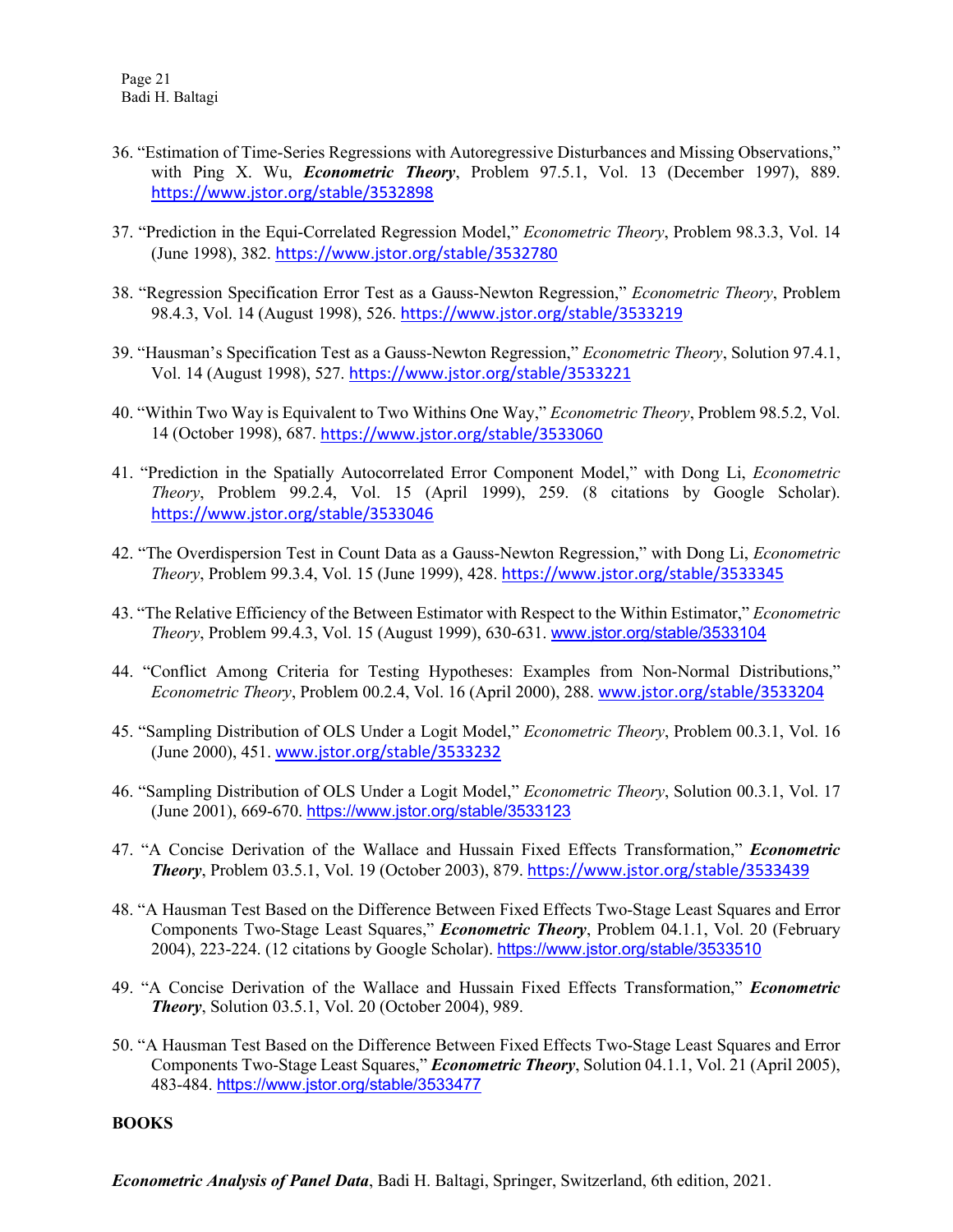Page 22 Badi H. Baltagi

<https://doi.org/10.1007/978-3-030-53953-5> (**21,531** citations by Google Scholar).

*The Sustainability of Health Care Systems in Europe*, Badi H. Baltagi and Francesco Moscone, editors, *Contributions to Economic Analysis*, Volume 295, Emerald Publishing, United Kingdom, 2021.

*Health Econometrics***,** Badi H. Baltagi and Francesco Moscone, editors, *Contributions to Economic Analysis*, Volume 294, Emerald Publishing, United Kingdom, 2018. <https://www.emerald.com/insight/publication/doi/10.1108/S0573-85552018294>

*Oxford Handbook of Panel Data*, Badi H. Baltagi, editor, Oxford University Press, Oxford, 2015. [https://www.oxfordhandbooks.com/view/10.1093/oxfordhb/9780199940042.001.0001/oxfordhb-](https://www.oxfordhandbooks.com/view/10.1093/oxfordhb/9780199940042.001.0001/oxfordhb-9780199940042)[9780199940042.](https://www.oxfordhandbooks.com/view/10.1093/oxfordhb/9780199940042.001.0001/oxfordhb-9780199940042) (130 citations by Google Scholar).

*Panel Data Econometrics: Critical Concepts in Economics*, Badi H. Baltagi, editor, Four Volumes, Routledge, *Taylor & Francis Group,* New York, NY, 2015. (19 citations by Google Scholar). <https://www.crcpress.com/Panel-Data-Econometrics/Baltagi/p/book/9780415721400>

*Econometrics*, Badi H. Baltagi, 5th edition, Springer, Berlin, 2011. (120 citations by Google Scholar) <https://www.springer.com/gp/book/9783642200588>

*Solutions Manual for Econometrics*, Badi H. Baltagi, Springer-Verlag, Berlin, 3rd edition, 2014. <https://www.springer.com/gp/book/9783642545474>

*A Companion to Econometric Analysis of Panel Data*, Badi H. Baltagi, John Wiley and Sons, Chichester, 200[9.https://www.wiley.com/en-us/A+Companion+to+Econometric+Analysis+of+Panel+Data-p-](https://www.wiley.com/en-us/A+Companion+to+Econometric+Analysis+of+Panel+Data-p-9780470744031)[9780470744031.](https://www.wiley.com/en-us/A+Companion+to+Econometric+Analysis+of+Panel+Data-p-9780470744031) (195 citations by Google Scholar).

**Spatial Econometrics: Methods and Applications**, Giuseppe Arbia and Badi H. Baltagi, Physica-Verlag, Heidelberg, 2009. [https://www.springer.com/gp/book/9783790820690.](https://www.springer.com/gp/book/9783790820690) (64 citations by Google Scholar).

*Panel Data Econometrics: Theoretical Contributions and Empirical Applications*, Badi H. Baltagi, editor, Elsevier Science, Amsterdam, 2006. (61 citations by Google Scholar). <https://www.emerald.com/insight/publication/doi/10.1016/S0573-8555%282006%29274>

*Panel Data: Theory and Applications*, Badi H. Baltagi, editor, Physica-Verlag, Heidelberg, 2004. (54 citations by Google Scholar). <https://www.springer.com/gp/book/9783790801422>

*Recent Developments in the Econometrics of Panel Data*, Volumes I and II, Badi H. Baltagi, editor, Edward Elgar Publishing, Cheltenham, 2002. (11 citations by Google Scholar). [https://www.e](https://www.e-elgar.com/shop/recent-developments-in-the-econometrics-of-panel-data?___website=uk_warehouse)elgar.com/shop/recent-developments-in-the-econometrics-of-panel-data? website=uk warehouse

*A Companion to Theoretical Econometrics*, Badi H. Baltagi, editor, Blackwell Publishers, Oxford, 2001. (300 citations by Google Scholar). <https://onlinelibrary.wiley.com/doi/book/10.1002/9780470996249>

*Nonstationary Panels, Panel Cointegration, and Dynamic Panels*, Badi H. Baltagi, Thomas Fomby and R. Carter Hill, editors, Elsevier Science, Amsterdam, 2000. (142 citations by Google Scholar). [https://www.emerald.com/insight/publication/doi/10.1016/S0731-9053\(2001\)15](https://www.emerald.com/insight/publication/doi/10.1016/S0731-9053(2001)15)

*Econometrics*, Badi H. Baltagi, Springer, Berlin, 1998.

<https://www.springer.com/gp/book/9783662005163>

(2nd edition, 1999), (3rd edition, 2002): <https://www.springer.com/gp/book/9783662046937>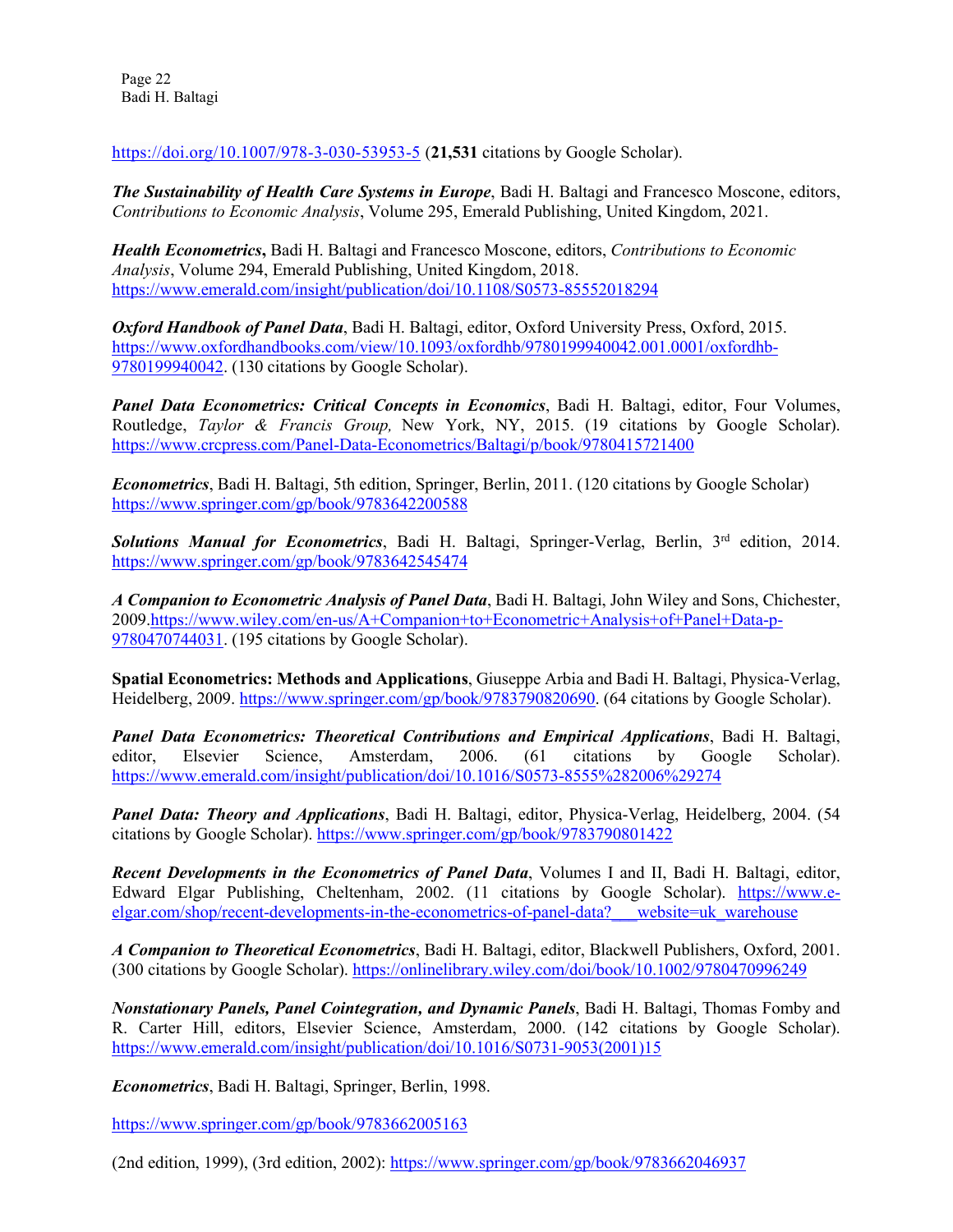Page 23 Badi H. Baltagi

(4th edition, 2008): <https://www.springer.com/gp/book/9783540765165>

*Solutions Manual for Econometrics*, Badi H. Baltagi, Springer-Verlag, Berlin, 1998. (139 citations by Google Scholar) <https://www.springer.com/gp/book/9783662099452>

(2nd edition, 2009): <https://www.springer.com/gp/book/9783642033834>

(3rd edition, 2015): <https://www.springer.com/gp/book/9783642545474>

(data sets on the web at www.springer.de)

*Econometric Analysis of Panel Data*, Badi H. Baltagi, John Wiley and Sons, Chichester, 1995, (4,713 citations by Google Scholar), (2nd Edition, 2001), (3rd edition, 2005, 105+ 72+ 72 citations by Google Scholar), (4<sup>th</sup> edition, 2008, 72 + 98 citations by Google Scholar), (5th edition, 2013). (21,464 citations by Google Scholar).

*Instructor's Solutions Manual for Econometric Analysis of Panel Data*, Badi H. Baltagi, John Wiley and Sons, Chichester, 1995. (2nd edition, 2001), (3rd edition, 2005) on the web at www.wiley.co.uk/baltagi

*Panel Data Analysis*, Badi H. Baltagi and Baldev Raj, editors, Physica-Verlag, Heidelberg, 1992. <https://www.springer.com/gp/book/9783642501296> (57 citations by Google Scholar).

#### **SPECIAL ISSUES OF JOURNALS**

- **Special Issue on spatial econometrics in honor of Ingmar Prucha**: Badi H. Baltagi, Giuseppe Arbia and Harry Kelejian, editor's Introduction," *Empirical Economics*, Vol. 55, Issue 1, (August 2018), 1- 348. <https://doi.org/10.1007/s00181-018-1456-1>
- **Forecasting, use of survey data on expectations, and panel data applications,** Badi H. Baltagi, editor, a special issue in honor of Kajal Lahiri, *Empirical Economics*, Volume 53, Issue 1, (August 2017), 1-372. <https://doi.org/10.1007/s00181-017-1252-3>
- **Spatial Econometrics: Qualitative and Limited Dependent Variables,** Badi H. Baltagi**,** James LeSage and Kelley Pace, editors, a special issue of *Advances in Econometrics*, Vol. 37, 2017. (8 citations by Google Scholar). [10.1108/s0731-905320160000037007](http://dx.doi.org/10.1108/s0731-905320160000037007)
- **Cross-sectional Dependence in Panel Data Models: A Special Issue,** Jushan Bai, Badi H. Baltagi and M. Hashem Pesaran, editors, a special issue of *Journal of Applied Econometrics*, Vol. 31, Issue 1, (January/February 2016), 1-297. <https://doi.org/10.1002/jae.2507>
- **Estimation of Gravity Models of Bilateral Trade**, Badi H. Baltagi, Peter H. Egger and Michael Pfaffermayr, editors, a special issue of *Empirical Economics*, Vol. 50 (February 2016), 1-229. <https://doi.org/10.1007/s00181-015-1010-3>
- **Dependence in Cross-section, Time-series and Panel Data,** Badi H. Baltagi and Esfandiar Maasoumi, editors, a special issue of *Econometric Reviews,* Vol. 32 (February 2013). <https://doi.org/10.1080/07474938.2012.740957>
- **Essays in Honor of Jerry Hausman,** Badi H. Baltagi, R. Carter Hill, Whitney Newey and Halbert White, editors, a special issue of *Advances in Econometrics*, Vol. 29, 2012. <https://www.emerald.com/insight/publication/doi/10.1108/S0731-9053%282012%2929>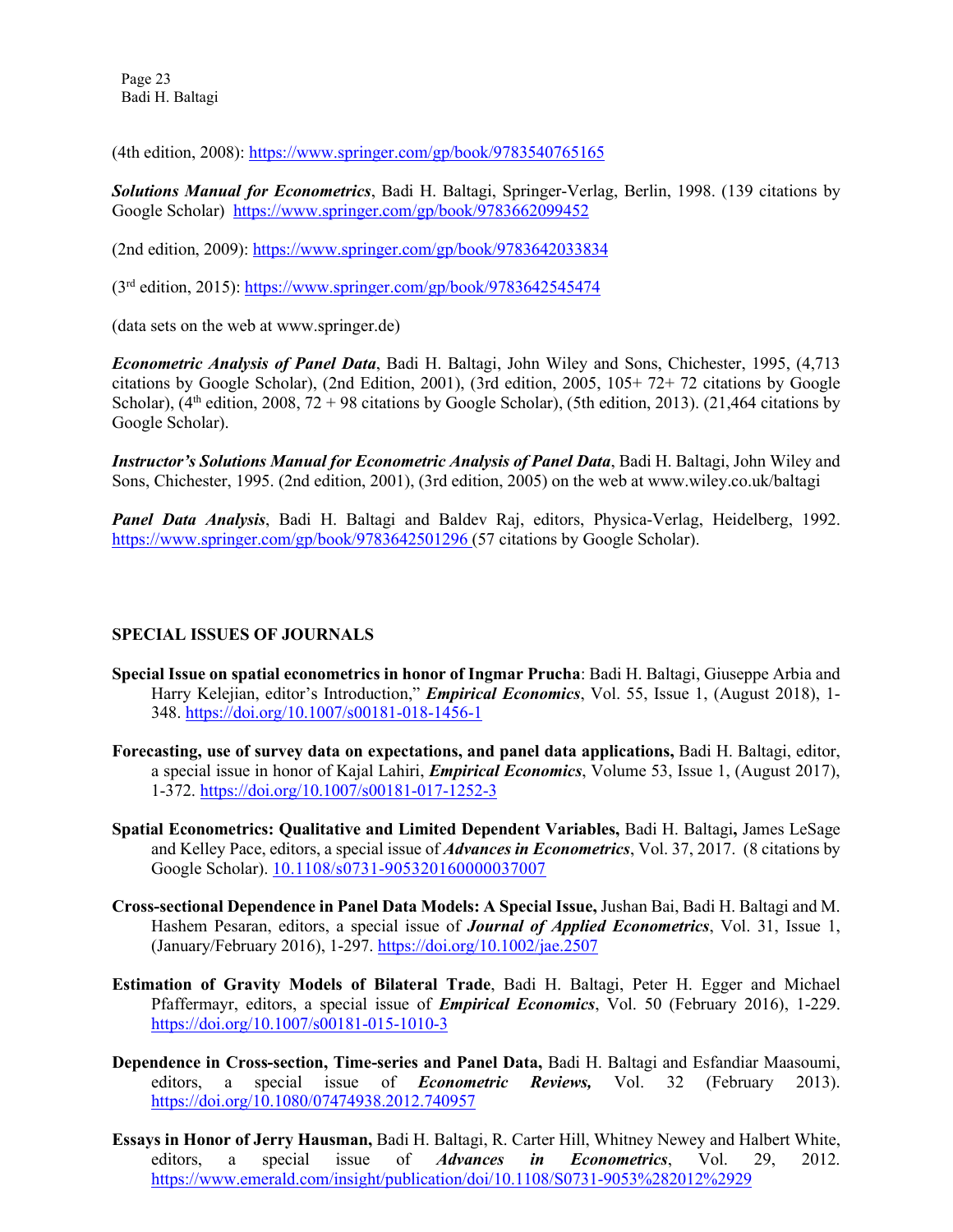- **Health Econometrics**, Badi H. Baltagi, Andrew M. Jones, Francesco Moscone and John Mullahy, editors, a special issue of *Empirical Economics*, Vol. 42 (April 2012). [https://doi.org/10.1007/s00181-012-](https://doi.org/10.1007/s00181-012-0546-8) [0546-8](https://doi.org/10.1007/s00181-012-0546-8)
- *New Perspectives on Finance and Development***,** Badi H. Baltagi and Panicos Demetriades, editors, a special issue of *Empirical Economics*, Vol. 41 (August 2011). [https://doi.org/10.1007/s00181-011-](https://doi.org/10.1007/s00181-011-0466-z) [0466-z](https://doi.org/10.1007/s00181-011-0466-z)
- *Panel Data Econometrics***,** Badi H. Baltagi and Joerg Breitung, editors, a special issue of *Empirical Economics*, Vol. 40 (February 2011). <https://doi.org/10.1007/s00181-010-0425-0>
- *Spatial Econometrics***,** Badi H. Baltagi and Giuseppe Arbia, editors, a special issue of *Empirical Economics*, Vol. 34 (February 2008). <https://doi.org/10.1007/s00181-007-0170-1>
- *Analysis of Spatially Dependent Data,* Badi H. Baltagi, Harry Kelejian and Ingmar Prucha, editors, a special issue of *Journal of Econometrics*, Vol. 140 (September 2007). (30 citations by Google Scholar). <https://doi.org/10.1016/j.jeconom.2006.11.001>
- *Heterogeneity and Cross Section Dependence in Panel Data Models: Theory and Applications,* Badi H. Baltagi and M. Hashem Pesaran, editors, a special issue of *Journal of Applied Econometrics*, Vol. 22 (March 2007). <https://doi.org/10.1002/jae.955>
- *Panel Data: Theory and Application*, Badi H. Baltagi, editor, a special issue of *Empirical Economics*, Vol. 29 (January 2004). <https://doi.org/10.1007/s00181-003-0196-y>
- *Nonstationary Panels, Panel Cointegration, and Dynamic Panels*, Badi H. Baltagi, Thomas Fomby and R. Carter Hill, editors, a special issue of *Advances in Econometrics*, Vol. 15, 2000. (122 citations by Google Scholar). [http://dx.doi.org/10.1016/S0731-9053\(00\)15001-7](http://dx.doi.org/10.1016/S0731-9053(00)15001-7)
- *Panel Data*, Badi H. Baltagi, editor, a special issue of *Journal of Econometrics*, Vol. 68 (July 1995). [https://doi.org/10.1016/0304-4076\(95\)90009-8](https://doi.org/10.1016/0304-4076(95)90009-8)
- *Panel Data Analysis*, Badi H. Baltagi and Baldev Raj, editors, a special issue of *Empirical Economics*, Vol. 17 (March 1992). <https://doi.org/10.1007/978-3-642-50127-2>

#### **BOOK CHAPTERS**

1. "*Specification Issues*," Chapter 9 in *The Econometrics of Panel Data: Handbook of Theory and Applications*, László Mátyás and Patrick Sevestre, editors, Kluwer Academic Publishers, Dordrecht, (1992), 196-205. <https://www.springer.com/gp/book/9789401066556>

2. "*On Seemingly Unrelated Regressions with Error Components*," *Econometrica*, Vol. 48 (September 1980), 1547 1551. Reprinted in *The Econometrics of Panel Data*, G.S. Maddala, editor, Edward Elgar Publishing, Cheltenham, (1993), 249-253. <https://www.e-elgar.com/shop/the-econometrics-of-panel-data>

3. "*Simultaneous Equations with Error Components*," *Journal of Econometrics* Vol. 17 (November 1981), 189-200. Reprinted in *The Econometrics of Panel Data*, G.S. Maddala, editor, Edward Elgar Publishing, Cheltenham, (1993), 254-265. <https://www.e-elgar.com/shop/the-econometrics-of-panel-data>

4. "*Specification Issues*," Chapter 12 in *The Econometrics of Panel Data: A Handbook of the Theory with Applications*, László Mátyás and Patrick Sevestre, editors, Kluwer Academic Publishers, Dordrecht, (1996), 293-306.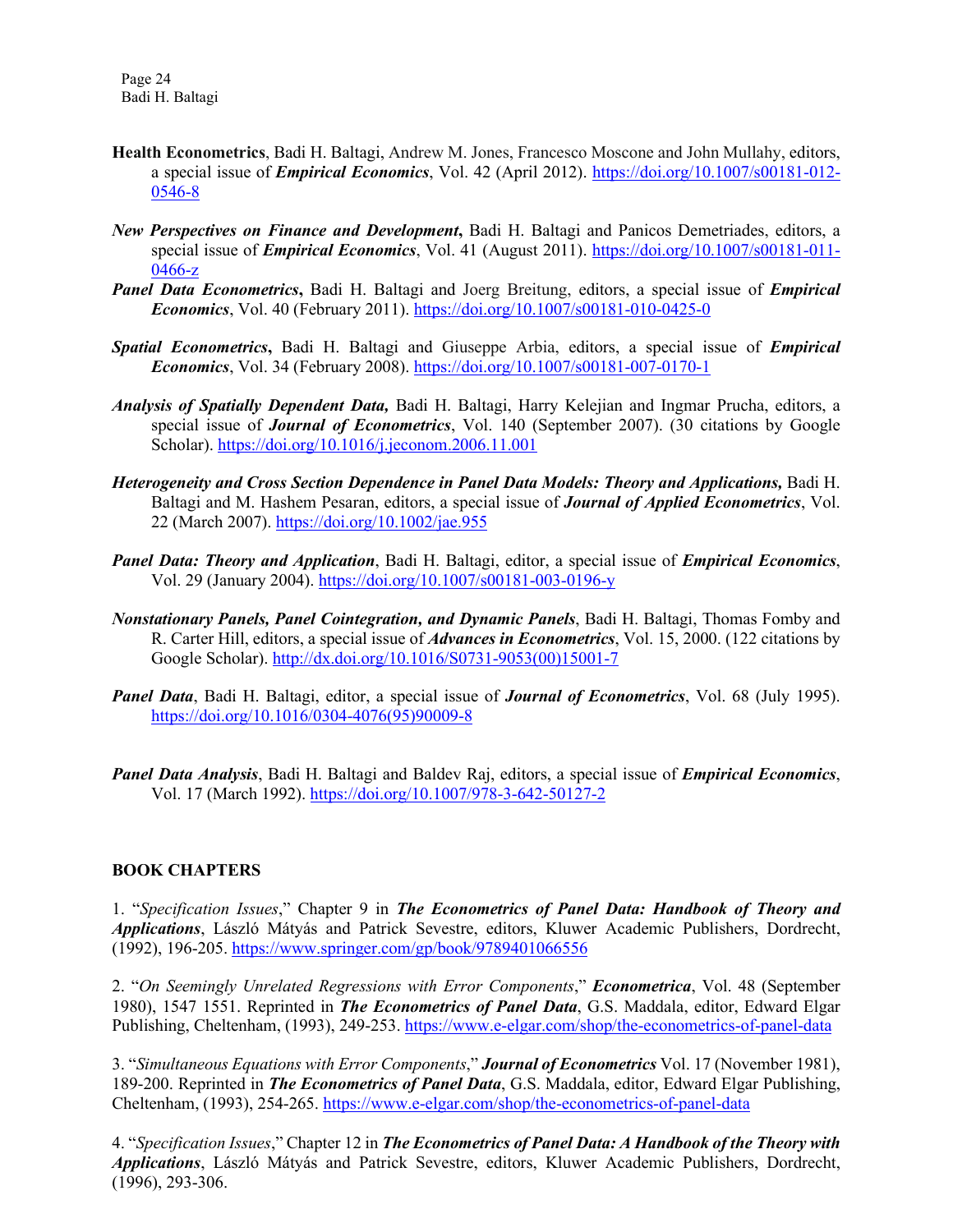Page 25 Badi H. Baltagi

5. "*Panel Data Methods*," Chapter 8 in *The Handbook of Applied Economic Statistics*, Aman Ullah and David E.A. Giles, editors, Marcel Dekker, New York, (1998), 291-323. (101 citations by Google Scholar). <https://www.crcpress.com/Handbook-of-Applied-Economic-Statistics/Ullah/p/book/9780824701291>

6. "*Testing for Random Individual and Time Effects Using Unbalanced Panel Data*," with Young-Jae Chang and Qi Li, *Advances in Econometrics: Messy Data - Missing Observations, Outliers and Mixed-Frequency Data*, Thomas B. Fomby and R. Carter Hill, editors, JAI Press, Connecticut, Vol. 13 (1998), 1- 20. (11 citations by Google Scholar). [https://doi.org/10.1108/S0731-9053\(1999\)0000013003](https://doi.org/10.1108/S0731-9053(1999)0000013003)

7. "*Prediction from the Regression Model With One-Way Error Components*," with Richard Baillie, Chapter 10 in *Analysis of Panels and Limited Dependent Variable Models*, Cheng Hsiao, Kajal Lahiri, Lung-Fei Lee and Hashem Pesaran, editors, Cambridge University Press, Cambridge, (1999), 255-267. (33 citations by Google Scholar). <https://doi.org/10.1017/CBO9780511493140>

8. "*A Consistent Test for the Parametric Distribution of Regression Disturbances*," with Qi Li, *Advances in Econometrics: Applying Kernel and Nonparametric Estimation to Economic Topics*, Thomas B. Fomby and R. Carter Hill, editors, JAI Press, Connecticut, Vol. 14 (2000), 3-24.

9. "*Further Evidence on the Efficiency of Least Squares in Regression Models*," Chapter 13 in *Panel Data Econometrics: Future Directions*, J. Kirshnakumar and E. Ronchetti, editors, North-Holland, Amsterdam (2000), 279-291.

10. "*Nonstationary Panels, Cointegration in Panels and Dynamic Panels: A Survey*," with Chihwa Kao, *Advances in Econometrics: Nonstationary Panels, Panel Cointegration, and Dynamic Panels*, Badi H. Baltagi, Thomas B. Fomby and R. Carter Hill, editors, Elsevier Science, Amsterdam, Vol. 15 (2000), 7-51. [http://dx.doi.org/10.1016/S0731-9053\(00\)15002-9](http://dx.doi.org/10.1016/S0731-9053(00)15002-9)

11. "*Editors Introduction: Nonstationary Panels, Panel Cointegration, and Dynamic Panels*," with Thomas B. Fomby and R. Carter Hill, *Advances in Econometrics: Nonstationary Panels, Panel Cointegration, and Dynamic Panels*, Vol. 15 (2000), 1-5. [https://doi.org/10.1016/S0731-9053\(00\)15001-7](https://doi.org/10.1016/S0731-9053(00)15001-7)

12. "*Editor's Introduction: A Companion to Theoretical Econometrics*," Blackwell Publishers, Oxford, (2001), 1-15. <https://doi.org/10.1002/9780470996249.ch1>

13. "*Testing AR(1) Against MA(1) Disturbances in an Error Component Model*," with Qi Li, *Journal of Econometrics*, Vol. 68 (July, 1995), 133-151. Reprinted in *Recent Developments in the Econometrics of Panel Data*, B.H. Baltagi, editor, Edward Elgar Publishing, Cheltenham (2002), 442-460. [https://www.e](https://www.e-elgar.com/shop/recent-developments-in-the-econometrics-of-panel-data?___website=uk_warehouse)elgar.com/shop/recent-developments-in-the-econometrics-of-panel-data? website=uk warehouse

14. "*A Nonparametric Test for Poolability Using Panel Data*," with Javier Hidalgo and Qi Li, *Journal of Econometrics*, Vol. 75 (December 1996), 345-367. Reprinted in *Recent Developments in the Econometrics of Panel Data*, B.H. Baltagi, editor, Edward Elgar Publishing, Cheltenham (2002), 419-441. [https://www.e-elgar.com/shop/recent-developments-in-the-econometrics-of-panel](https://www.e-elgar.com/shop/recent-developments-in-the-econometrics-of-panel-data?___website=uk_warehouse)data? website=uk warehouse

15. "*Pooled Estimators v.s. Their Heterogeneous Counterparts in the Context of Dynamic Demand for Gasoline,*" with James M. Griffin, *Journal of Econometrics*, Vol. 77 (April 1997), 303-327. Reprinted in *Recent Developments in the Econometrics of Panel Data*, B.H. Baltagi, editor, Edward Elgar Publishing, Cheltenham (2002), 197-221. [https://www.e-elgar.com/shop/recent-developments-in-the-econometrics-of](https://www.e-elgar.com/shop/recent-developments-in-the-econometrics-of-panel-data?___website=uk_warehouse)panel-data? website=uk\_warehouse

16. "*Unequally Spaced Panel Data Regressions with AR(1) Disturbances*," with Ping X. Wu, *Econometric Theory*, Vol. 15 (December 1999), 814-823. Reprinted in *Recent Developments in the Econometrics of*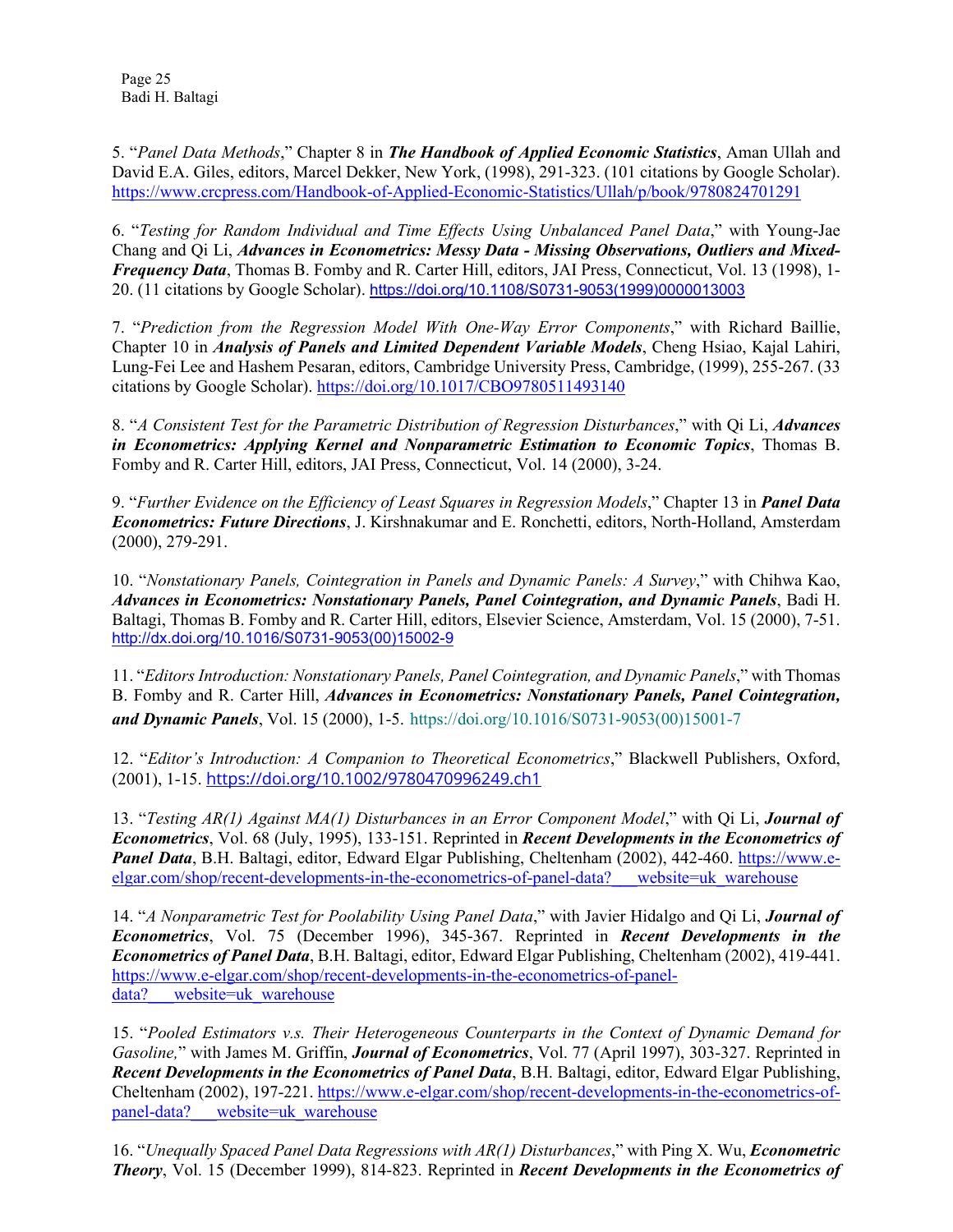Page 26 Badi H. Baltagi

Panel Data, B.H. Baltagi, editor, Edward Elgar Publishing, Cheltenham (2002), 260-269. [https://www.e](https://www.e-elgar.com/shop/recent-developments-in-the-econometrics-of-panel-data?___website=uk_warehouse)[elgar.com/shop/recent-developments-in-the-econometrics-of-panel-data?\\_\\_\\_website=uk\\_warehouse](https://www.e-elgar.com/shop/recent-developments-in-the-econometrics-of-panel-data?___website=uk_warehouse)

17. "*The Unbalanced Nested Error Component Regression Model*," with Seuck Heun Song and Byoung Cheol Jung, *Journal of Econometrics*, Vol. 101, (April 2001), 357-381. Reprinted in *Recent Developments in the Econometrics of Panel Data*, B.H. Baltagi, editor, Edward Elgar Publishing, Cheltenham (2002), 270-294. [https://www.e-elgar.com/shop/recent-developments-in-the-econometrics-of-panel](https://www.e-elgar.com/shop/recent-developments-in-the-econometrics-of-panel-data?___website=uk_warehouse)data? website=uk warehouse

18. "*Editor's Introduction: Recent Developments in the Econometrics of Panel Data*, Volumes I and II," Edward Elgar Publishing, Cheltenham (2002), ix-xxvi. [https://www.e-elgar.com/shop/recent](https://www.e-elgar.com/shop/recent-developments-in-the-econometrics-of-panel-data?___website=uk_warehouse)developments-in-the-econometrics-of-panel-data? website=uk warehouse

19. "*A Comparative Study of Pure and Pretest Estimators for A Possibly Misspecified Two-Way Error Component Model*," with Georges Bresson and Alain Pirotte, *Advances in Econometrics: Maximum Likelihood Estimation of Misspecified Models: Twenty Years Later*, Thomas B. Fomby and R. Carter Hill, editors, Elsevier Science, Amsterdam, Vol. 17 (2003), 1-27. [http://dx.doi.org/10.1016/S0731-](http://dx.doi.org/10.1016/S0731-9053(03)17001-6) [9053\(03\)17001-6](http://dx.doi.org/10.1016/S0731-9053(03)17001-6)

20. "*Editor's Introduction: Panel Data Theory and Applications*," Physica-Verlag, Heidelberg (2004),1-4. <https://doi.org/10.1007/s00181-003-0196-y>

21. "*Testing for Linear and Log-Linear Models Against Box-Cox Alternatives with Spatial Lag Dependence*," with Dong Li, *Advances in Econometrics: Spatial and Spatiotemporal Econometrics*, James P. Le Sage and R. Kelley Pace, editors, Elsevier Science, Amsterdam, Vol. 18 (2004), 35-74. (20 citations by Google Scholar). [http://dx.doi.org/10.1016/S0731-9053\(04\)18001-8](http://dx.doi.org/10.1016/S0731-9053(04)18001-8)

22. "*Prediction in the Panel Data Model with Spatial Correlation*," with Dong Li, Chapter 13 in *Advances in Spatial Econometrics: Methodology, Tools and Applications,* Luc Anselin, Raymond J.G.M. Florax and Sergio J. Rey, editors, Springer, Berlin, (2004), 283-295. (167 citations by Google Scholar). <https://www.springer.com/gp/book/9783540437291>

23. "*Panel Data Models*," Chapter 17 in *Palgrave Handbook of Econometrics: Volume 1 Econometric Theory,* T.C. Mills and K. Patterson, editors, Palgrave Macmillan, Basingstoke, (2006), 633-661. (10 citations by Google Scholar). <https://www.palgrave.com/gp/book/9781403941558>

24. "*Swedish Liquor Consumption: New Evidence on Taste Change*," with James M. Griffin, Chapter 7 in *Panel Data Econometrics: Theoretical Contributions and Empirical Applications*, Badi H. Baltagi, editor, *Contributions to Economic Analysis*, Elsevier Science, Amsterdam, Vol. 274 (2006), 167-192. [https://doi.org/10.1016/S0573-8555\(06\)74007-X](https://doi.org/10.1016/S0573-8555(06)74007-X)

25. "*Error Components Models*," with László Mátyás and Patrick Sevestre, Chapter 3 in **The Econometrics of Panel Data: Fundamentals and Recent Developments in Theory and Practice**, László Mátyás and Patrick Sevestre, editors, Springer, Heidelberg, (2008), 49-87. (21 citations by Google Scholar). <https://www.springer.com/gp/book/9783540758891>

26. "To *Pool or Not to Pool*," with Georges Bresson and Alain Pirotte, Chapter 16 in **The Econometrics of Panel Data: Fundamentals and Recent Developments in Theory and Practice**, László Mátyás and Patrick Sevestre, editors, Springer, Heidelberg, (2008), 517-546. (89 citations by Google Scholar). <https://www.springer.com/gp/book/9783540758891>

27. "*Spatial Panels*," Chapter 15 in *The Handbook of Empirical Economics and Finance*, Aman Ullah and David E.A. Giles, editors, Chapman and Hall (2011), 435-454. (32 citations by Google Scholar).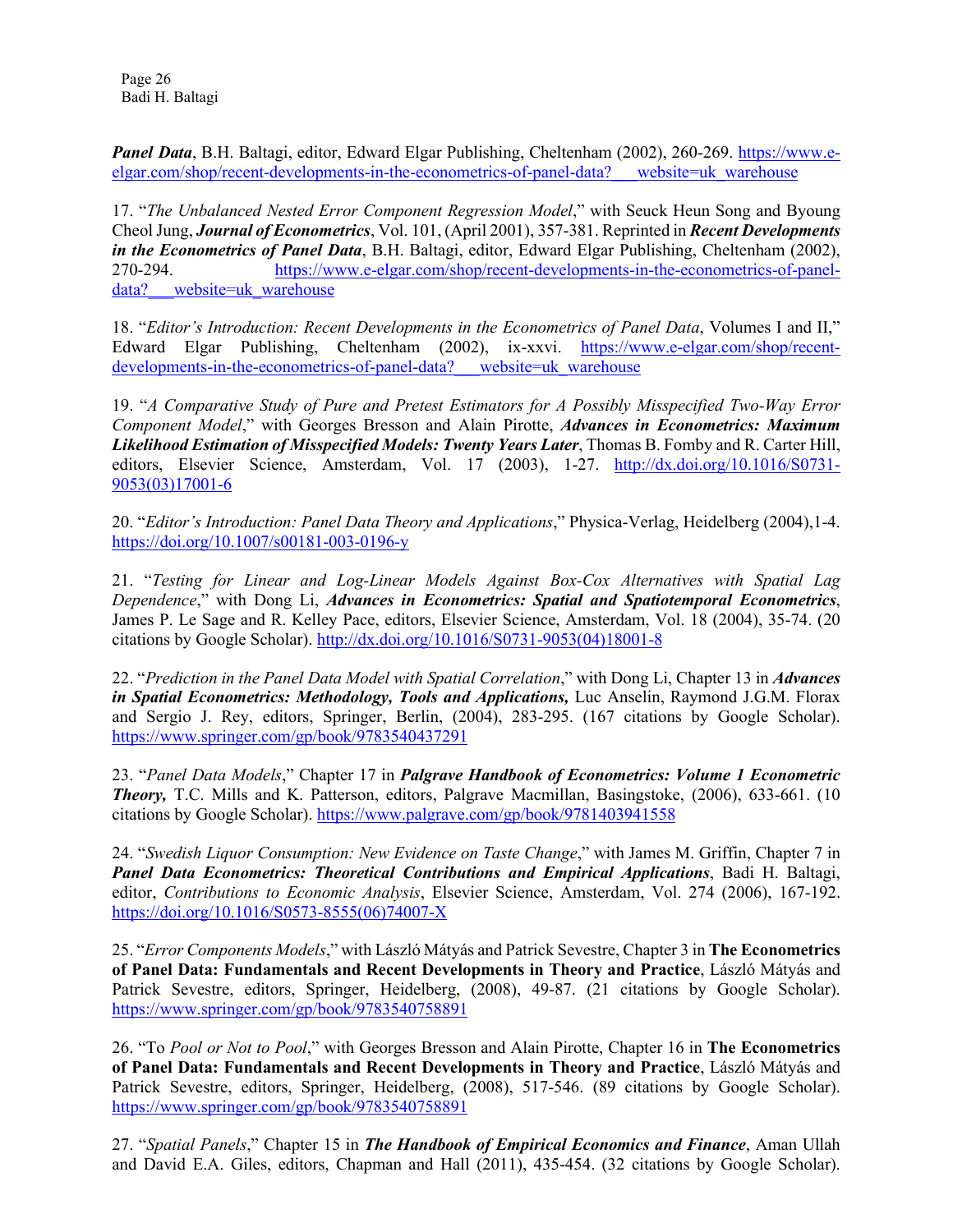Page 27 Badi H. Baltagi

[https://www.crcpress.com/Handbook-of-Empirical-Economics-and-Finance/Ullah-](https://www.crcpress.com/Handbook-of-Empirical-Economics-and-Finance/Ullah-Giles/p/book/9781138113664)[Giles/p/book/9781138113664](https://www.crcpress.com/Handbook-of-Empirical-Economics-and-Finance/Ullah-Giles/p/book/9781138113664)

28. "*Editor's Introduction: Essays in Honor of Jerry Hausman*," in Badi H. Baltagi, R. Carter Hill, Whitney K. Newey, Halbert L. White (editors). *Advances in Econometrics, Volume 29*) Emerald Group Publishing Limited, 2012, p xv. http://dx.doi.org[/10.1108/S0731-9053\(2012\)0000029004](http://dx.doi.org/10.1108/S0731-9053(2012)0000029004)

29. "Small Sample Properties and Pretest Estimation of a Spatial Hausman–Taylor Model," with Peter H. Egger and Michaela Kesina, in Badi H. Baltagi, R. Carter Hill, Whitney K. Newey, Halbert L. White (editors) *Essays in Honor of Jerry Hausman* (*Advances in Econometrics, Volume 29*) Emerald Group Publishing Limited, 2012, 215 – 236. http://dx.doi.org[/10.1108/S0731-9053\(2012\)0000029013](http://dx.doi.org/10.1108/S0731-9053(2012)0000029013)

30. "A Robust Hausman–Taylor Estimator," with Georges Bresson, in Badi H. Baltagi, R. Carter Hill, Whitney K. Newey, Halbert L. White (ed.) *Essays in Honor of Jerry Hausman* (*Advances in Econometrics, Volume 29*) Emerald Group Publishing Limited, 2012, 175–214. (22 citations by Google Scholar). [http://dx.doi.org/10.1108/S0731-9053\(2012\)0000029012](http://dx.doi.org/10.1108/S0731-9053(2012)0000029012)

31. "On the Estimation and Testing of Fixed Effects Panel Data Models with Weak Instruments," with Chihwa Kao and Long Liu, in Dek Terrell, Daniel Millimet (ed.) *30th Anniversary Edition* (*Advances in Econometrics, Volume 30*) Emerald Group Publishing Limited, 2012, 199 – 235. http://dx.doi.org[/10.1108/S0731-9053\(2012\)0000030012](http://dx.doi.org/10.1108/S0731-9053(2012)0000030012)

32. "*Panel Data Forecasting*," Chapter 18 in the *Handbook of Economic Forecasting*, Volume 2B, edited by Graham Elliott and Allan Timmermann, North Holland, Amsterdam, 2013, 995-1024. [https://www.sciencedirect.com/handbook/handbook-of-economic-forecasting/vol/2/part/PB.](https://www.sciencedirect.com/handbook/handbook-of-economic-forecasting/vol/2/part/PB) (10 citations by Google Scholar).

33. "*Dynamic Panel Data Models*," Chapter 10 in The *Handbook of Research Methods and Applications in Empirical Macroeconomics*, Nigar Hashimzade and Michael A. Thornton, editors, Edward Elgar Publishing, Cheltenham, U.K., 2013, 229-248. (15 citations by Google Scholar). [https://www.e](https://www.e-elgar.com/shop/handbook-of-research-methods-and-applications-in-empirical-macroeconomics)[elgar.com/shop/handbook-of-research-methods-and-applications-in-empirical-macroeconomics](https://www.e-elgar.com/shop/handbook-of-research-methods-and-applications-in-empirical-macroeconomics)

34. "Test of Hypotheses in a Time Trend Panel Data Model with Serially Correlated Error Component Disturbances," with Chihwa Kao and Long Liu, in Yoosoon Chang, Thomas B. Fomby , Joon Y. Park (ed.) *Essays in Honor of Peter C. B. Phillips* (*Advances in Econometrics, Volume 33*) Emerald Group Publishing Limited, 2014, 347 – 394. http://dx.doi.org[/10.1108/S0731-905320140000033011](http://dx.doi.org/10.1108/S0731-905320140000033011)

35. "*Robust panel data methods and Influential observations*," with Georges Bresson, Chapter 14 in the *Oxford Handbook of Panel Data*, Badi H. Baltagi, editor, Oxford University Press, Oxford, 2015, 418- 450. [https://www.oxfordhandbooks.com/view/10.1093/oxfordhb/9780199940042.001.0001/oxfordhb-](https://www.oxfordhandbooks.com/view/10.1093/oxfordhb/9780199940042.001.0001/oxfordhb-9780199940042)[9780199940042](https://www.oxfordhandbooks.com/view/10.1093/oxfordhb/9780199940042.001.0001/oxfordhb-9780199940042)

36. "*Panel Data Gravity Models of International Trade*," with Peter Egger and Michael Pfaffermayr, Chapter 20 in the *Oxford Handbook of Panel Data*, Badi H. Baltagi, editor, Oxford University Press, Oxford, 2015, 608-641. (146 citations by Google Scholar).

[https://www.oxfordhandbooks.com/view/10.1093/oxfordhb/9780199940042.001.0001/oxfordhb-](https://www.oxfordhandbooks.com/view/10.1093/oxfordhb/9780199940042.001.0001/oxfordhb-9780199940042)[9780199940042](https://www.oxfordhandbooks.com/view/10.1093/oxfordhb/9780199940042.001.0001/oxfordhb-9780199940042)

37. "Introduction: Oxford Handbook of Panel Data," Badi H. Baltagi, editor, Oxford University Press, Oxford, 2015, xi-xv.

[https://www.oxfordhandbooks.com/view/10.1093/oxfordhb/9780199940042.001.0001/oxfordhb-](https://www.oxfordhandbooks.com/view/10.1093/oxfordhb/9780199940042.001.0001/oxfordhb-9780199940042)[9780199940042](https://www.oxfordhandbooks.com/view/10.1093/oxfordhb/9780199940042.001.0001/oxfordhb-9780199940042)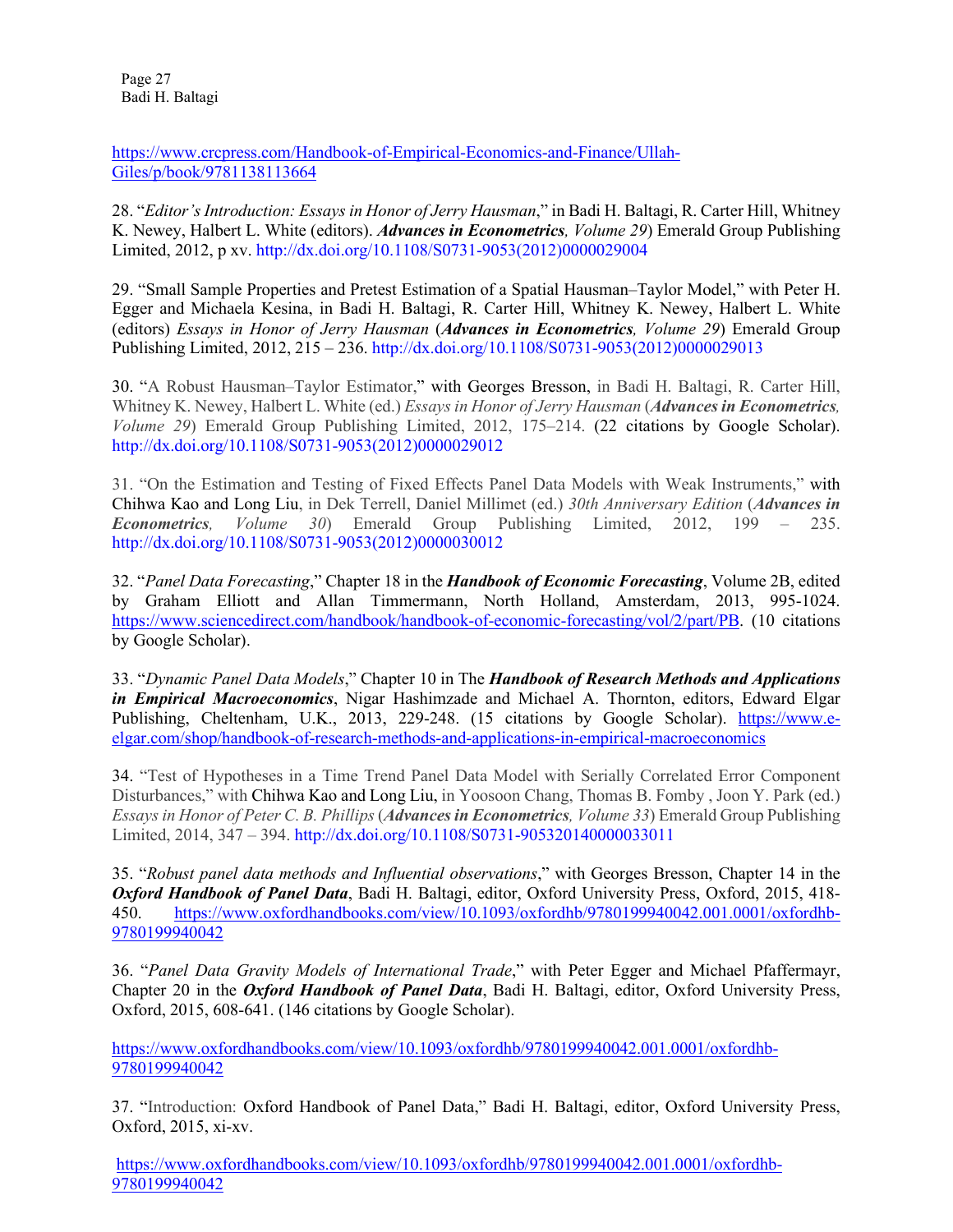38. "Introduction: Recent Contributions to Panel Data," in *Panel Data Econometrics: Critical Concepts in Economics*, Badi H. Baltagi, editor, Volume I, Routledge, *Taylor & Francis Group,* New York, NY, 2015, 1-35. <https://www.crcpress.com/Panel-Data-Econometrics/Baltagi/p/book/9780415721400>

39. "Panel Unit Root Tests and Spatial Dependence," with Georges Bresson and Alain Pirotte, *Journal of Applied Econometrics,* Vol. 22, Issue 2 (March 2007), 339-360. Reprinted as Chapter 9 in *Panel Data Econometrics: Critical Concepts in Economics*, Badi H. Baltagi, editor, Volume I, Routledge, *Taylor & Francis Group,* New York, NY, 2015, 379-402. [https://www.crcpress.com/Panel-Data-](https://www.crcpress.com/Panel-Data-Econometrics/Baltagi/p/book/9780415721400)[Econometrics/Baltagi/p/book/9780415721400](https://www.crcpress.com/Panel-Data-Econometrics/Baltagi/p/book/9780415721400)

40. "A Generalized Spatial Panel Data Model with Random Effects," with Peter Egger and Michael Pfaffermayr, *Econometric Reviews,* Vol. 32 (February 2013), 650-685. Reprinted as Chapter 26 in *Panel Data Econometrics: Critical Concepts in Economics*, Badi H. Baltagi, editor, Volume III, Routledge, *Taylor & Francis Group,* New York, NY, 2015, 3-35. [https://www.crcpress.com/Panel-Data-](https://www.crcpress.com/Panel-Data-Econometrics/Baltagi/p/book/9780415721400)[Econometrics/Baltagi/p/book/9780415721400](https://www.crcpress.com/Panel-Data-Econometrics/Baltagi/p/book/9780415721400)

41. "A Lagrange Multiplier Test for Cross-sectional Dependence in a Fixed Effects Panel Data Model," with Qu Feng and Chihwa Kao, *Journal of Econometrics*, Vol. 170, Issue 1 (September 2012), 164-177. Reprinted as Chapter 27 in *Panel Data Econometrics: Critical Concepts in Economics*, Badi H. Baltagi, editor, Volume III, Routledge, *Taylor & Francis Group,* New York, NY, 2015, 36-67. <https://www.crcpress.com/Panel-Data-Econometrics/Baltagi/p/book/9780415721400>

42. "Testing Panel Data Regression Models with Spatial Error Correlation," with Seuck Heun Song and Won Koh, *Journal of Econometrics*, Vol. 117, Issue 1 (November 2003), 123-150. Reprinted as Chapter 28 in *Panel Data Econometrics: Critical Concepts in Economics*, Badi H. Baltagi, editor, Volume III, Routledge, *Taylor & Francis Group,* New York, NY, 2015, 68-96. [https://www.crcpress.com/Panel-Data-](https://www.crcpress.com/Panel-Data-Econometrics/Baltagi/p/book/9780415721400)[Econometrics/Baltagi/p/book/9780415721400](https://www.crcpress.com/Panel-Data-Econometrics/Baltagi/p/book/9780415721400)

43. "Forecasting with Panel Data," *Journal of Forecasting*, Vol. 27, Issue 2 (March 2008), 153-173. Reprinted as Chapter 54 in *Panel Data Econometrics: Critical Concepts in Economics*, Badi H. Baltagi, editor, Volume IV, Routledge, *Taylor & Francis Group,* New York, NY, 2015, 435-460. <https://www.crcpress.com/Panel-Data-Econometrics/Baltagi/p/book/9780415721400>

44. "Random Effects Models," with Laszlo Balazsi, Laszlo Matyas and Daria Pus, Chapter 2 in *The Econometrics of Multi-dimensional Panels*, Laszlo Matyas, editor, *Advanced Studies in Theoretical and Applied Econometrics, Volume 50,* Springer, 2017, 35-69. <https://www.springer.com/gp/book/9783319607825>

45. "The Estimation of Gravity Models in International Trade," with Peter H. Egger and Katharina Erhardt, Chapter 11 in *The Econometrics of Multi-dimensional Panels*, Laszlo Matyas, editor, *Advanced Studies in Theoretical and Applied Econometrics, Volume 50,* Springer, 2017, 323-348. <https://www.springer.com/gp/book/9783319607825>

46. "Modelling Housing Using Multidimensional Panel Data," with Georges Bresson, Chapter 12 in *The Econometrics of Multi-dimensional Panels*, Laszlo Matyas, editor, *Advanced Studies in Theoretical and Applied Econometrics, Volume 50,* Springer, 2017, 349-376. <https://www.springer.com/gp/book/9783319607825>

57. "*Editor's Introduction: Health Econometrics*," with Francesco Moscone, in **Health Econometrics**, Badi H. Baltagi and Francesco Moscone, editors, *Contributions to Economic Analysis*, *Volume 294, Emerald Publishing*, 2018, xi-xiv. [https://www.emerald.com/insight/publication/doi/10.1108/S0573-](https://www.emerald.com/insight/publication/doi/10.1108/S0573-85552018294) [85552018294](https://www.emerald.com/insight/publication/doi/10.1108/S0573-85552018294)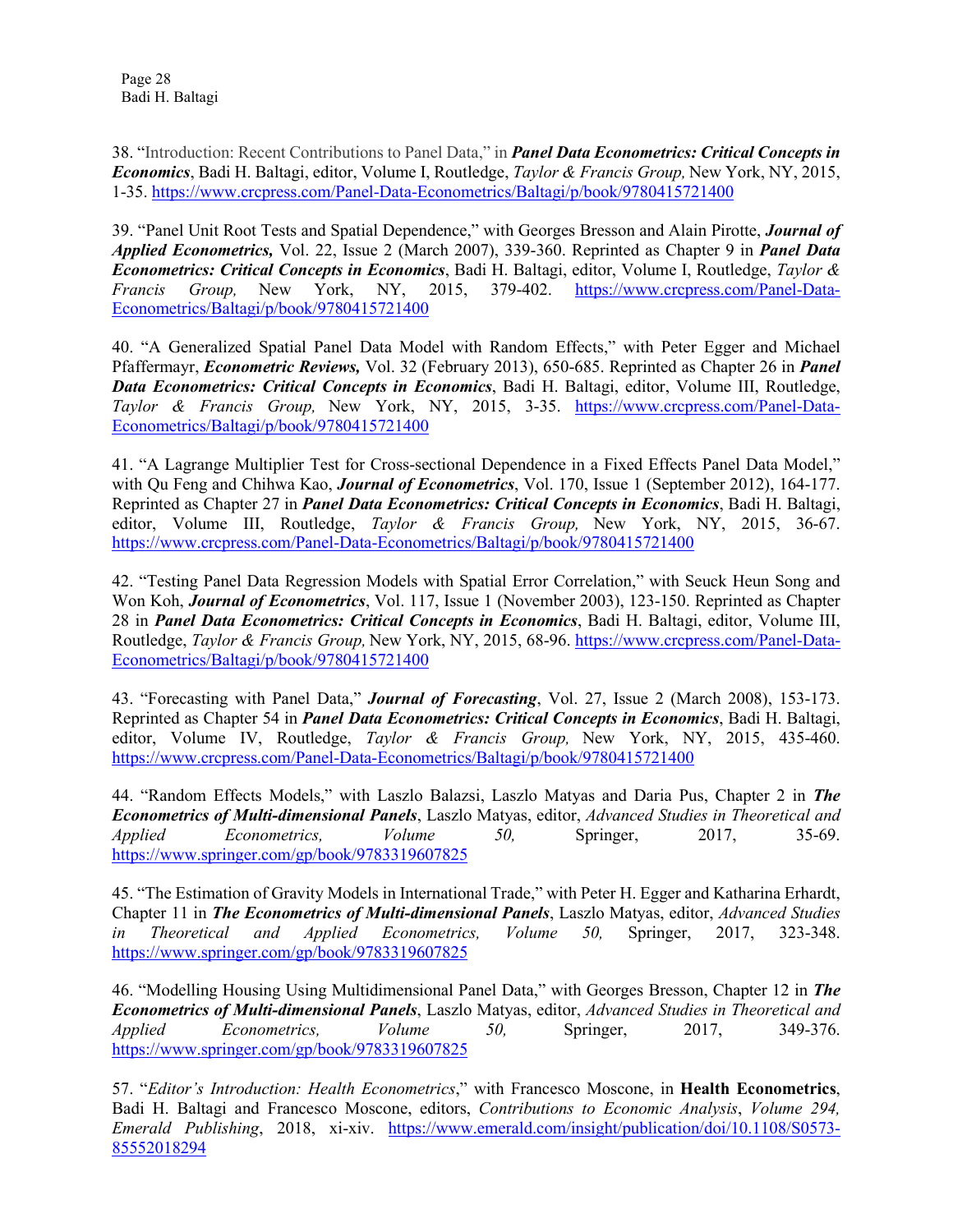Page 29 Badi H. Baltagi

48. "*Spatial Health Econometrics*," with Francesco Moscone and Rita Santos, Chapter 13 in **Health Econometrics**, Badi H. Baltagi and Francesco Moscone, editors, *Contributions to Economic Analysis*, *Volume 294, Emerald Publishing*, 2018, 305-326. (16 citations by Google Scholar). <https://www.emerald.com/insight/publication/doi/10.1108/S0573-85552018294>

49. "*Editor's Introduction: The Sustainability of Health Care Systems in Europe*," with Francesco Moscone, in **The Sustainability of Health Care Systems in Europe**, Badi H. Baltagi and Francesco Moscone, editors, *Contributions to Economic Analysis*, *Volume 295, Emerald Publishing*, 2021.

## **ENCYCLOPEDIA ENTRIES**

1. "*Panel Data*" entry in the *Encyclopedia of Statistical Sciences*, S. Kotz, C.B. Read and D.L. Banks, editors, John Wiley and Sons, (1998), 514-517. <https://doi.org/10.1002/0471667196.ess0702.pub2>

2. "*The Mathematical Aspects of Econometrics*," *Mathematics Unlimited B 2001 and Beyond*, Björn Engquist and Wilfried Schmid, editors, Springer, Berlin, (2001), 67-81. <https://www.springer.com/gp/book/9783642631146>

3. "*Panel Data Analysis*" entry in the *Encyclopedia of Research Methods for the Social Sciences*, edited by Michael Lewis-Beck, Alan Bryman and Tim Futing Liao, Sage Publications, 2004. <https://dx.doi.org/10.4135/9781412950589>

4. "*Fixed Effects and Random Effects*," entry in **The New Palgrave Dictionary of Economics**, 2nd Edition, Steven Durlauf and Lawrence Blume, editors, Palgrave Macmillan, Basingstoke, (2008). <https://doi.org/10.1057/978-1-349-95121-5>

5. "*Panel data analysis*," entry in the **Encyclopedia of Survey Research Methods**, Paul J. Lavrakas, editor, Sage Publications, Thousand Oaks, California, Sage Publications, (2008), 567-569. <https://us.sagepub.com/en-us/nam/encyclopedia-of-survey-research-methods/book227714>

6. "*Autocorrelation in Regression*," **International Encyclopedia of Statistical Science,** Miodrag Lovric, editor, Springer, Heidelberg, 2011, Part 1, 76-77. [https://doi.org/10.1007/978-3-642-04898-2\\_128](https://doi.org/10.1007/978-3-642-04898-2_128)

7. "*Panel Data and Difference-in Differences Estimation*," Chapter 20 in The **Encyclopedia of Health Economics,** Anthony J. Culyer, Editor-in-Chief, Health Econometrics (Anirban Basu and John Mullahy, editors), Vol 2, San Diego: Elsevier; 2014, 425-433. <https://www.sciencedirect.com/referencework/9780123756794/encyclopedia-of-health-economics>

8. "*Seemingly Unrelated Regressions*," entry for **Sage Research Methods Foundation Project**, edited by Paul A. Atkinson, Sara Delamont, Alexandru Cernat, Joseph W. Sakshaug and Richard A. Williams, 2020. <https://methods.sagepub.com/foundations/seemingly-unrelated-regressions>

DOI:<http://doi.org/10.4135/9781526421036895477>

9. [Limited dependent variables and discrete choice modelling.](https://oxfordre.com/economics/view/10.1093/acrefore/9780190625979.001.0001/acrefore-9780190625979-e-645) In **Oxford Research Encyclopedia of Economics and Finance**. Oxford University Press, April 2021[. https://doi.org/10.1093/acrefore/9780190625979.013.645](https://doi.org/10.1093/acrefore/9780190625979.013.645)

#### **BOOK REVIEWS**

*Econometrics and Quantitative Economics*, David F. Hendry and Kenneth F. Wallis, editors, Basil Blackwell, New York, (1985), *Journal of the American Statistical Association*, Vol. 81 (September 1986), 868-869.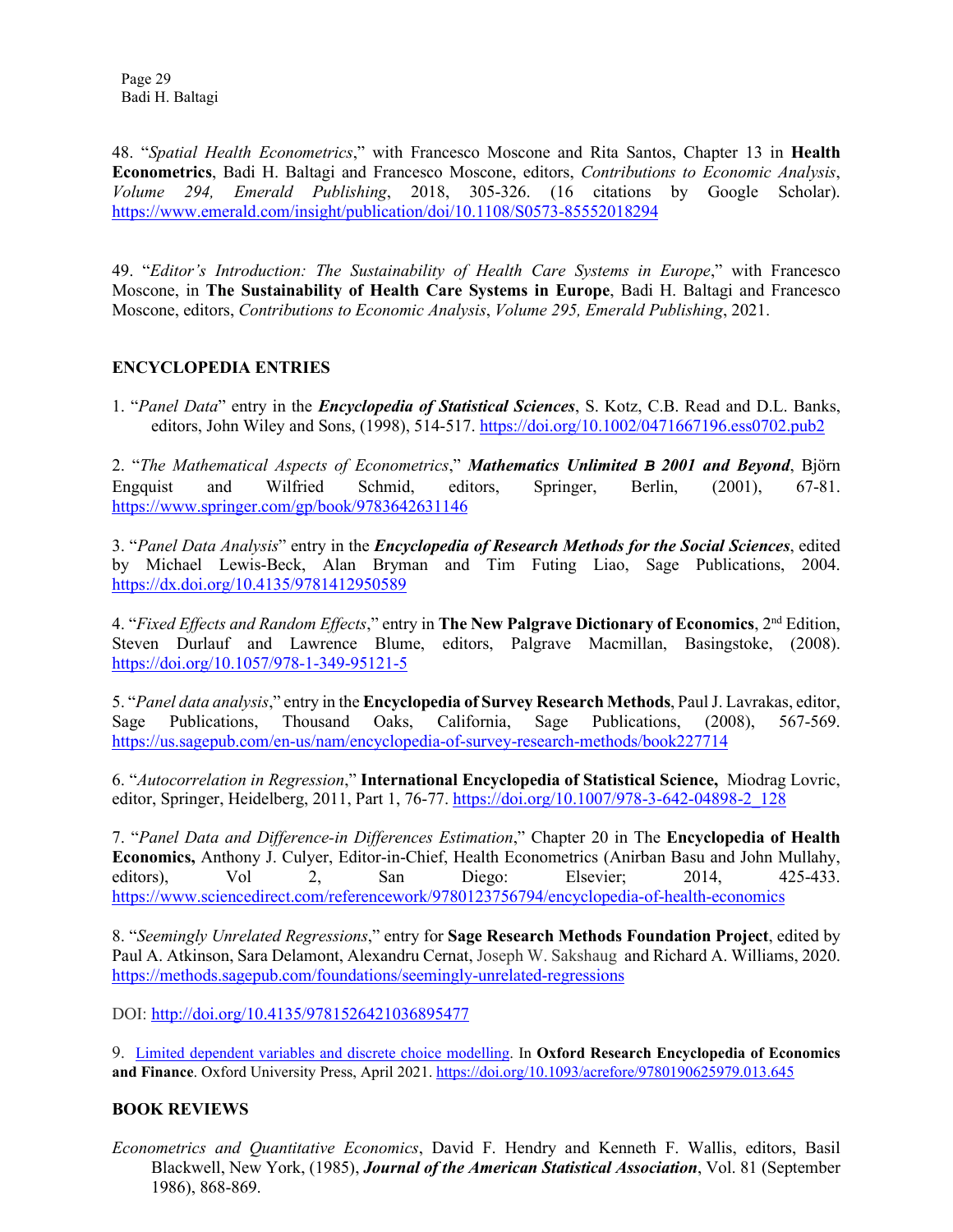- *Panel Data Econometrics: Method-of-Moments and Limited Dependent Variables*, Myoung-jae Lee, Academic Press, San Diego, (2002), *Journal of the American Statistical Association*, Vol. 98 (September 2003), 769-770.
- *Longitudinal Data Analysis*, G. Fitzmaurice, M. Davidian, G. Verbeke and G. Molenberghs, editors, Chapman & Hall/CRC, Handbooks of Modern Statistical Methods, Boca Raton, Florida, (2009), *Journal of the Royal Statistical Society*, Vol. 172, Issue 4 (October 2009), 939-940.

#### **PAPERS PRESENTED AT PROFESSIONAL MEETINGS**

- 1. "Seemingly Unrelated Regressions with Error Components," presented at the *Winter Meeting of the Econometric Society* held in Atlanta, Georgia, December 1979.
- 2. "Simultaneous Equations with Error Components," presented at the *Fourth World Congress of the Econometric Society Econometric Society Meeting* held in Denver, Colorado, September 1980.
- 3. "Gasoline Demand in the OECD: An Application of Pooling and Testing Procedures," with James M. Griffin, presented at the *Southern Economic Association meeting* in New Orleans, Louisiana, November 1981.
- 4. "How the Gold Standard Worked 1880-1913: Intercountry and Intertemporal Evidence," with Paul R. Gregory and Joel Sailors, presented at the *NBER Conference: A Retrospective on the Gold Standard,*  1821-1931, Hilton Head, South Carolina, March 1982.
- 5. "An Experimental Study for Pooling Time-Series of Cross-Section Data in the Simultaneous Equations Model," presented at the *European meeting of the Econometric Society* in Dublin, Ireland, September 1982.
- 6. "Pooling Under Misspecifications: The Kmenta Versus the Error Components Technique," presented at the *European meeting of the Econometric Society* in Pisa, Italy, August 1983.
- 7. "An Econometric Study of Juvenile Recidivism in a Metropolitan County in the Southwestern United States," with Phyllis M. Kisor, presented at the *American Society of Criminology meeting* in Denver, Colorado, November 1983.
- 8. "Short and Long Run Effects in Pooled Models," with James M. Griffin, presented at the *Winter Meeting of the Econometric Society* held in San Francisco, California, December 1983.
- 9. "Statistical Analysis of Pooled Time-Series of Cross-Section Data," Discussion Leader, *The American Statistical Association Meetings*, Philadelphia, Pennsylvania, August 1984.
- 10. "A Generalized Error Component Model with Heteroskedastic Disturbances," with James M. Griffin, presented at the *European meeting of the Econometric Society* in Madrid, Spain, September 1984.
- 11. "Switching: Status Offender to Delinquent Offender," with Phyllis M. Kisor, presented at *the American Criminology meeting* in Cincinnati, Ohio, November 1984.
- 12. "Estimating Dynamic Demand for Cigarettes Using Panel Data: The Effects of Bootlegging, Taxation and Advertising, Reconsidered," with Dan Levin, presented at the *5th World Congress meeting of the Econometric Society* at M.I.T. in Cambridge, Massachusetts, August 1985.
- 13. "Pooling Cross-Sections with Unequal Time Series Lengths," presented at the *5th World Congress meeting of the Econometric Society* at M.I.T. in Cambridge, Massachusetts, August 1985.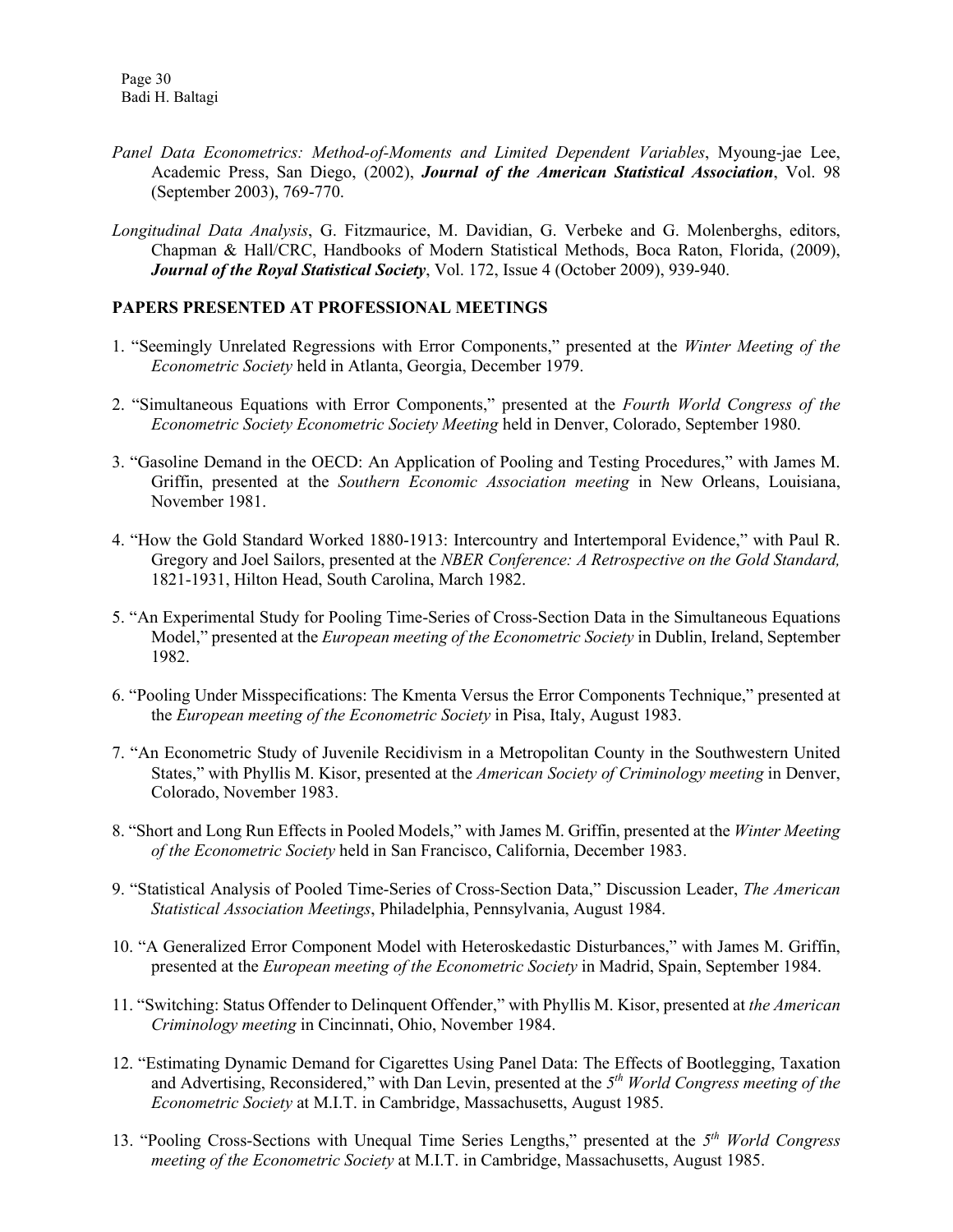- 14. "A General Index of Technical Change," with James M. Griffin, presented at the Econometric Society meeting in New Orleans, Louisiana, December 1986. Also presented at the *second conference on Panel Data* at the University of Paris, Val de Marne, June 1988. Translated into Hungarian and appeared as "A technikai haladás általános indexe," *Szigma*, Vol. 21 (1989-1990), 80-100.
- 15. "Applications of a Necessary and Sufficient Condition for OLS to be BLUE," presented at the *European Meetings of the Econometric Society* in Copenhagen, Denmark, August 1987.
- 16. "Further Monte Carlo Evidence on Seemingly Unrelated Regressions with Unequal Number of Observations," with Susan Garvin and Steven Kerman, presented at the *European meetings of the Econometric Society* in Munich, Germany, September 1989.
- 17. "On the Equivalence of the Boothe-MacKinnon and the Hausman Specification Tests in the Context of Panel Data," presented at the *European meetings of the Econometric Society* in Munich, Germany, September 1989.
- 18. "A Transformation That Will Circumvent the Problem of Autocorrelation in an Error Component Model," with Qi Li, presented at the *third conference on Panel Data* held at E.N.S.A.E. in Paris, France, June 1990. Also presented at the *Sixth World Congress of the Econometric Society* held in Barcelona, Spain, August 1990, and the *Canadian Econometrics Study Group Conference* held at the University of Laval, Canada, September 1991.
- 19. "Monte Carlo Evidence on Panel Data Regressions With AR(1) Disturbances and an Arbitrary Variance on the Initial Observations," with Young-Jae Chang and Qi Li, presented at the *European Meetings of the Econometric Society* in Cambridge, England, September 1991.
- 20. "Airline Deregulation: The Cost Pieces of the Puzzle," with James Griffin and Daniel Rich, presented at the *European Meetings of the Econometric Society* in Cambridge, England, September 1991.
- 21. "Monte Carlo Results on Several New and Existing Tests for the Error Component Model," with Young-Jae Chang and Qi Li, presented at the *European Meetings of the Econometric Society* in Brussels, Belgium, August 1992.
- 22. "Testing AR(1) Against MA(1) Disturbances in an Error Component Model," with Qi Li, presented at the *fourth conference on Panel Data* in Budapest, Hungary, June, 1992. Also presented at the *Australian Meetings of the Econometric Society* at Monash University, Melbourne, Australia, July 1992, and at the *European Meetings of the Econometric Society* in Brussels, Belgium, August 1992.
- 23. "Incomplete Panels: A Comparative Study of Alternative Estimators for the Unbalanced One-Way Error Component Regression Model," with Young-Jae Chang, presented at the *Far Eastern Meeting of the Econometric Society* at Academia, Sinica, Taiepe, Taiwan, June 1993. Also, at the *Australian Meetings of the Econometric Society* at the University of Sydney, Sydney, Australia, July, 1993 and at the *European Meetings of the Econometric Society* in Uppsala, Sweden, August, 1993.
- 24. "Estimating Error Component Models with General MA(q) Disturbances," with Qi Li, presented at the *European Meeting of the Econometric Society* in Uppsala, Sweden, August 1993.
- 25. "A Dynamic Demand Model for Liquor: The Case for Pooling," with James Griffin, presented at the *Winter Meeting of the Econometric Society* held in Boston, Massachusetts, January 1994.
- 26. "Monte Carlo Results on Pure and Pretest Estimators of an Error Component Model with Autocorrelated Disturbances," with Qi Li, presented at the *fifth conference on Panel Data* at the University of Paris, Val de Marne, June, 1994.
- 27. "Testing for Random Individual Effects Using Recursive Residuals," with Young-Jae Chang, presented at the *European Meetings of the Econometric Society* in Maastricht, Holland, August 1994.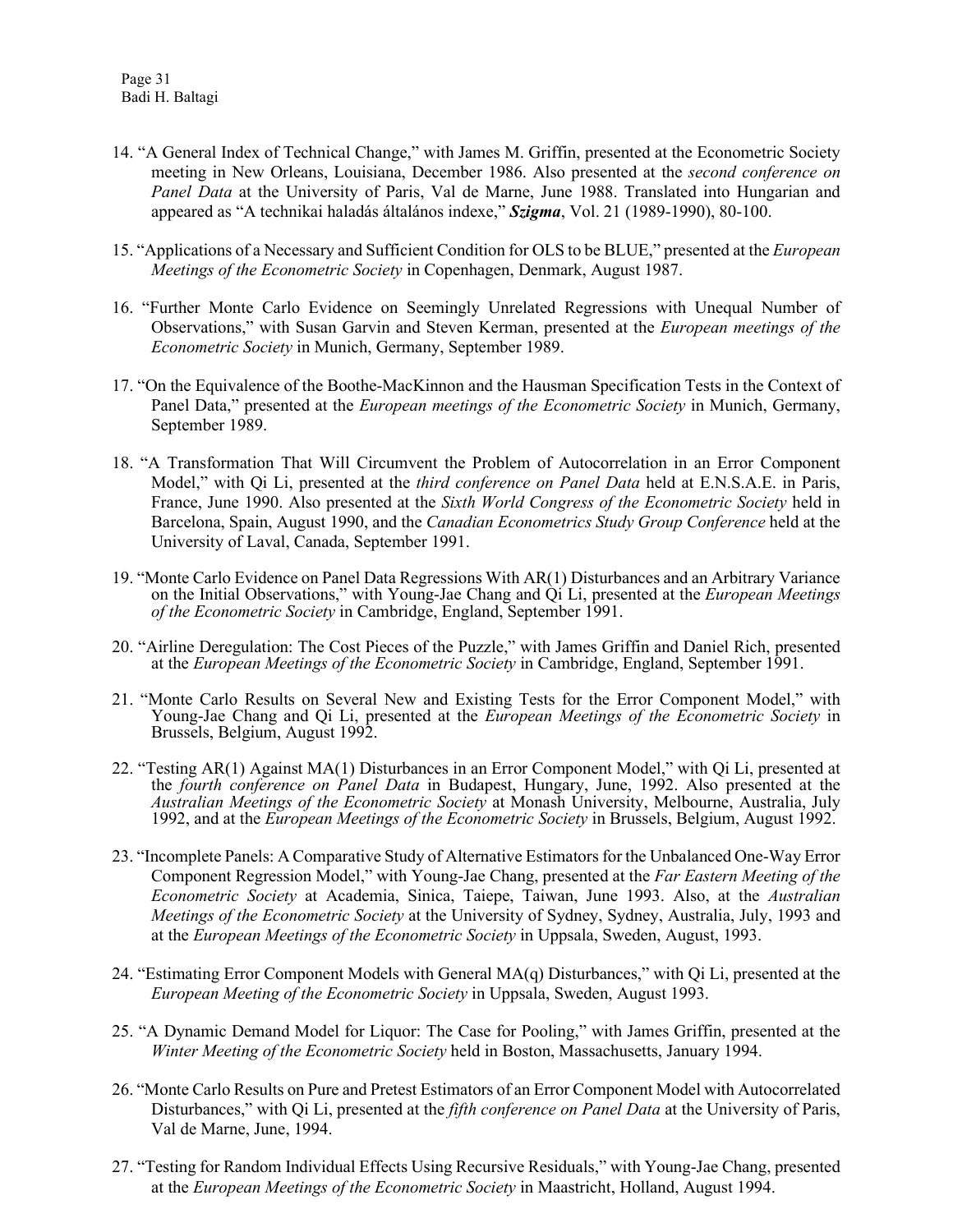- 28. "The Measurement of Firm-Specific Indexes of Technical Change," with James Griffin and Daniel Rich, presented at the *Winter Meetings of the Econometric Society* in Washington, D.C., January 1995.
- 29. "A Nonparametric Test for Poolability Using Panel Data," with Javier Hidalgo and Qi Li, presented at the *American Statistical Association Meetings* in Orlando, Florida, August 1995.
- 30. "Model Evaluation and Selection Criteria for Panel Data," panel discussion, *Southern Economic Association* meeting, New Orleans, Louisiana, November 1995.
- 31. "Pooled Estimators v.s. Their Heterogeneous Counterparts in the Context of Dynamic Demand for Gasoline," presented at *Camp Econometrics I,* The Guadalupe River Ranch, Boerne, Texas, February 1996. Also, at the *International Modelling Conference on the Asia-Pacific Economy* in Cairns, Australia, August 1996.
- 32. "Prediction from the Regression Model with One-Way Error Components," with Richard Baillie, presented at the *Sixth International Conference on Panel Data* at the University of Amsterdam, June 1996. Also, at the *European Meetings of the Econometric Society* in Istanbul, Turkey, August 1996.
- 33. "To Pool or Not to Pool: Homogeneous versus Heterogeneous Estimators Applied to Cigarette Demand," with James M. Griffin and Weiwen Xiong, presented at the *North American Summer Meeting of the Econometric Society* held at California Institute of Technology, Pasadena, California, June 1997. Also at *Camp Econometrics II,* Port Royal, Port Aransas, Texas, February 1997 and *the Eighth International Conference on Panel Data* at Göteborg University, Göteborg, Sweden, June, 1998.
- 34. "Specification Tests in Panel Data Models Using Artificial Regressions," presented at the *Seventh International Conference on Panel Data* at La Sorbonne, Paris, June 1997. Also at *Camp Econometrics III*, Lago Vista, Texas, February 1998 and the *Symposium on Computational Sciences* held at the Center for Advanced Mathematical Sciences, American University of Beirut, May 1998.
- 35. "Simultaneous Equations with Incomplete Panels," with Young-Jae Chang, presented at the *European Meetings of the Econometric Society* in Toulouse, France, August 1997.
- 36. "Unequally Spaced Panel Data Regressions with AR(1) Disturbances," with Ping X. Wu, presented at the *North American Summer Meeting of the Econometric Society* held at the Universite du Québec à Montréal, Montréal, Canada, June 1998. Also, at the *Eighth International Conference on Panel Data* at Göteborg University, Göteborg, Sweden, June, 1998 and the *European Meetings of the Econometric Society* held at Humboldt University, Berlin, Germany, August, 1998.
- 37. "The German Wage Curve: Evidence from the IAB Employment Sample," with Uwe Blien, presented at the *Eighth International Conference on Panel Data* at Göteborg University, Göteborg, Sweden, June 1998. Also, at the *German Labor Market Conference* held at Humboldt University, Berlin, August 1998 and the *European Meetings of the Econometric Society* held at Humboldt University, Berlin, Germany, August, 1998.
- 38. "The Econometrics of Rational Addiction: The Case of Cigarettes," with James M. Griffin, presented at the *Ninth Lonestars Conference* at the University of Texas, Austin, September 1998. Also, at Camp Econometrics IV, Tanglewood Conference Center, Lake Texacoma, Pottsboro, Texas, February 1999, the *European Meetings of the Econometric Society* held at Santiago de Compostela, Spain, August, 1999, the Winter Meetings of the Econometric Society held in Boston, Massachusetts, January 2000 and the *Ninth European Workshop on Econometrics and Health Economics* held at the Tinbergen Institute, Amsterdam, September 2000.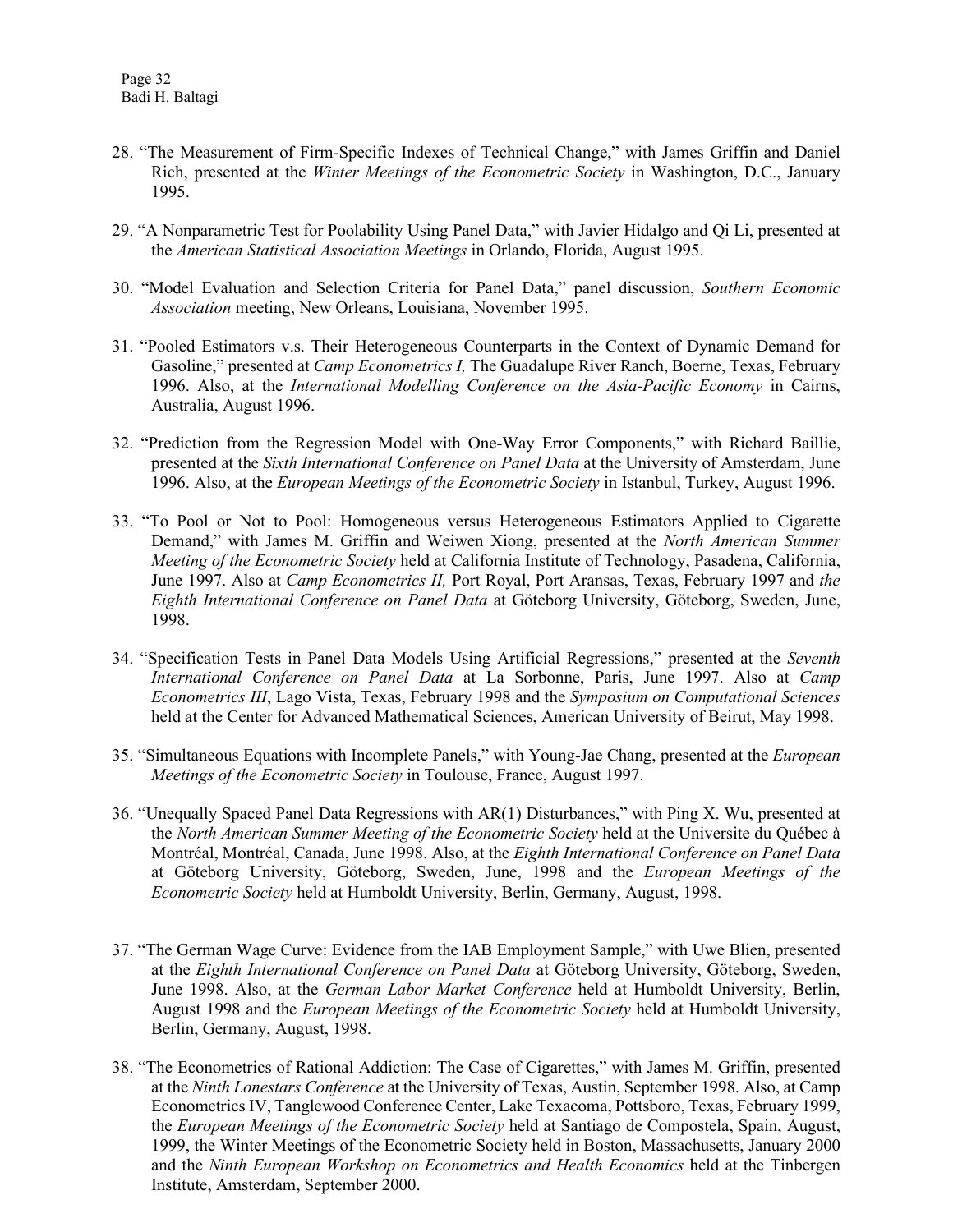- 39. "Double Length Artificial Regressions for Testing Spatial Dependence," with Dong Li, presented at the *Ninth Lonestars Conference* at the University of Texas, Austin, September 1998. Also, at *Camp Econometrics IV*, Tanglewood Conference Center, Lake Texacoma, Pottsboro, Texas, February 1999.
- 40. "Recent Developments in Panel Data," presented at the *ZEW summer workshop*: Empirical Labour and Industrial Economics, held at the Center for Economic Research-Mannheim (ZEW), June 1999.
- 41. "The Unbalanced Nested Error Component Regression Model," with Seuck Heun Song and Byoung Cheol Jung, presented at the *European Meetings of the Econometric Society* held at Santiago de Compostela, Spain, August 1999. Also, at *Camp Econometrics V*, April Sound Country Club, Lake Conroe, Texas, February 2000.
- 42. "The East German Wage Curve: 1993-1998," with Uwe Blien and Katja Wolf, presented at the *World Regional Science Meetings* in Lugano, Switzerland, May 2000 and the *Joint World Conference of the European Association of Labor Economists and the Society of Labor Economists (EALE/SOLE)* held at the Catholic University of the Sacred Heart in Milan, Italy, June 2000. Also, at the *Ninth International Conference on Panel Data* held at the University of Geneva, Switzerland, June 2000.
- 43. "Simple LM Tests for the Unbalanced Nested Error Component Regression Model," with Seuck Heun Song and Byoung Cheol Jung, presented at the *Ninth International Conference on Panel Data* at the University of Geneva, Switzerland, June 2000. Also, at the *Eighth World Congress of the Econometric Society* held at the University of Washington, Seattle, August 2000.
- 44. "LM Tests for Functional Form and Spatial Correlation," with Dong Li, presented at the *Eighth World Congress of the Econometric Society* held at the University of Washington, Seattle, August 2000.
- 45. "Testing Panel Data Regression Models with Spatial Error Correlation," with Seuck Heun Song and Won Koh, presented at the North American Summer Econometric Society Meetings held at the University of Maryland, June 2001 and the European Meetings of the Econometric Society held at the University of Lausanne, Switzerland, August 2001. Also, at the Tenth International Conference on Panel Data held at the Academy of Science in Berlin, Germany, July 2002 and the Sixth ERC/METU International Conference in Economics held at Middle East Technical University in Ankara, Turkey, September 2002.
- 46. "Rational Addiction to Alcohol: Panel Data Analysis of Liquor Consumption," with James Griffin presented at the *Tenth European Workshop on Econometrics and Health Economics* held at The Institute for Fiscal Studies, London, September 2001.
- 47. "Homogeneous, Heterogeneous or Shrinkage Estimators? Some Empirical Evidence from French Regional Gasoline Consumption," with James Griffin, Georges Bresson and Alain Pirotte presented at the North American Summer Econometric Society Meetings held at UCLA, June 2002. Also, at the *Tenth International Conference on Panel Data* held at the Academy of Science in Berlin, Germany, July 2002.
- 48. "Will Increased Wages Reduce Shortage of Nurses? A Panel Data Analysis of Nurses' Labor Supply," with Jan Erik Askildsen and Tor Helge Holmas presented at the *Tenth International Conference on Panel Data* held at the Academy of Science in Berlin, Germany, July 2002, the *Fourth European Conference on Health Economics* held in Paris, France, July 2002 and the European Meetings of the Econometric Society held in Venice, Italy, August 2002. Also, at the *Seventh ERC/METU International Conference in Economics* held at Middle East Technical University in Ankara, Turkey, September 2003.
- 49. "Skilled-Biased Technical Change in U.S. Manufacturing: A General Index Approach," with Daniel Rich presented at the Current Developments in Productivity and Efficiency Measurement Conference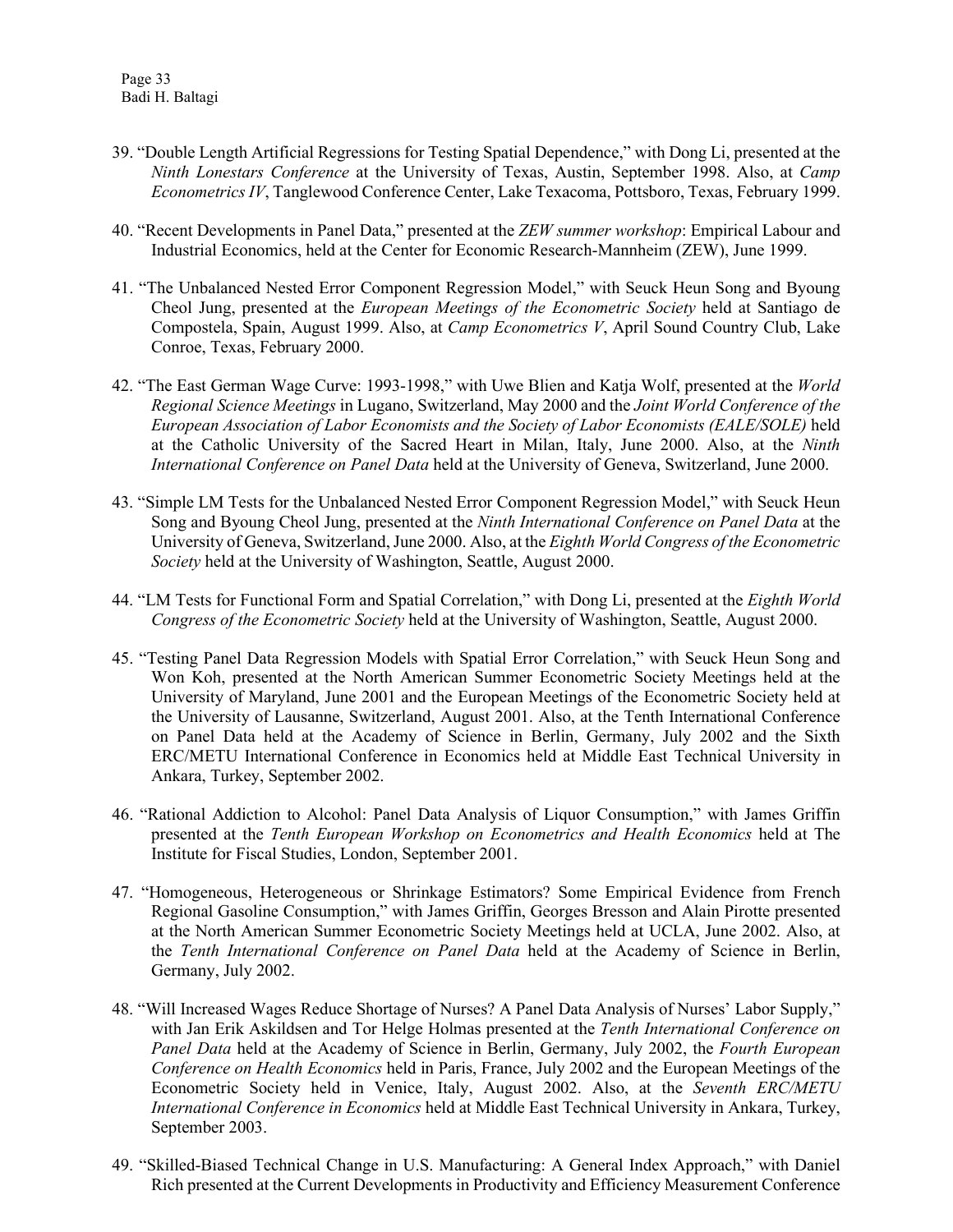at the University of Georgia, October 2002. Also, at the *North American Summer Meeting of the Econometric Society* held at the Kellogg School of Management, Northwestern University, Evanston, Illinois, June 2003.

- 50. "A Comparative Study of Pure and Pretest Estimators for A Possibly Misspecified Two-Way Error Component Model," with Georges Bresson and Alain Pirotte presented at the *Advances in Econometrics* Conference held at *Louisiana State University*, Baton Rouge, Louisiana, November 2002.
- 51. "A Panel Data Study of Physician's Labor Supply: The Case of Norway," with Espen Bratberg and Tor Helge Homas presented at *the European Society for Population Economics Conference* at New York University, June 2003.
- 52. "Fixed Effects, Random Effects or Hausman-Taylor? A Pretest Estimator," with Georges Bresson and Alain Pirotte presented at the *American Statistical Association meetings* in San Francisco, August 2003.
- 53. "Testing for Linear and Log-Linear Models Against Box-Cox Alternatives with Spatial Lag Dependence," with Dong Li presented at the *Advances in Econometrics* Conference held at *Louisiana State University*, Baton Rouge, Louisiana, November 2003. Also, at the *Southern Economic Association Meetings* in New Orleans, November 2004.
- 54. "Testing for Serial Correlation, Spatial Autocorrelation and Random Effects Using Panel Data," with Seuck Heun Song, Byoung Cheol Jung and Won Koh presented at the NSF/NBER Conference on Panel Data held at UCLA, April 1-2, 2004. Also, at the *Far Eastern Meeting of the Econometric Society* held in Seoul, Korea July 2004, the *Australian Meetings of the Econometric Society* held in Melbourne, Australia, July 2004 and the Spatial Econometrics Workshop in Kiel, Germany, April 2005.
- 55. "Swedish Liquor Consumption: New Evidence on Taste Change," with James M. Griffin presented at the *11th International Conference on Panel Data* held at Texas A&M University, College Station, Texas, June 4-6, 2004.
- 56. "Adaptive Estimation of Heteroskedastic Error Component Models," with Georges Bresson and Alain Pirotte, presented at the 11<sup>th</sup> International Conference on Panel Data held at Texas A&M University, College Station, Texas, June 4-6, 2004. Also, the *59th European Meeting of the Econometric Society* (ESEM) in Madrid, August 20-24, 2004.
- 57. "Estimating Models of Complex FDI: Are there Third Country Effects?" with Peter Egger and Michael Pfaffermayr, presented at the *Spatial Econometrics Workshop* in Kiel, Germany, April 2005.
- 58. "Rational Alcohol Addiction: Evidence from the Russian Longitudinal Monitoring Survey," with Ingo Geishecker, presented at the conference on '*Economics of Addiction and of Health Inequality'* held at Universitat Pompeu Fabra, Barcelona, May 2005. Also, at the *14th European Workshop on Econometrics and Health Economics* held at the University College Dublin, Ireland, September 2005.
- 59. "Joint LM Test for Heteroskedasticity in a One-Way Error Component Model," with Georges Bresson and Alain Pirotte, presented at the *12th International Conference on Panel Data* held at CAMS in Copenhagen, Denmark, June 24-26, 2005.
- 60. "Panel Unit Root Tests and Spatial Dependence," with Georges Bresson and Alain Pirotte, presented at the *12th International Conference on Panel Data* held at CAMS in Copenhagen, Denmark, June 24- 26, 2005. Also, at *the International Workshop on Spatial Econometrics and Statistics* held at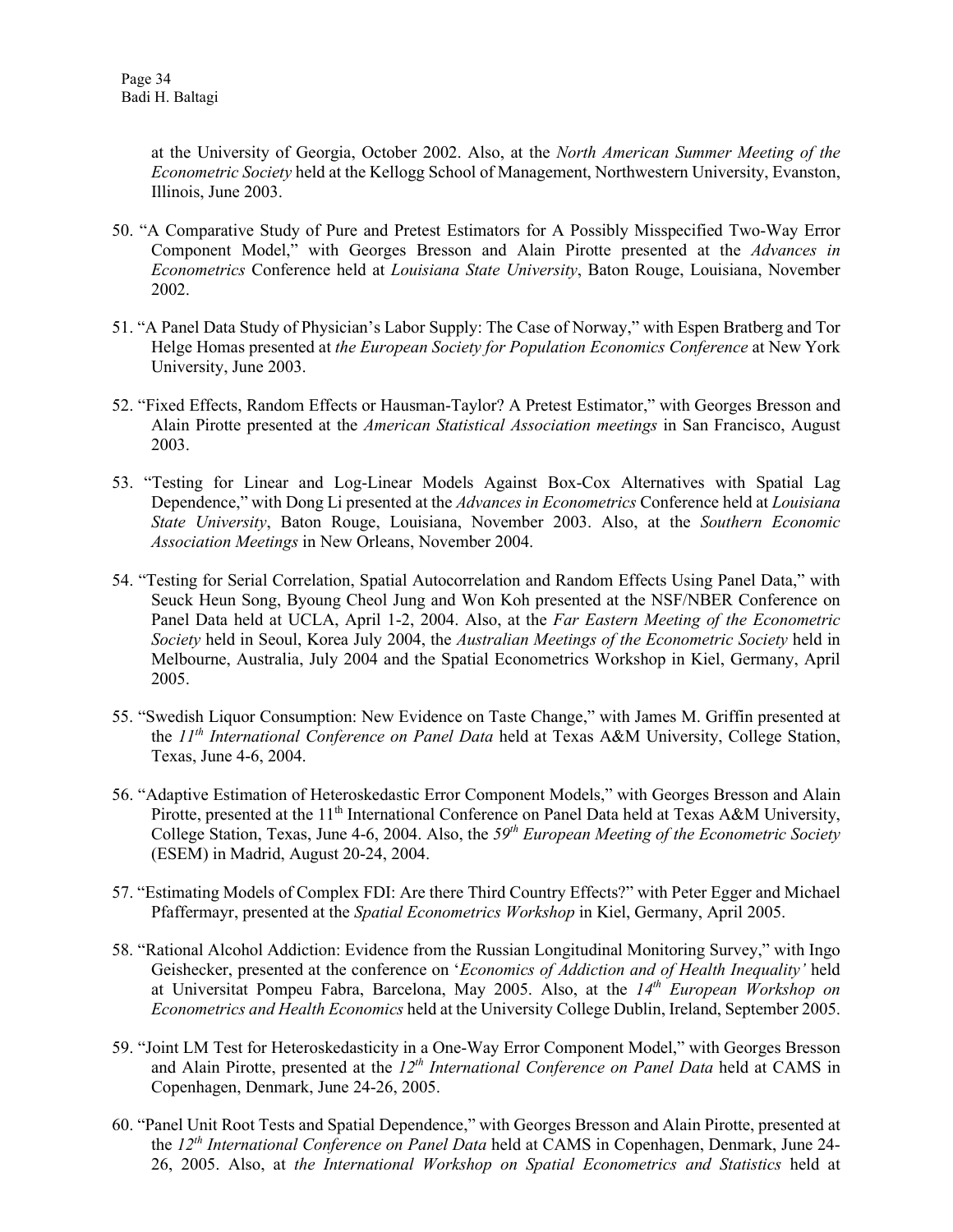Page 35 Badi H. Baltagi

> University LUISS "Guido Carli", Rome, Italy, May 25-27, 2006, and the *61st European Meeting of the Econometric Society* (ESEM) in Vienna, August 24-28, 2006.

- 61. "A Generalized Spatial Panel Data Model with Random Effects," with Peter Egger and Michael Pfaffermayr, presented at *Camp Econometrics XI*, Huntsville, Texas, February 2006. The *13th International Conference on Panel Data* held in Cambridge, England, July 7-9, 2006. Also, at the "Networks of Innovations and Spatial Analysis of Knowledge Diffusion Conference" held at the Jean-Monet University- Saint Etienne-France, September 14-15, 2006, and the *23rd Annual Canadian Econometric Study Group*, Niagara Falls, October 20-21, 2006, and *the 6th "Spatial Econometrics and Statistics" workshop* held in Dijon, France, June 4-5, 2007.
- 62. "Estimating Regional Trade Agreement Effects on FDI in an Interdependent World," with Peter Egger and Michael Pfaffermayr, presented at a conference entitled: "The Use of Econometrics in Informing Public Policy Makers," held at the James A. Baker III Institute for public policy at Rice University, April 22-23, 2006. The *Canadian Economics Association meeting* in Montreal, May 25-28, 2006, and the International Workshop on Spatial Econometrics and Statistics held at University LUISS "Guido Carli", Rome, Italy, May 25-27, 2006. Also, the *13th International Conference on Panel Data* held in Cambridge, England, July 7-9, 2006.
- 63. "On the Use of Panel Data Methods to Estimate Rational Addiction Models," presented as the *President's lecture* at the *Scottish Economic Society Conference* in Perth, Scotland, April 24-26, 2006.
- 64 "Forecasting with Panel Data," presented at the 8<sup>th</sup> Deutsch Bundesbank Spring conference on "New Developments in Economics Forecasting," in Eltville, Germany, 5-6 May 2006. Also, as the *keynote address* for the *4th Nordic Econometric meeting* held in Tartu, Estonia, 24-26 May 2007.
- 65. "Spatial Panels," presented as the *keynote address* for the *4th Nordic Econometric meeting* held at the University of Tartu, Estonia, 24-26 May 2007. Also, as the *keynote address* for the *First World Conference of the Spatial Econometrics Association* held at the University of Cambridge, England, July 11-14, 2007, and the *13th Annual Conference of the African Econometric Society* held at the University of Pretoria, South Africa, July 9-11, 2008. The *Cowles summer conference* in econometrics entitled "Handling Dependence: Temporal, Cross-sectional, and Spatial," held at Yale University, New Haven, June 22-23, 2009. The *15th International Conference on Panel Data* held at the University of Bonn, Germany, July 3-5, 2009.
- 66. "A Monte Carlo Study for Pure and Pretest Estimators of a Panel Data Model with Spatially Autocorrelated Disturbances," with Peter Egger and Michael Pfaffermayr, presented at the *North American Summer Meeting of the Econometric Society* held at Duke University, June 21-24, 2007. Also, at the *62nd European Meeting of the Econometric Society* (ESEM) in Budapest, August 27-31, 2007.
- 67. "Phillips Curve or Wage Curve? Evidence from West Germany: 1980-2004," with Uwe Blien and Katja Wolf, presented at the *XXI Annual Conference of the European Society for Population Economics* held at University of Illinois at Chicago, June 14-16, 2007. Also, the *22nd Meeting of the European Economic Association* in Budapest August 27-31 2007, and the *47th Congress of the European Regional Science Association* in Paris, August 29 to September 2, 2007.
- 68. "Financial Development, Openness and Institutions," with Panicos Demetriades and Siong Hook Law, presented at the *22nd Meeting of the European Economic Association* in Vienna, August 24-28, 2006. Also, at the IMF conference entitled "New Perspectives on Financial Globalization," in Washington D.C., April 26-27, 2007.
- 69. "Forecasting with Spatial Panel Data," with Georges Bresson and Alain Pirotte, presented at a conference in honor of Phoebus Dhrymes in Paphos, Cyprus, June 1-3, 2007. Also, at the *14th*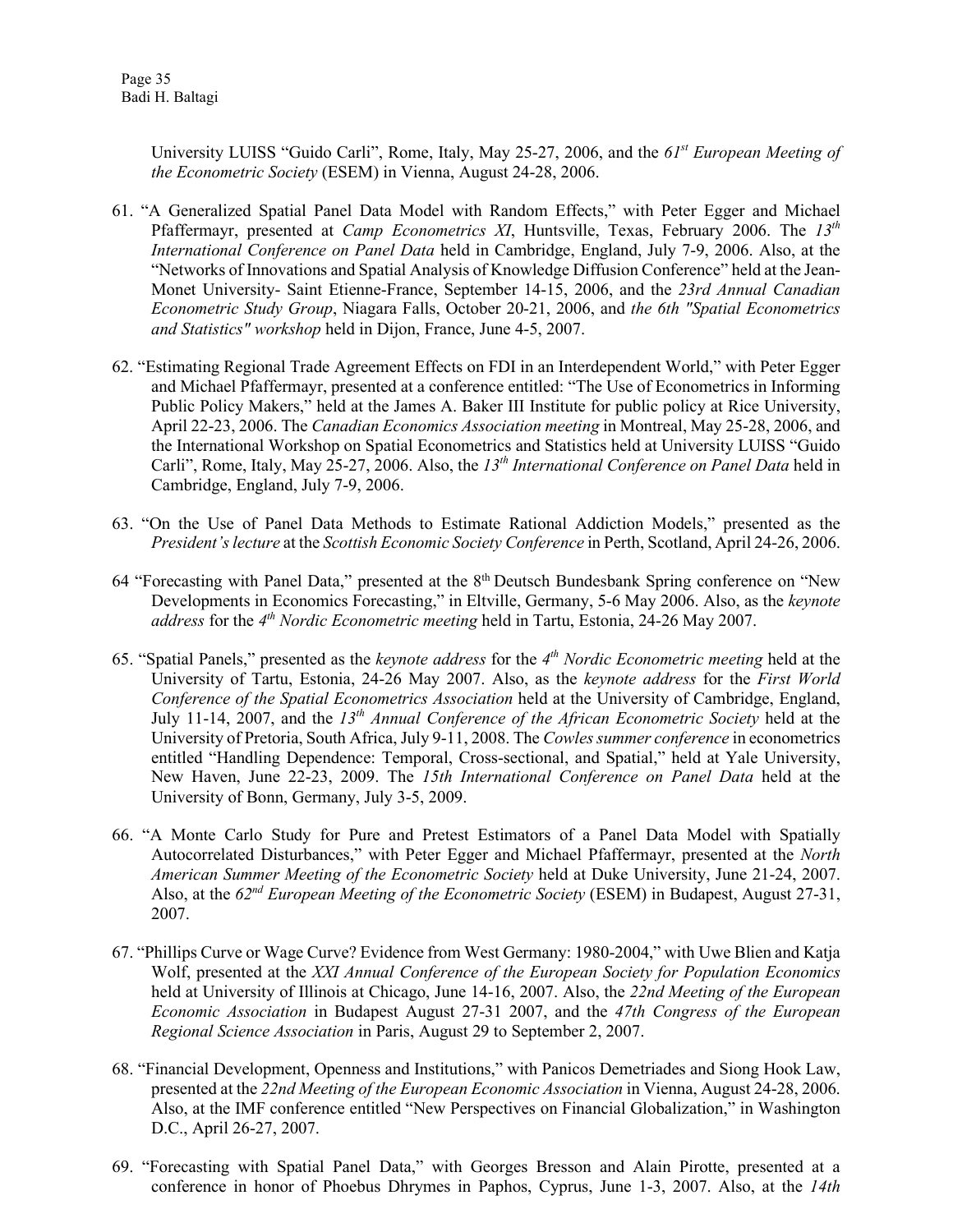*International Conference on Panel Data* at the Wang Yanan Institute for Studies in Economics (WISE), Xiamen University, China, July 16-18, 2007, and the *63rd European Meeting of the Econometric Society* (ESEM) held at the University of Bocconi in Milan, Italy, August 27-31, 2008.

- 70. "Asymptotic Properties of Estimators for the Linear Panel Regression Model with Individual effects and Serially Correlated Errors: The Case of Stationary and Non-Stationary Regressors and Residuals," with Chihwa Kao and Long Liu presented at the 17th *Annual Meeting of the Midwest Econometrics Group* held at Washington University St. Louis, October 13-14, 2007.
- 71. "A Dynamic Spatial Panel Data Approach to the German Wage Curve," with Uwe Blien and Katja Wolf, presented at the *48th Congress of the European Regional Science Association*, 27 – 31 August 2008, Liverpool, UK. Also, at the *Second World Conference of the Spatial Econometrics Association*, New York, November 18-19, 2008, and the *Money Macro and Finance Workshop 2010* held at Cyprus University of Technology, September 1-3, 2010.
- 72. "Testing for Sphericity in Fixed Effects Panel Data Models," with Qu Feng and Chihwa Kao, presented at the 18th *Annual Meeting of the Midwest Econometrics Group* held at the University of Kansas, Lawrence, KS, October 17-18, 2008. Also, at the *North American summer meeting of the econometric society* held at Boston University, June 4-7, 2009, and the *Far East and South Asia Meeting of the Econometric Society* held at the University of Tokyo, Tokyo, Japan, August 3-5, 2009.
- 73. "Health Care Expenditure and Income in the OECD Reconsidered: Evidence from Panel Data," with Francesco Moscone, presented at the *1st Health Econometrics Workshop* held at the University of Milan, Bicocca, Italy, December 4-6, 2008.
- 74. "Seemingly Unrelated Regressions with Spatial Error Components," with Alain Pirotte, presented at the 15th International Conference on Panel Data at the University of Bonn, Germany, July 3-5, 2009. Also, at the *3rd World Conference of the Spatial Econometrics Association* at the University of Barcelona, Spain, July 8-10, 2009.
- 75. "Maximum Likelihood Estimation and Lagrange Multiplier Tests for Panel Seemingly Unrelated Regressions with Spatial Lag and Spatial Errors: An Application to Hedonic Housing Prices in Paris," with Georges Bresson, presented at *the Latin American Meetings of the Econometric Society* (LAMES), held in Buenos Aires, Argentina, October 1-3, 2009. Also, at the first French econometrics conference celebrating Alain Monfort contribution to econometrics, Toulouse School of Economics, December 14-15, 2009, the *16th International Conference on Panel Data*, held at the University of Amsterdam, July 2-4, 2010, and *the 2010 Barcelona Workshop on Regional and Urban Economics*, held at the University of Barcelona, September 9-10, 2010.
- 76. "Panel Data Inference Under Spatial Dependence," with Alain Pirotte, presented at the *4th World Conference of the Spatial Econometrics Association* in Chicago, June 9-12, 2010.
- 77. "The African Credit Trap," with Svetlana Andrianova, Panicos O. Demetriades and David Fielding, presented at the *Money Macro and Finance Workshop 2010* held at Cyprus University of Technology, September 1-3, 2010.
- 78. "Medical Technology and the Production of Health Care," with Francesco Moscone and Elisa Tosetti, presented at the *2nd Health Econometrics Workshop* held at the Universita Cattolica, Roma, Italy, July 15-17, 2010.
- 79. "The Turkish Wage Curve: Evidence from the Household Labor Force Survey," with Yusuf Soner Baskaya and Timur Hulagu, presented at the *17th International Conference on Panel Data* held at McGill University, Montreal, Canada, July 8-9, 2011.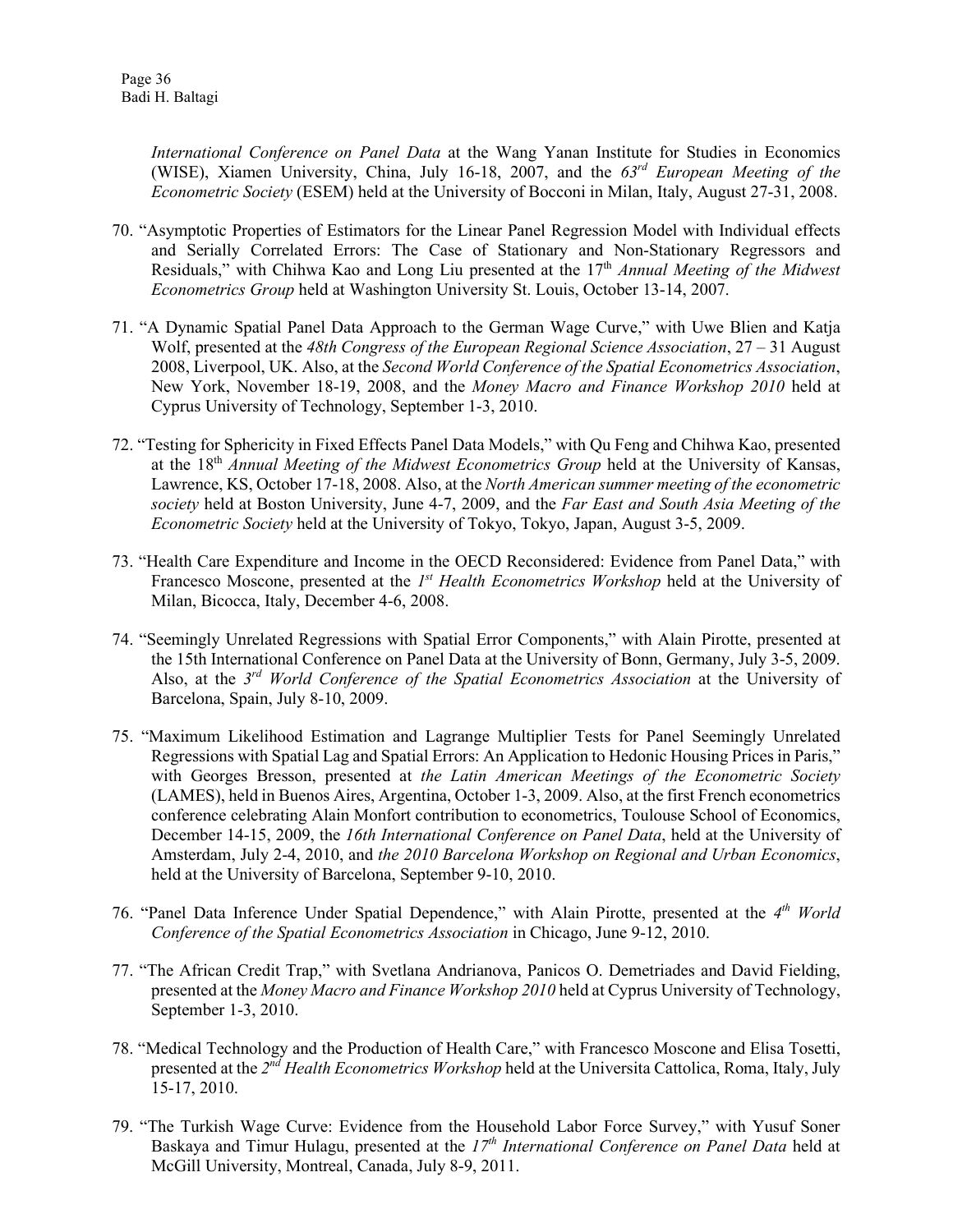- 80. "Random Effects, Fixed Effects and Hausman's Test for the Generalized Spatial Panel Data Regression Model," with Long Liu presented at the 17<sup>th</sup> International Conference on Panel Data held at McGill University, Montreal, Canada, July 8-9, 2011. Also, at the *81st Southern Economics Association* meeting in Washington, D.C., November 19-21, 2011.
- 81. "Test of Hypotheses in Panel Data Models When the Regressor and Disturbances are Possibly Non-Stationary," with Chihwa Kao and Sanggon Na, presented at the *2011 Asian meeting of the Econometric Society* held at Korea University, Seoul, Seoul, Korea, August 11-13, 2011.
- 82. "A Lagrange Multiplier Test for Cross-sectional Dependence in a Fixed Effects Panel Data Model," with Qu Feng and Chihwa Kao, presented at the *2011 North American Summer Meeting of the Econometric Society* held at Washington University in St. Louis, June 9-12, 2011. Also, at the *17th International Conference on Panel Data* held at McGill University, Montreal, Canada, July 8-9, 2011.
- 83. "Standardized LM Tests for Spatial Error Dependence in Linear or Panel Regressions," with Zhenlin Yang, presented at *the 2011 Asian meeting of the Econometric Society* held at Korea University, Seoul, Korea, August 11-13, 2011.
- 84. "Firm-level Productivity Spillovers in China's Chemical Industry: A Spatial Hausman-Taylor Approach," with Peter H. Egger and Michaela Kesina, presented at the *5th World Conference of the Spatial Econometrics Association* held in Toulouse, France, July 6-8, 2011. The *17th International Conference on Panel Data* held at McGill University, Montreal, Canada, July 8-9, 2011. The *Singapore Economic Review conference*, August 4-6, 2011. The "Conference on Cross-sectional Dependence in Panel Data Models," May 30th-31<sup>st</sup>, 2013 at Trinity College, University of Cambridge, United Kingdom. Also, at the 67th European Meeting of the Econometric Society in Gothenburg, August 26-30, 2013, and the 2014 Workshop on Advanced Econometrics, held at the University of Kansas, April 26, 2014.
- 85. "Estimating and Forecasting with a Dynamic Spatial Panel Data Model," with Bernard Fingleton and Alain Pirotte, presented at the *5th World Conference of the Spatial Econometrics Association* held in Toulouse, France, July 6-8, 2011.
- 86. "A Robust Hausman-Taylor Estimator," with Georges Bresson, presented at the 11th *Advances in Econometrics* Conference held at *Louisiana State University*, Baton Rouge, Louisiana, February 17- 19, 2012. Also at the *18th International Conference on Panel Data* held at the Banque de France, Paris, France, July 5-6, 2012.
- 87. "Small Sample Properties and Pretest Estimation of a Spatial Hausman-Taylor Model," with Peter Egger and Michaela Kesina, presented at the 11<sup>th</sup> *Advances in Econometrics* Conference held at *Louisiana State University*, Baton Rouge, Louisiana, February 17-19, 2012.
- 88. "On the Estimation and Testing of Fixed Effects Panel Data Models with Weak Instruments," with Chihwa Kao and Long Liu, presented at the 30th Anniversary *Advances in Econometrics* Conference held at *Louisiana State University*, Baton Rouge, Louisiana, March 23-25, 2012.
- 89. "Prediction in an Unbalanced Nested Error Component Panel Data Model," with Alain Pirotte, presented at the 32nd International Symposium on Forecasting held in Boston, June 24-27, 2012. Also, at the *18th International Conference on Panel Data* held at the Banque de France, Paris, France, July 5-6, 2012.
- 90. "Spatial Lag Models with Nested Random Effects: An Instrumental Variable Procedure with an Application to English House Prices," with Bernard Fingleton and Alain Pirotte, presented at the 6*th World Conference of the Spatial Econometrics Association* held in Salvador, Brazil, July 11 to 13,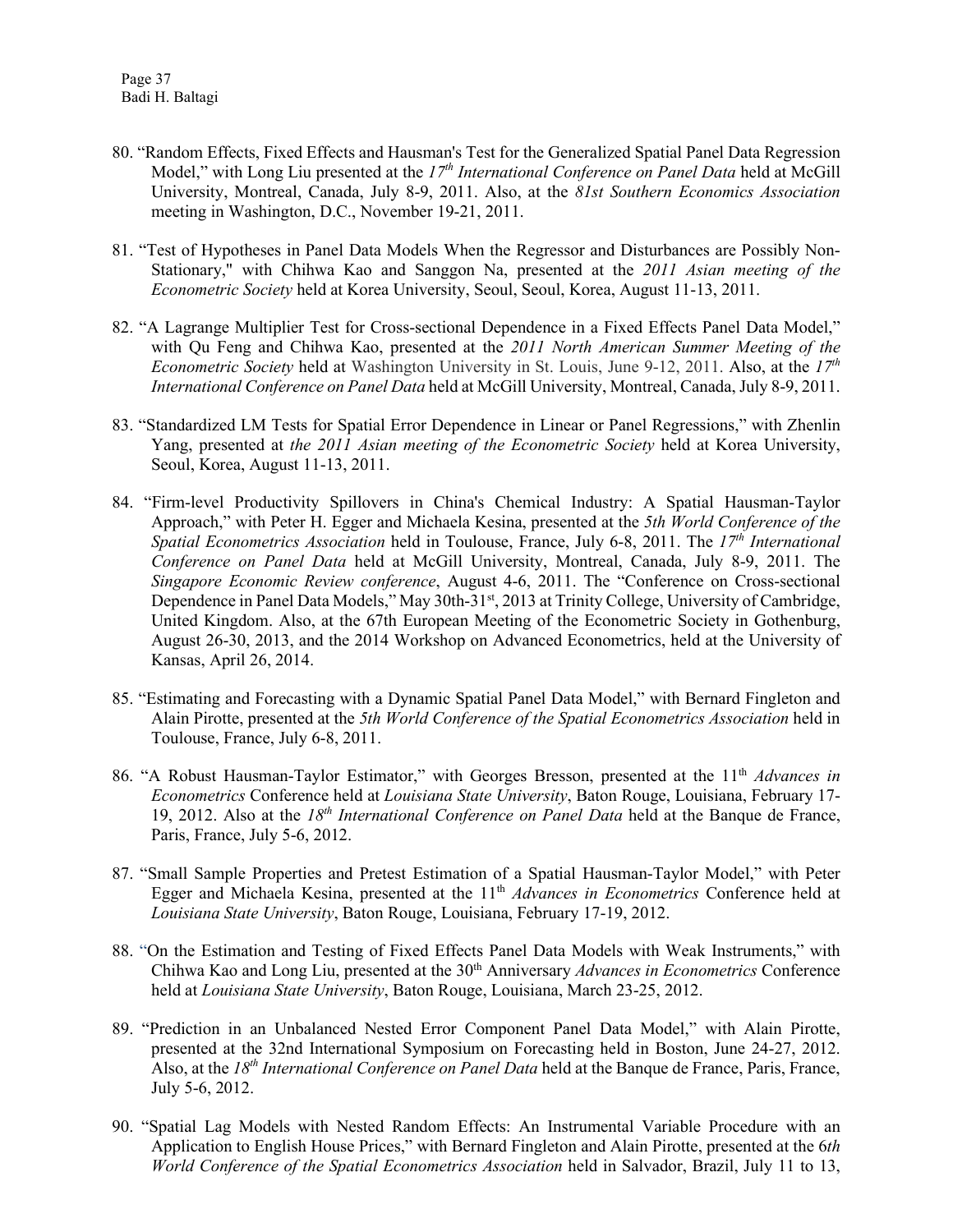2012. Also, at the 19<sup>th</sup> International Panel Data Conference held at the Cass Business School, London, 4 - 5 July 2013.

- 91. "EC3SLS Estimator for a Simultaneous System of Spatial Autoregressive Equations with Random Effects," with Ying Deng, presented at New York Camp Econometrics VII held at the Otesaga Resort Hotel, Cooperstown, New York, April 2012. Also, the *18th International Conference on Panel Data* held at the Banque de France, Paris, France, July 5-6, 2012.
- 92. "Testing for Cross-Sectional Dependence in a Panel Factor Model Using the Wild Bootstrap F-test," with Chihwa Kao and Sanggon Na, presented at the *18th International Conference on Panel Data* held at the Banque de France, Paris, France, July 5-6, 2012.
- 93. "The Estimation and Testing of a Linear Regression with Near Unit Root in the Spatial Autoregressive Error Term," with Chihwa Kao and Long Liu, presented at the *82nd annual conference of the Southern Economic Association*, New Orleans, Louisiana, November 16-18, 2012.
- 94. "Welfare Reform and Children's Health," with Yin-Fang Yen, presented at *The 3rd Health Econometrics Workshop* held in Siena, Italy, December 4th-9th, 2012. Also, at New York Camp Econometrics VIII held at the Sagamore Resort Hotel, Lake George New York, April 2013.
- 95. "Hedonic Housing Prices in Paris: An Unbalanced Spatial Lag Pseudo-Panel Model with Nested Random Effects," with Georges Bresson and Jean-Michel Etienne, presented at the *Conference on Cross-sectional Dependence in Panel Data Models* May 30th-31st, 2013 at Trinity College, University of Cambridge, United Kingdom. Also, at the 12<sup>th</sup>International Workshop on Spatial Econometrics *and Statistics* held in Orleans (France), June 17-19, 2013, and the *19th International Panel Data Conference* held at the Cass Business School, London, July 4–5, 2013.
- 96. "Prediction in an Unbalanced Spatial Nested Error Components Panel Data Model," with Alain Pirotte, presented at the *33rd International Symposium on Forecasting* held in Seoul, Korea from 23-26 June, 2013.
- 97. "Estimation and Identification of Change Points in Panel Models with Nonstationary or Stationary Regressors and Error Term," with Chihwa Kao and Long Liu, presented at the *19th International Panel Data Conference* held at the Cass Business School, London, July 4 – 5, 2013.
- 98. "Sources of Productivity Spillovers: Panel Data Evidence from China," with Peter H. Egger and Michaela Kesina, presented at the 7*th World Conference of the Spatial Econometrics Association* held in Washington D.C., 10-12 July 2013. Also, at the *European Meeting of the Econometric Society* (ESEM) held in Toulouse, France, August 2014.
- 99. "Estimation of Heterogeneous Panels with Structural Breaks," with Qu Feng and Chihwa Kao, presented at *The 2013 Asian Meeting of the Econometric Society* (AMES2013) held at the National University of Singapore, Singapore, August 2-4, 2013. Also at the *Singapore Economic Review Conference*, August 6-8, 2013, the *Tsinghua International Conference in Econometrics*, May 23-24, 2014, and the 20*th International Panel data Conference* held in Tokyo, Japan, July 9-10, 2014.
- 100. "Test of Hypotheses in a Time Trend Panel Data Model with Serially Correlated Error Component Disturbances," with Chihwa Kao and Long Liu, presented at the *Advances in Econometrics Conference in Honor of Peter C. B. Phillips* held at SMU, Dallas, Texas, November 1-3, 2013. Also, at the 1st conference of the *International Association for Applied Econometrics* (IAAE 2014) hosted by Queen Mary University of London, June 26-28, 2014, and "Modelling Macroeconomic and Financial Time Series Conference," held at Loughborough University, United Kingdom, July 21-22, 2014.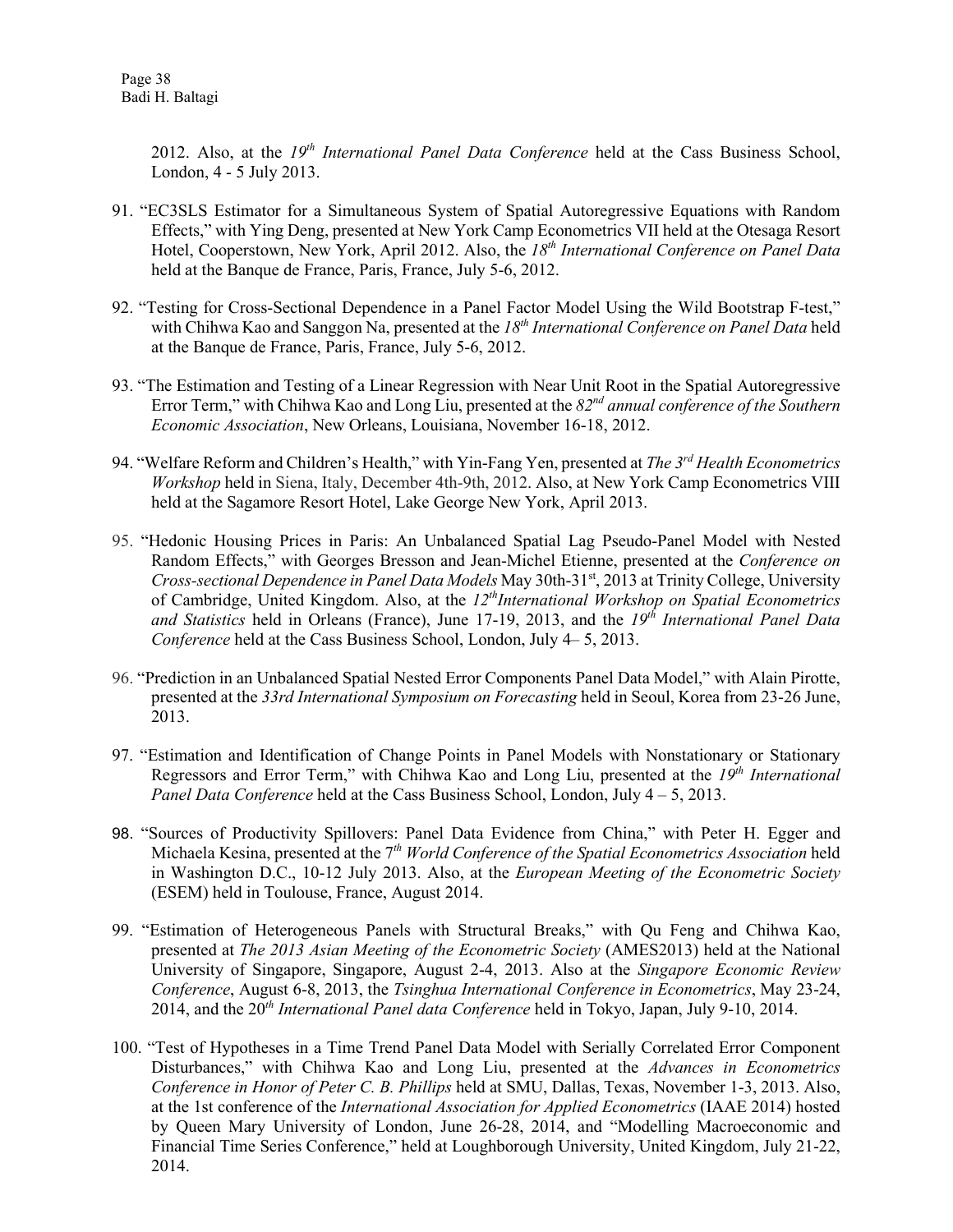- 101. "Hospital Treatment Rates and Spillover Effects: Does Ownership Matter?" with Yin-Fang Yen presented at *The 4th Health Econometrics Workshop* held at the University of Padova, Italy, July 19- 20, 2014.
- 102."Asymptotic Power of The Sphericity Test Under Weak and Strong Factors in a Fixed effects Panel Data Model, " with Chihwa Kao and Fa Wang, presented at New York Camp Econometrics IX held a[t Watkins Glen Harbor Hotel,](https://exchange.syr.edu/owa/redir.aspx?C=EmK-4sqe7E6DLESgCW7y2cSKgOA-8tAIgU7WIhLXFJbYQ9QT8zKk8GwgWMxIVXo90hJb2KME_Gs.&URL=http%3a%2f%2fwww.watkinsglenharborhotel.com%2f) New York, April, 2014. Also, at the *Conference in Honor of Esfandiar Maasoumi* held at Emory University, Atlanta, Georgia, November 14-16, 2014.
- 103. "Contagious Exporting and Foreign Ownership: Evidence from Firms in Shanghai using a Bayesian Spatial Bivariate Probit Model," with Peter H. Egger and Michaela Kesina, presented at the 8<sup>th</sup> World Conference of the Spatial Econometrics Association held at ETH, Zurich, June 11-13, 2014. Also, at New York Camp Econometrics X held at the *Sagamore Resort Hotel*, Lake George, New York, April, 2015.
- 104. "Robust linear static panel data models using ε-contamination," with Georges Bresson, Anoop Chaturvedi and Guy Lacroix, presented at the 34<sup>th</sup> annual convention of the Indian Society for Probability and Statistics, November 30-December 3, 2014. Also, at the 21st *International Panel Data Conference* held at the Central European University, Budapest, Hungary, June 29-30, 2015.
- 105. "Bayesian Spatial Bivariate Panel Probit Estimation," with Peter H. Egger and Michaela Kesina, presented at the *Advances in Econometrics* Conference held at *Louisiana State University*, Baton Rouge, Louisiana, October 9-11, 2015.
- 106. "Identification and estimation of a large factor model with structural instability," with Chihwa Kao and Fa Wang, presented at New York Camp Econometrics X held at the *Sagamore Resort Hotel*, Lake George, New York, April 2015. Also presented at the 21<sup>st</sup> International Panel Data Conference held at the Central European University, Budapest, Hungary, June 29-30, 2015. And the 2015 Econometric Society World Congress held in Montreal from 17th to 21st August 2015.
- 106. "Change Point Estimation in Large Heterogeneous Panels," with Chihwa Kao and Fa Wang, presented at the 21st *International Panel Data Conference* held at the Central European University, Budapest, Hungary, June 29-30, 2015.
- 107. "Prediction in a Generalized Spatial Panel Data Model with Serial Correlation," with Long Liu, presented at the New York Camp Econometrics X held at the *Sagamore Resort Hotel*, Lake George, New York, April 2015. Also given as the keynote speech at *The 9th World Conference of the Spatial Econometrics Association* held at the University of Miami, Miami, Florida, May 21-22, 2015. And the 2015 Econometric Society World Congress held in Montreal from 17th to 21st August 2015.
- 108. "Cointegration of Matched Home Purchases and Rental Price Indexes Evidence from Singapore," with Jing Li, presented at the ASSA meetings held in San Francisco, California, Jan 2-5, 2016.
- 109. "Do Spatial Wage Curves Differ Along the Formality-Informality Divide? Evidence from Turkey," with Yusuf Soner Başkaya and Selçuk Gül, presented at the European Association of Labour Economists Annual conference in Ghent, Belgium, September 15-17, 2016.
- 110. "Contagious Exporting and Foreign Ownership: Evidence from Firms in Shanghai using a Bayesian Spatial Bivariate Probit Model," with Peter H. Egger and Michaela Kesina, presented at the *The 11th World Conference of the Spatial Econometrics Association*, held at the School of Economics, Singapore Management University, June 13-15, 2017.
- 111. "Testing for Shifts in a Time Trend Panel Data Model with Serially Correlated Error Component Disturbances," with Chihwa Kao and Long Liu, presented at the 2017 North American Summer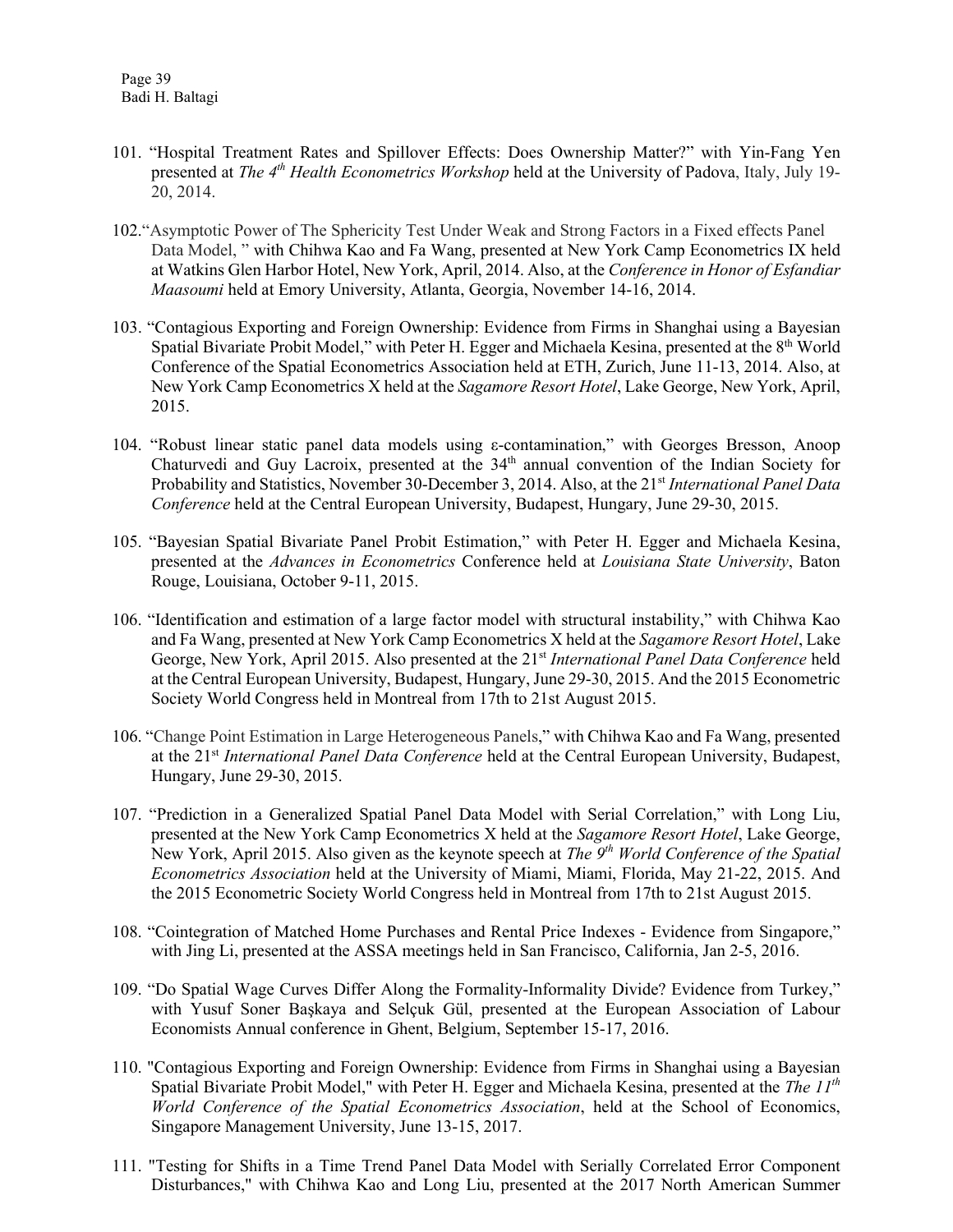Meetings of the Econometric Society, held at Washington University in St. Louis, June 15-18, 2017. Also at the 52nd Annual Conference of the Canadian Economics Association, held at McGill University, Montréal, Québec, June 1-3, 2018, and the North American Summer Meetings of the Econometric Society, held at the University of California, Davis, June 21-24, 2018.

- 112. "Network Effects on Labor Contracts of Internal Migrants in China A Spatial Autoregressive Model," with Ying Deng and Xiangjun Ma, presented at the 4th Conference of the International Association for Applied Econometrics (IAAE 2017) hosted by Hokkaido University (Japan), June 26-29, 2017.
- 113. "Growth empirics: A Bayesian semiparametric model with random coefficients for a panel of OECD countries," with Georges Bresson and Jean-Michel Etienne, presented at the *International Conference on Panel Data*, 40<sup>th</sup> Anniversary, organized by the University of Macedonia, Thessaloniki, Greece, July 7-8, 2017. Also, at the *Advances in Econometrics* Conference in honor of Cheng Hsiao at *Louisiana State University*, Baton Rouge, Louisiana, October 26-28, 2018.
- 114. "Estimating and Testing High Dimensional Factor Models with Multiple Structural Changes," with Chihwa Kao and Fa Wang, presented at the *International Conference on Panel Data*, 40<sup>th</sup> Anniversary, organized by the University of Macedonia, Thessaloniki, Greece, July 7-8, 2017.
- 115. "Large Bayesian Estimation of Multivariate Panel Probits with Higher-order Interdependence and an Application to Firms' Global Market Participation in Guangdong," with Peter H. Egger and Michaela Kesina, presented at the *International Conference on Panel Data*,  $40<sup>th</sup>$  Anniversary, organized by the University of Macedonia, Thessaloniki, Greece, July 7-8, 2017.
- 116. "A Time-Space Dynamic Spatial Panel Data Model with Spatial Moving Average Errors," with Bernard Fingleton and Alain Pirotte, presented at the *The 11th World Conference of the Spatial Econometrics Association*, held at the School of Economics, Singapore Management University, June 13-15, 2017. Also, at the *International Conference on Panel Data*, 40<sup>th</sup> Anniversary, organized by the University of Macedonia, Thessaloniki, Greece, July 7-8, 2017. The American Economic Association/ Allied Social Science Meetings in Atlanta, Georgia, January 4-6, 2019.
- 117. "Unobserved Demand Shocks and Housing Market Dynamics in a Model with Spatial Variation in the Elasticity of Supply," with Stuart Rosenthal and Shulin Shen, presented at the  $12<sup>th</sup>$  meeting of the Urban Economics Association in conjunction with the 64th Annual North American Meetings of the Regional Science Association International, November 8-11, 2017.
- 118. "Diagnostic Tests for Homoskedasticity in Spatial Cross-Sectional or Panel Models," with Alain Pirotte and Zhenlin Yang, presented at the *The 12<sup>th</sup> World Conference of the Spatial Econometrics Association*, held at Webster Vienna Private University, June 11-12, 2018.
- 119. "Structural Changes in Heterogeneous Panels with Endogenous Regressors with an Application to Infrastructure Investment," with Qu Feng and Chihwa Kao, presented at the 24th International Conference on Panel Data, Sogang University, Seoul, Korea, June 19-20, 2018.
- 120. "Forty Years of Panel Data Forecasting," presented at the 24th International Conference on Panel Data, Sogang University, Seoul, Korea, June 19-20, 2018.
- 121. "The Effect of Education on Health: Evidence from the 1997 Compulsory Schooling Reform in Turkey," with Alfonso Flores-Lagunes and Haci M. Karatas, presented at the 6th Health Econometrics Workshop, University of Bergamo, Italy, July 16-18, 2018.
- 122. "Forecasting with Unbalanced Panel Data," with Long Liu, presented at the panel data forecasting conference held at the *Institute for New Thinking*, University of Southern California, April 19-20, 2019.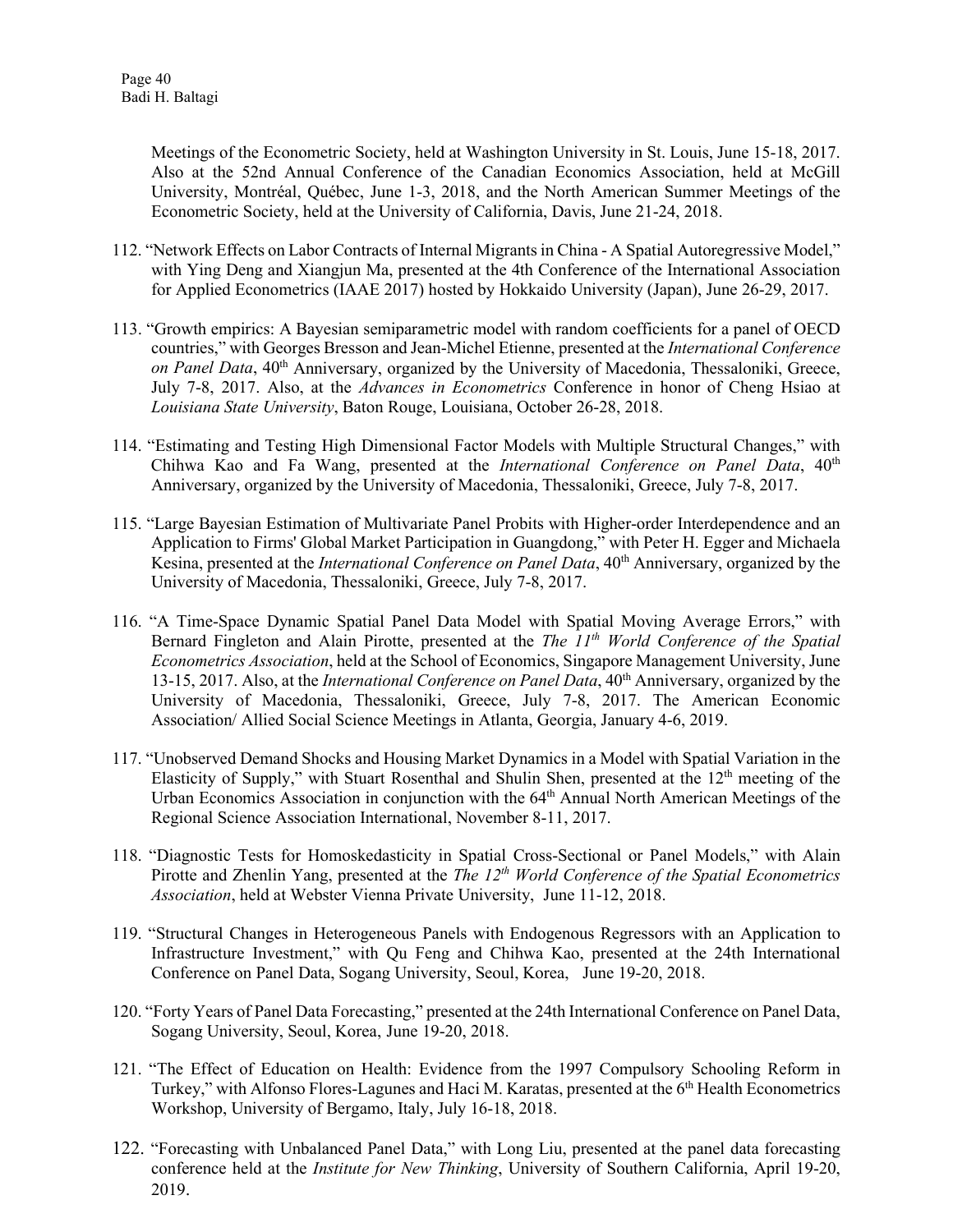- 123. "Cities in a Pandemic: Evidence from China," with Ying Deng, Jing Li and Zhenlin Yang, presented at the 10th European Meeting of the Urban Economics Association, virtual, April 29 - May 1, 2021.
- 124. "Estimating Spatial Wage Curves for Turkey," with Yusuf Soner Başkaya, presented at the XV World Conference of Spatial Econometrics Association (SEA 2021), virtual, May 26-28, 2021. Also, presented at the 26<sup>th</sup> International Panel Data Conference, virtual, July 1, 2021.
- 125. "Bayesian Estimation of Multivariate Panel Probits with Higher-order Interdependence and an Application to Firms' Global Market Participation in Guangdong," with Peter H. Egger and Michaela Kesina, presented at the 26<sup>th</sup> International Panel Data Conference, virtual, July 1, 2021.
- 126. "Robust dynamic panel data models using ε-contamination," with Georges Bresson, Anoop Chaturvedi and Guy Lacroix, presented at the Econometric Society's World Congress, August 17-20, 2020. Also, to be presented at the *Advances in Econometrics* Conference in honor of M. Hashem Pesaran at The Federal Reserve Bank, Dallas, Texas, April 23-24, 2022, cancelled.
- 127. "A Panel Data Model with Generalized Higher-order Network Effects," with Sophia Ding and Peter H. Egger, to be presented at the *Advances in Econometrics* Conference in honor of M. Hashem Pesaran at The Federal Reserve Bank, Dallas, Texas, April 23-24, 2022, cancelled.

#### **WORKING PAPERS**

"A New International Database on Financial Fragility," with Svetlana Andrianova & Thorsten Beck & Panicos Demetriades & David Fielding & Stephen G. Hall & Steven F. Koch & Robert Lensink & Johan Rewilak & Peter Rousseau. (18 citations by Google Scholar). <http://ideas.repec.org/p/pre/wpaper/201557.html>

"Estimating Spatial Wage Curves for Turkey," with Yusuf Soner Başkaya.

"Cities in a Pandemic: Evidence from China," with Ying Deng, Jing Li and Zhenlin Yang

"Bayesian Estimation of Multivariate Panel Probits with Higher-order Interdependence and an Application to Firms' Global Market Participation in Guangdong," with Peter H. Egger and Michaela Kesina.

"The Two-way Mundlak and Hausman and Taylor Estimators"

"Robust dynamic space-time panel data models using ε-contamination: An application to crop yields and climate change," with Georges Bresson, Anoop Chaturvedi and Guy Lacroix.

#### REFEREE

*Econometrica, Journal of Econometrics, Econometric Theory, Journal of Applied Econometrics, Econometric Reviews, International Economic Review, The Review of Economics and Statistics, The Review of Economic Studies, Journal of Political Economy, American Economic Review, Journal of the American Statistical Association, European Economic Review, Economic Journal, Economic Inquiry, Economics Letters, Journal of Development Economics, Canadian Journal of Economics, American Journal of Agricultural Economics, Empirical Economics, Scandinavian Journal of Economics, The American Statistician, Journal of Business and Economic Statistics, The Statistician, Journal of Economic Surveys, Journal of Industrial Economics, Journal of Structural Change and Economic Dynamics, Journal of Quantitative Economics, Journal of Productivity Analysis, Scandinavian Journal of Statistics, Statistics and Probability Letters, Journal of Multivariate Analysis, Statistica Neerlandica, Statistical Papers, Communications in Statistics-Theory and Methods, Bulletin of Economic Research, Japanese Economic Review, Health Economics, Journal of Health Economics, Papers in Regional Science, National Science*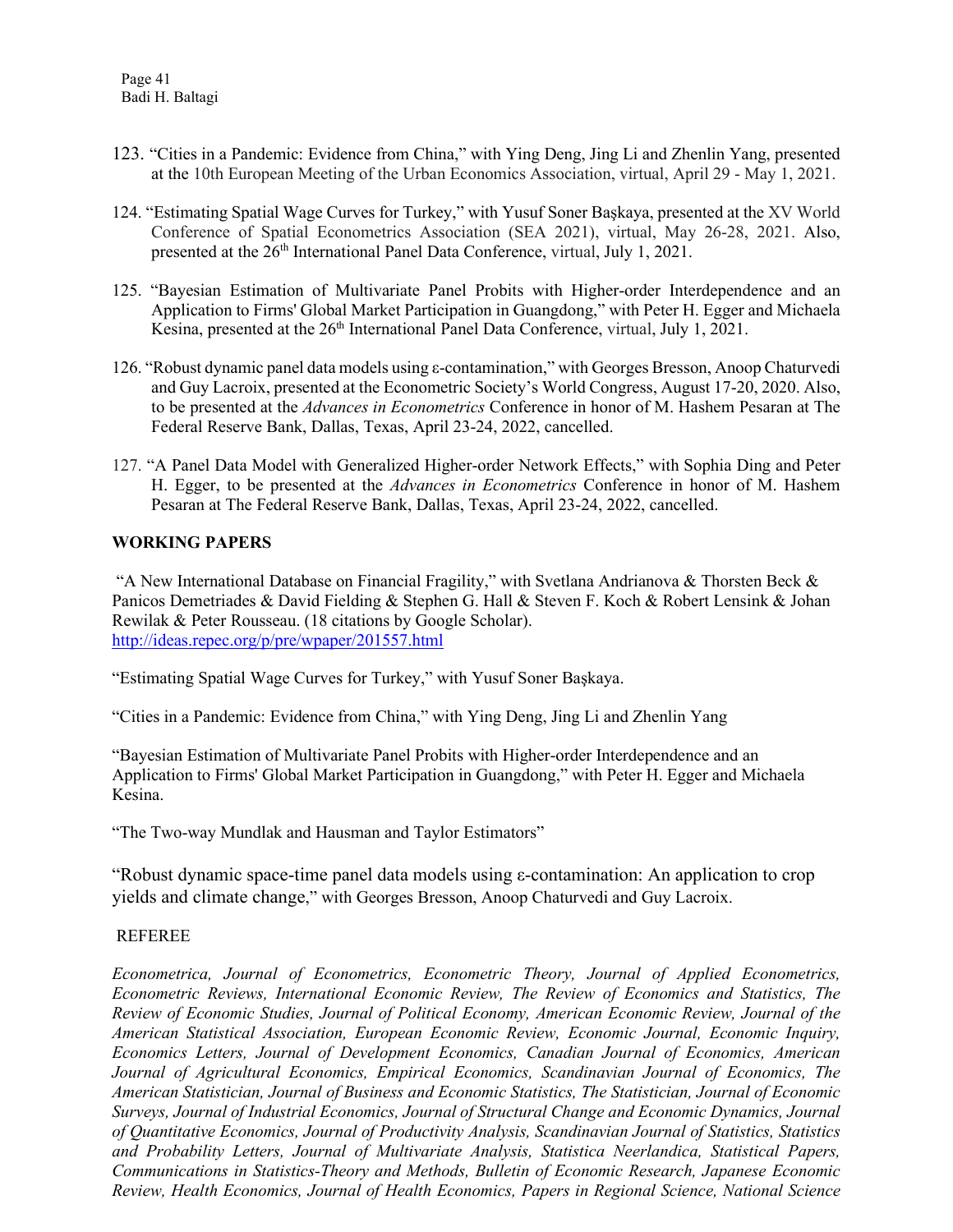Page 42 Badi H. Baltagi

*Foundation.*

#### **RESEARCH GRANTS**

Research Initiation Grant, University of Houston, 1980.

National Science Foundation, Grant SES81-06667, "An Experimental Study for Pooling Time-Series of Cross-Section Data in the Simultaneous Equations Model," 1981.

Advanced Research Program Grant, University of Houston, "Pooling Incomplete Time Series of Cross-Section Data Using Unbalanced ANOVA Designs," 1985.

Energy Laboratory, University of Houston, "A General Index of Technical Change: The Case of Steam-Electric Generation," 1986.

Texas Advanced Research Program, "Cigarette Taxation: Raising Revenues and Reducing Consumption," 1989.

Texas Advanced Research Program, "The Effects of Airline Deregulation on Costs and Technical Change," 1991.

Naomi Lewis Faculty Fellowship in Liberal Arts, Texas A&M University, 1992-1993.

Bush Program in Economics of Public Policy, "The Econometrics of Rational Addiction: The Case of Cigarettes," 1998.

Bush Program in Economics of Public Policy, "Empirical Tests of the Rational Addiction Model," 1999.

Texas Advanced Research Program, "Liquor Consumption: The Relative Impact of Different Social Control Devices," 1999.

Bush Program in Economics of Public Policy, "The Econometrics of Spatial Panel Data Models," 2000.

Bush Program in Economics of Public Policy, "Homogeneous, Heterogeneous or Shrinkage Estimators? Some Empirical Evidence from French Regional Gasoline Consumption," 2001.

European Union Center Grant, "Intra-and Extra Euro Area Import Demand -- Has the Euro Made a Difference?" 2004.

Economic & Social Research Council, (ESCRC), RES-000-22-2774, "The Political Economy of African Financial (Under)-Development," University of Leicester, with S. Andrianova, P. Demetriades (Principal Investigator), and D. Fielding, 2008.

Economic & Social Research Council, (ESCRC) and DFID funded Project entitled: "Politics, Growth and Finance," University of Leicester, with S. Andrianova (Principal Investigator), P. Demetriades, D. Fielding, et al., 2012.

Singapore Management University Internal Research Grant entitled: "Inferences for Spatial Dynamic Panel Data Models with Applications," with Zhenlin Yang (Principal Investigator), 2016.

## **GUEST LECTURES**

## *Argentina***:** *Central Bank of Argentina*.

*Australia*: Monash University, University of Sydney, University of New England, Australian National University, University of Melbourne, University of New South Wales, *Reserve Bank of Australia*. *Austria*: Institute for Advanced Studies, Vienna, University of Innsbruck, University of Vienna. *Canada***:** University of Guelph, University of Laval, University of Montreal, Queen's University, Carleton University, University of British Columbia, Victoria University; University of Ottawa, University of Alberta, McGill University.

*China*: Hong Kong Science and Technology.

*Colombia:* Universidad del Rosario, Colombia, *Central Bank of Colombia*.

*Cyprus:* Cyprus University of Technology, Girne American University.

*Denmark*: Aarhus University.

*Estonia:* University of Tartu.

*France:* Université Pathéon-Assas Paris II, INRA-Toulouse, Toulouse School of Economics, Groupement de Recherche En Économie Quantitative D'Aix-Marseille (GREQAM), University of Orleans.

*Germany*: Dörtmund University, University of Hanover, Freie Universität - Berlin, Martin-Luther-Universität-Halle-Wittenberg, Johann Wolfgang Goethe-Universität Frankfurt am Main, Universität -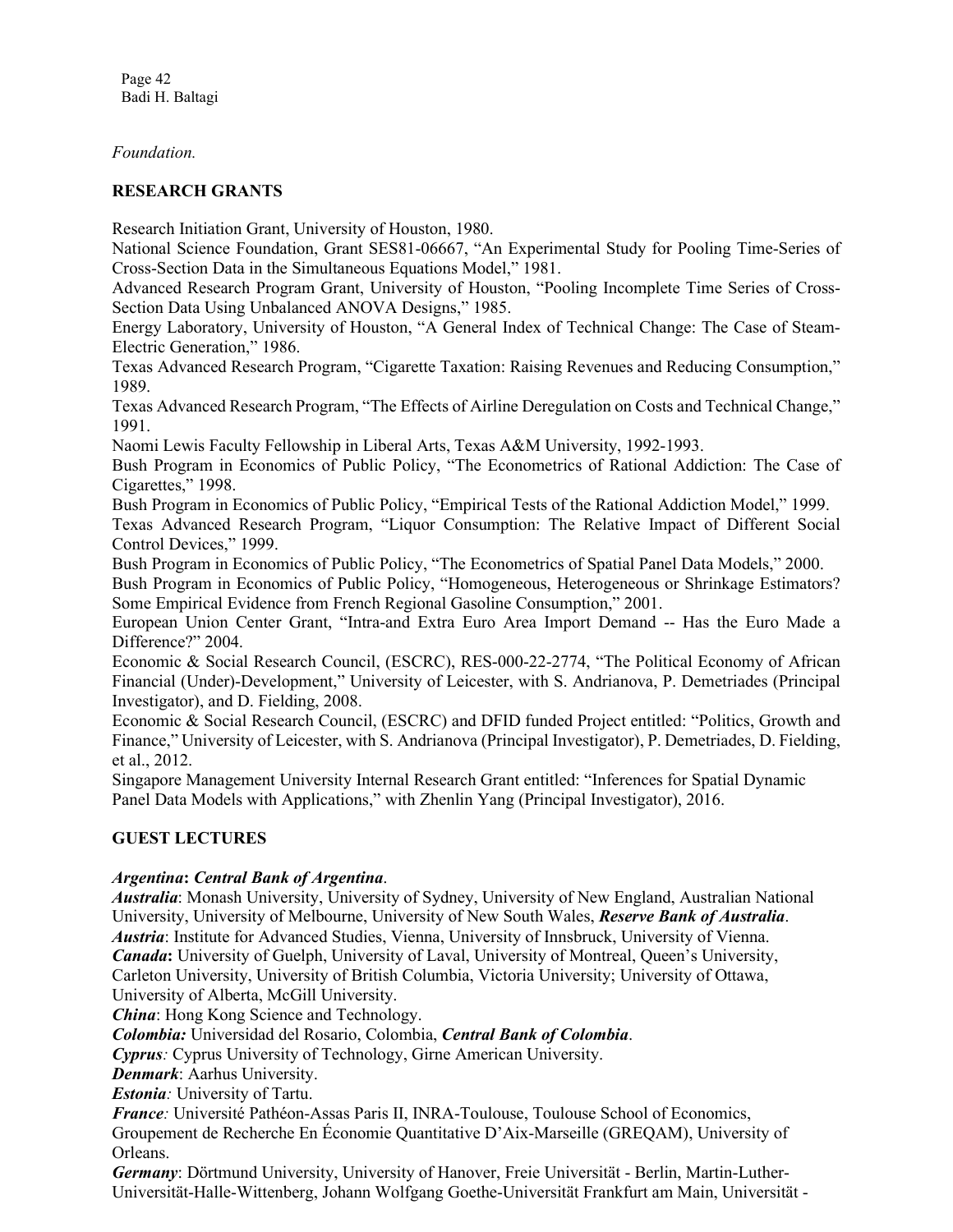Page 43 Badi H. Baltagi

Hohenheim, Institute for Economic Research-Halle (IWH), Institute for Employment Research-Nüremberg (IAB), Center for Economic Research-Mannheim (ZEW), University of Regensburg, Universität Konstanz, Institute for Labor Research-Bonn (IZA), **European Central Bank** (ECB) Frankfurt, University of Mannheim, Ludwig-Maximilian University, Munich, (CESifo) Munich Society for the Promotion of Economic Research, (DIW) German Institute for Economic Research, Berlin; *Greece*: Aristotle University; University of Macedonia.

*Hungary*: Central European University (Budapest);

*Italy*: Tor Vergata University-Rome, University of Bergamo, University of Roma "La Sapienza";

Universita Cattolica-Roma, University of Padova. University of Palermo, University of Milan-Bicocca, University of Siena.

*Korea*: Seoul National University, Korea University, Ewha University, Sogang University. *Kuwait*: Kuwait University.

*Lebanon:* American University of Beirut.

*Mexico*: Centro De Investigacion Y Docencia Economicas (CIDE);

*Netherlands*: University of Amsterdam, Tilburg University, University of Groningen, Utrecht University. *Norway*: University of Bergen.

*Portugal* **:** University of Coimbra, *Banco de Portugal*, University of Minho.

**Scotland** : University of Stirling.

*Singapore*: Singapore Management University, Nanyang Technological University.

*Spain*: Institute for Prospective Technological Studies, Seville; Universitat Pompeu Fabra.

Barcelona Graduate School of Economics; Instituto de Estudios Fiscales, Madrid; Universidad Autonoma de Madrid.

*Sweden*: University of Göteborg.

*Switzerland*: University of Bern, University of St. Gallen, ETH, Zurich; University of Zurich, The Study Center Gerzensee, a foundation of the *Swiss National Bank*.

*South Africa***:** University of Pretoria.

*Turkey*: Koc University, Middle East Technical University, Ataturk University, Istanbul Bilgi University, Pamukkale University, Central Bank of Turkey.

*United Kingdom*: University of Cambridge, University of Leicester, University of Manchester, University of Nottingham, Cass Business School, University of Leeds, Loughborough University.

*United States*:

American University, Arizona State University, University of Alabama, University of Arizona, California Institute of Technology, North Carolina State University, University of California-Berkeley, University of California-Riverside, University of California-San Diego, University of Chicago, University of Cincinnati, Cornell University, Emory University, Georgia State University, University of Georgia, University of Houston, Johns Hopkins University, University of Illinois at Urbana-Champaign, Indiana University, University of Iowa, University of Kansas, University of Kentucky, Louisiana State University, University of Maryland, University of Miami, University of Michigan, Michigan State University, Mississippi State University, New York University, University of North Carolina-Chapel Hill, Ohio State University, University of Oklahoma, University of Oregon, Pennsylvania State University, University of Pennsylvania, Rice University, University of Rochester, Southern Methodist University, University of Southern California, SUNY-Albany, Syracuse University, University of Tennessee, Texas A&M University, University of Texas at Austin, Virginia Polytechnic Institute and State University, West Virginia University, Inter-American Development Bank; International Monetary Fund (IMF).

## **ORGANIZED CONFERENCES**

Organizer of the 1st and 6th *Texas Econometrics Camp*, Guadalupe River Ranch, Boerne, Texas, February 1996, and February 2001. <https://www.jstor.org/stable/3532795> Organizer of the *11th International Conference on Panel Data*, College Station, Texas, June 2004.

Organizer of the following *New York Econometrics Camps*: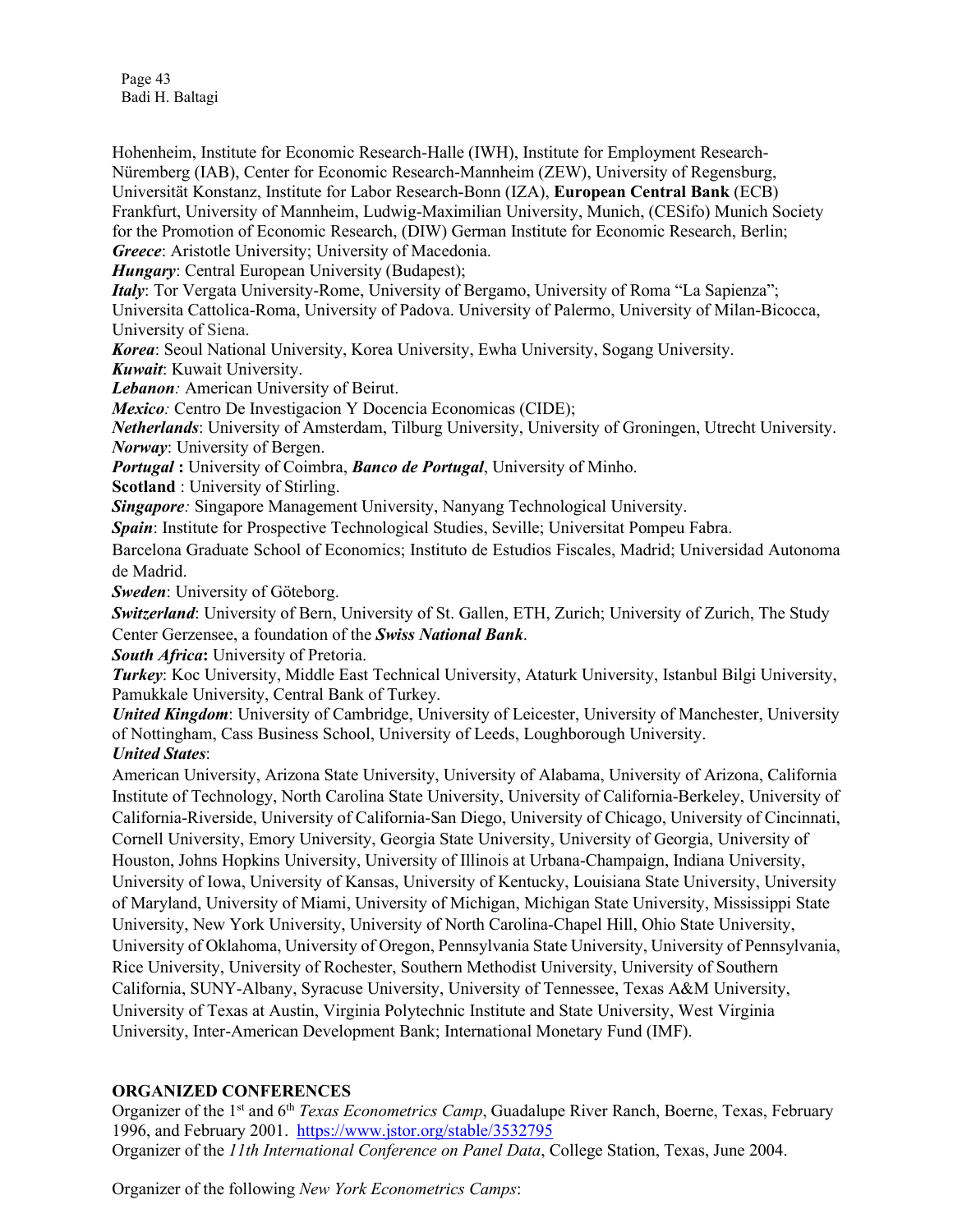Page 44 Badi H. Baltagi

New York Camp Econometrics I held at the *Gideon Putnam Resort*, Saratoga Springs, New York, February 2006. *Keynote Speakers*: Peter Schmidt (Michigan State University) and William Greene (NYU-Stern).

New York Camp Econometrics II held at the *Gideon Putnam Resort*, Saratoga Springs, New York, March 2007. *Keynote Speakers*: Arthur Lewbel **(**Boston College).

New York Camp Econometrics III held at *La Tourelle Resort*, Ithaca, New York, April 2008. *Keynote Speakers*: Jean-Marie Dufour (McGill University) and Anil Bera **(**University of Illinois at Urbana-Champaign).

New York Camp Econometrics IV held at *Mirror Lake Inn*, Lake Placid, New York, April 2009. *Keynote Speaker*: Jerry Hausman (MIT).

New York Camp Econometrics V held at *Minnowbrook Conference Center*, Blue Mountain Lake, New York, October 2010. *Keynote Speaker*: Cheng Hsiao (University of Southern California).

New York Camp Econometrics VI held at *Mirror Lake Inn*, Lake Placid, New York, April 2011. *Keynote Speakers*: Peter Schmidt (Michigan State University) and Peter H. Egger (ETH Zurich).

New York Camp Econometrics VII held at the *Otesaga Resort Hotel*, Cooperstown, New York, April 2012. *Keynote Speaker*: Donald W.K. Andrews (Yale University).

New York Camp Econometrics VIII held at the *Sagamore Resort Hotel*, Lake George, New York, April 2013. *Keynote Speaker*: Graham Elliot **(**University of California, San Diego)*.*

New York Camp Econometrics IX held at *The [Watkins Glen Harbor Hotel](https://exchange.syr.edu/owa/redir.aspx?C=EmK-4sqe7E6DLESgCW7y2cSKgOA-8tAIgU7WIhLXFJbYQ9QT8zKk8GwgWMxIVXo90hJb2KME_Gs.&URL=http%3a%2f%2fwww.watkinsglenharborhotel.com%2f)*, Watkins Glen, New York, April, 2014. *Keynote Speaker*: Jushan Bai, Columbia University.

New York Camp Econometrics X held at the *Sagamore Resort Hotel*, Lake George, New York, April 2015. *Keynote Speaker*: Essie Maasoumi (Emory University).

New York Camp Econometrics XI held at the *1000 Islands Harbor Hotel*, Clayton, New York, April 2016. *Keynote Speaker:* Kajal Lahiri (University at Albany, SUNY).

New York Camp Econometrics XII held at *Mirror Lake Inn*, Lake Placid, New York, April 2017. *Keynote Speaker:* Bruce E. Hansen (University of Wisconsin).

New York Camp Econometrics XIII held at the *Sagamore Resort Hotel*, Lake George, New York, April 2018. *Keynote Speaker:* James G. MacKinnon **(**Queen's University).

New York Camp Econometrics XIV held at *1000 Islands Harbor Hotel*, Clayton, New York, April 2019. *Keynote Speaker:* Elie Tamer (Harvard University).

New York Camp Econometrics XV, *Virtual*, April 2021.

*Keynote Speaker:* Jeffrey M. Wooldridge (Michigan State University).

## **KEY NOTE SPEAKER**

1. "*Triangle Econometrics Conference*," sponsored by Duke University, University of North Carolina and North Carolina State University, Raleigh/Durham, December 2000.

- 2. "*Texas Camp Econometrics XI*," Huntsville, Texas, February 2006.
- 3. *President's lecture* for the *Scottish Economic Society Conference*, Perth, Scotland, April 24-26, 2006.
- 4. *The 4th Nordic Econometric meeting* held at the University of Tartu, Estonia, May 24-26, 2007.
- 5. *The 1st World Conference of the Spatial Econometrics Association* held at the University of Cambridge, England, July 11-14, 2007.
- 6. *The 13th Annual Conference of the African Econometric Society* held at the University of Pretoria, South Africa, July 9-11, 2008.
- 7. *The 1st Health Econometrics Workshop* held at the University of Milan, Bicocca, Italy, December 4-6, 2008.
- 8. *The 10th Econometrics and Statistics Symposium* held at Ataturk University, Turkey, May 27-29, 2009.
- 9. *A session in honor of Cheng Hsiao*, the *15th International Conference on Panel Data* held at the University of Bonn, Germany, July 3-5, 2009.
- 10. *The EcoMod2010 International Conference on Economic Modeling* held in Istanbul, Turkey, July 7- 10, 2010.
- 11. *The 2nd Health Econometrics Workshop* held at the Universita Cattolica, Roma, Italy, July 15-17, 2010.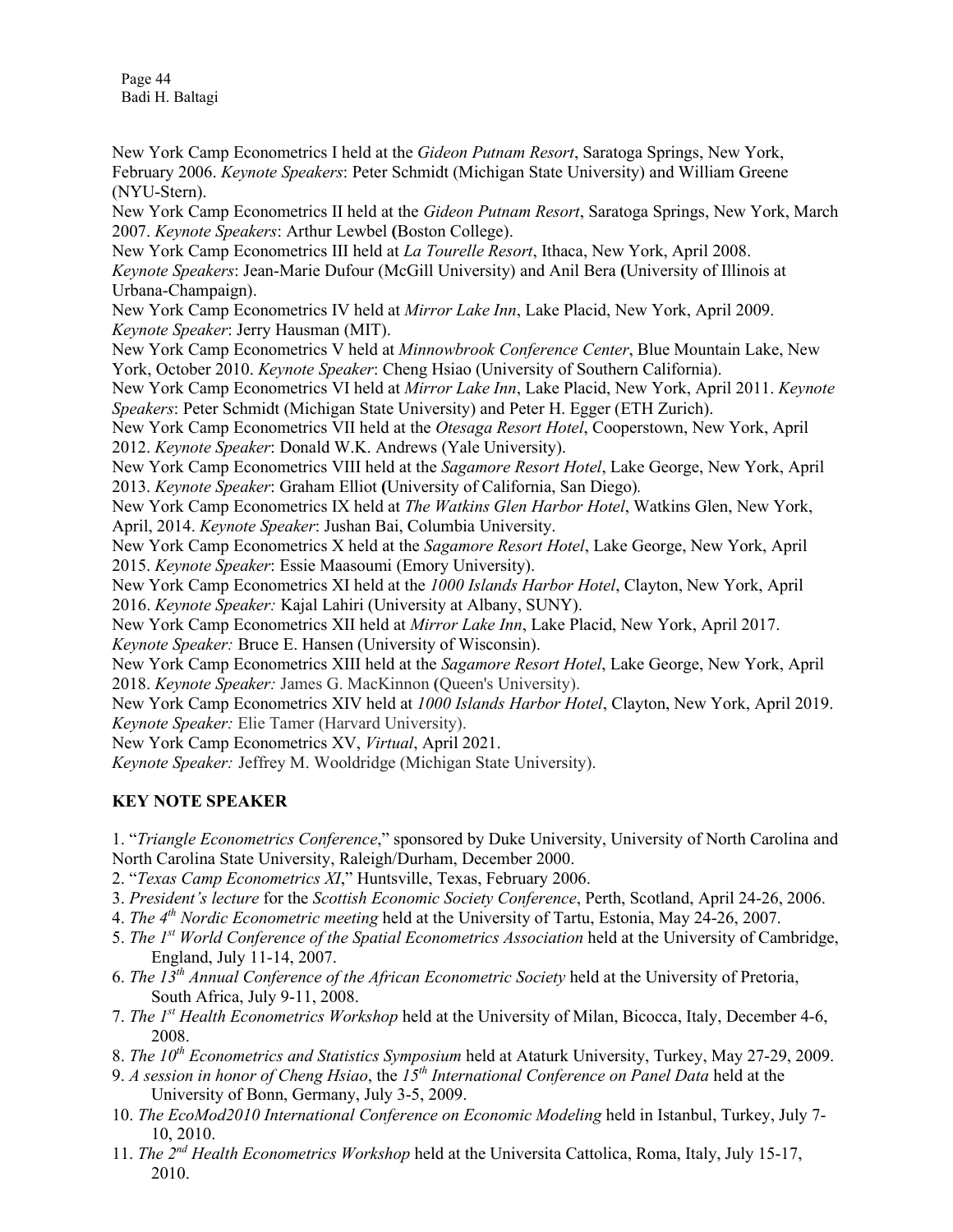- 12. *Money Macro and Finance Workshop 2010* held at Cyprus University of Technology, September 1-3, 2010.
- 13. The *17th International Conference on Panel Data* held at McGill University, Montreal, Canada, July 8-9, 2011.
- 14. *Singapore Economic Review* conference, Singapore, August 4-6, 2011.
- 15. *The 3rd Health Econometrics Workshop* held in Siena, Italy, December 4th-9th, 2012.
- 16. *A Conference on Cross-Sectional Dependence in Panel Data Models* held at Trinity College, Cambridge University, May 30-31, 2013.
- 17. *The 12th international workshop on spatial econometrics and statistics* held in Orleans, France, June 17-19, 2013.
- 18. *The 40th Anniversary Macro-Models International Conference* held in Warsaw, Poland, October 21- 24, 2013.
- 19. *Distinguished Speaker Lecture*, Aarhus University, *CREATES*, Denmark, March 13, 2014. See the video of this lecture at:<http://creates.au.dk/podcast-archive/professor-badi-h-baltagi/>
- 20. *The 4th Health Econometrics Workshop* held at the University of Padova, Italy, July 19-20, 2014.
- 21. *Modelling Macroeconomic and Financial Time Series Conference*, held at Loughborough University, United Kingdom, July 21-22, 2014.
- 22. *The 9th World Conference of the Spatial Econometrics Association* held at the University of Miami, Miami, Florida, May 21-22, 2015.
- 23. *The 2nd International Conference on Applied Economics and Finance*, held at Girne American University, Girne, Cyprus, December 5-6, 2016.
- 24. *The 11th World Conference of the Spatial Econometrics Association*, held at the School of Economics, Singapore Management University, June 13-15, 2017.
- 25. Keynote Speaker, *24th International Conference on Panel Data*, Sogang University, Seoul, Korea, June 19-20, 2018. [http://ipdc.sogang.ac.kr/html/program-keynote.php](http://ipdc.sogang.ac.kr/html/program-keynote.php%2026)
- [26.](http://ipdc.sogang.ac.kr/html/program-keynote.php%2026) *The 6th Health Econometrics Workshop*, held at the University of Bergamo, Italy, July 16-18, 2018.
- 27. Keynote Speaker for Texas Camp Econometrics XXV, February 2020, The Woodlands Resort, Texas.
- 28. Keynote Speaker for the *19th International Workshop on Spatial Econometrics and Statistics*, May 28-29, 2020 at IAE Nantes, France (cancelled due to covid 19)**.**
- 29. Keynote Speaker at the Health Econometrics Workshop 2020 (HEW2020) July 13-17 Ispra, Italy, (cancelled due to covid 19)**.**

#### **SHORT COURSES**

| Argentina<br>Australia<br>Austria | <b>Central Bank of Argentina (2009)</b><br>International Modeling Conference on the Asia-Pacific Economy, Cairns (1996)<br>Institute for Advanced Studies, Vienna (2001); University of Innsbruck (2002); University<br>of Vienna $(2008)$ . |
|-----------------------------------|----------------------------------------------------------------------------------------------------------------------------------------------------------------------------------------------------------------------------------------------|
| Canada                            | Centre for Monetary and Financial Economics, Carleton University (2011)                                                                                                                                                                      |
| Colombia                          | Universidad del Rosario, Bogota (2003, 2011)                                                                                                                                                                                                 |
| <b>Cyprus</b>                     | Money Macro and Finance $42nd$ Annual Conference, Cyprus University of Technology                                                                                                                                                            |
|                                   | (2010)                                                                                                                                                                                                                                       |
| <b>Denmark</b>                    | Aarhus University, Center for Research in Econometric Analysis of Time Series,                                                                                                                                                               |
|                                   | <b>CREATES</b> (2014)                                                                                                                                                                                                                        |
| <b>France</b>                     | University of Paris II, Pantheon (2000)                                                                                                                                                                                                      |
| Germany                           | Institute for Economic Research (IWH)-Halle (1997); <i>European Central Bank</i> , Frankfurt                                                                                                                                                 |
|                                   | (2001); University of Mannheim (2002); German Institute for Economic Research (DIW),                                                                                                                                                         |
|                                   | Berlin (2004); Center for Economic Studies (CES-ifo) and University of Munich (2002;                                                                                                                                                         |